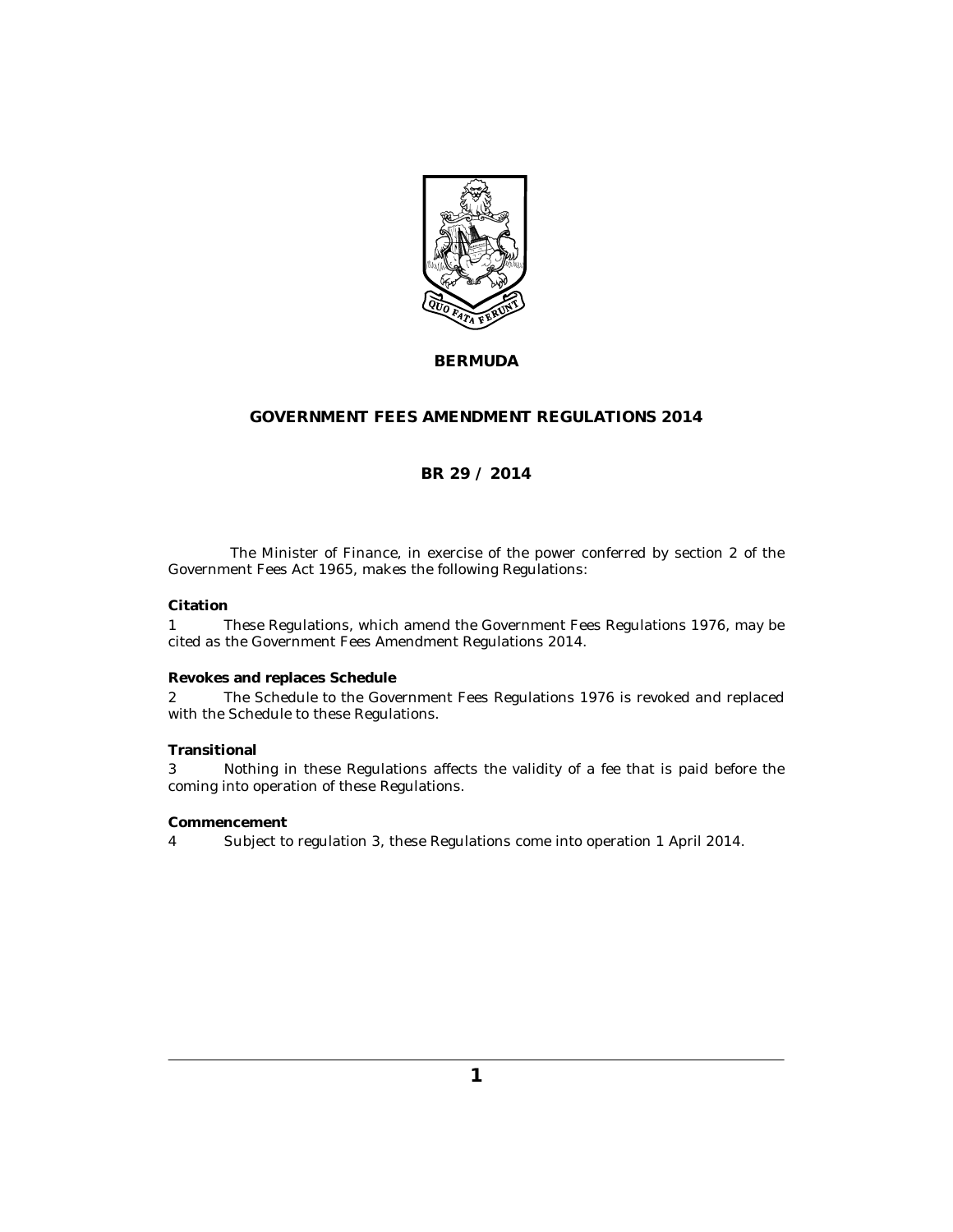#### **SCHEDULE**

(**regulation 2**)

|      | Head 1                                                                                                                                                                   |                                         |
|------|--------------------------------------------------------------------------------------------------------------------------------------------------------------------------|-----------------------------------------|
|      | Agriculture Act 1930                                                                                                                                                     |                                         |
| (1)  | Issuing a certificate to export plant material (phytosanitary) under<br>regulation 24 of the Agriculture (Control of Plant Disease and Pest)<br>Regulations 1970         | <b>S20</b>                              |
| (2)  | Issuing a certificate to export plant material under regulation 24 of<br>the Agriculture (Control of Plant Disease and Pest) Regulations 1970<br>(same day service)      | <b>S30</b>                              |
| (3)  | Issuing a permit to import plant material into Bermuda-                                                                                                                  |                                         |
|      | (a)<br>$1 - 10$ genera                                                                                                                                                   | \$25                                    |
|      | (b)<br>11 - 29 genera                                                                                                                                                    | \$45                                    |
|      | (c)<br>20+ genera                                                                                                                                                        | 860                                     |
| (4)  | Issuing a permit to import plant material/food crops into Bermuda<br>for registered farmers                                                                              | Nil                                     |
| (5)  | Issuing a permit to import plant material into Bermuda (same day<br>service)                                                                                             | \$55                                    |
| (6)  | Importation of agricultural/horticultural products including media<br>without permission, thereby requiring the retroactive issuance of a<br>permit                      | \$300                                   |
| (7)  | Issuing a permit to import used equipment, vehicles                                                                                                                      | <b>S55</b>                              |
| (8)  | Inspection of used equipment at the dock                                                                                                                                 | <b>S50</b>                              |
| (9)  | Plant inspection: where 1 box equivalent to less than 300 bedding/<br>nursery plants; or 500 cuttings; or 100 orchids                                                    | \$25 per box                            |
| (10) | Processing of infested shipment - re-inspection fee                                                                                                                      | \$15                                    |
| (11) | Pesticides for treatment                                                                                                                                                 | 25% mark-<br>up on cost of<br>pesticide |
| (12) | Processing application for importation of pesticides and issuing a<br>letter to authorize/deny importation of pesticides under section<br>47A(1)(b)                      | \$56 per<br>pesticide                   |
| (13) | Issuing a letter to authorize importation of pesticides under section<br>$47A(1)(b)$ - at time of importation                                                            | $$105$ per<br>pesticide                 |
| (14) | Processing application for importation of environmentally safe<br>pesticides and issuing a letter to authorize/deny importation of<br>pesticides under section 47A(1)(b) | Nil                                     |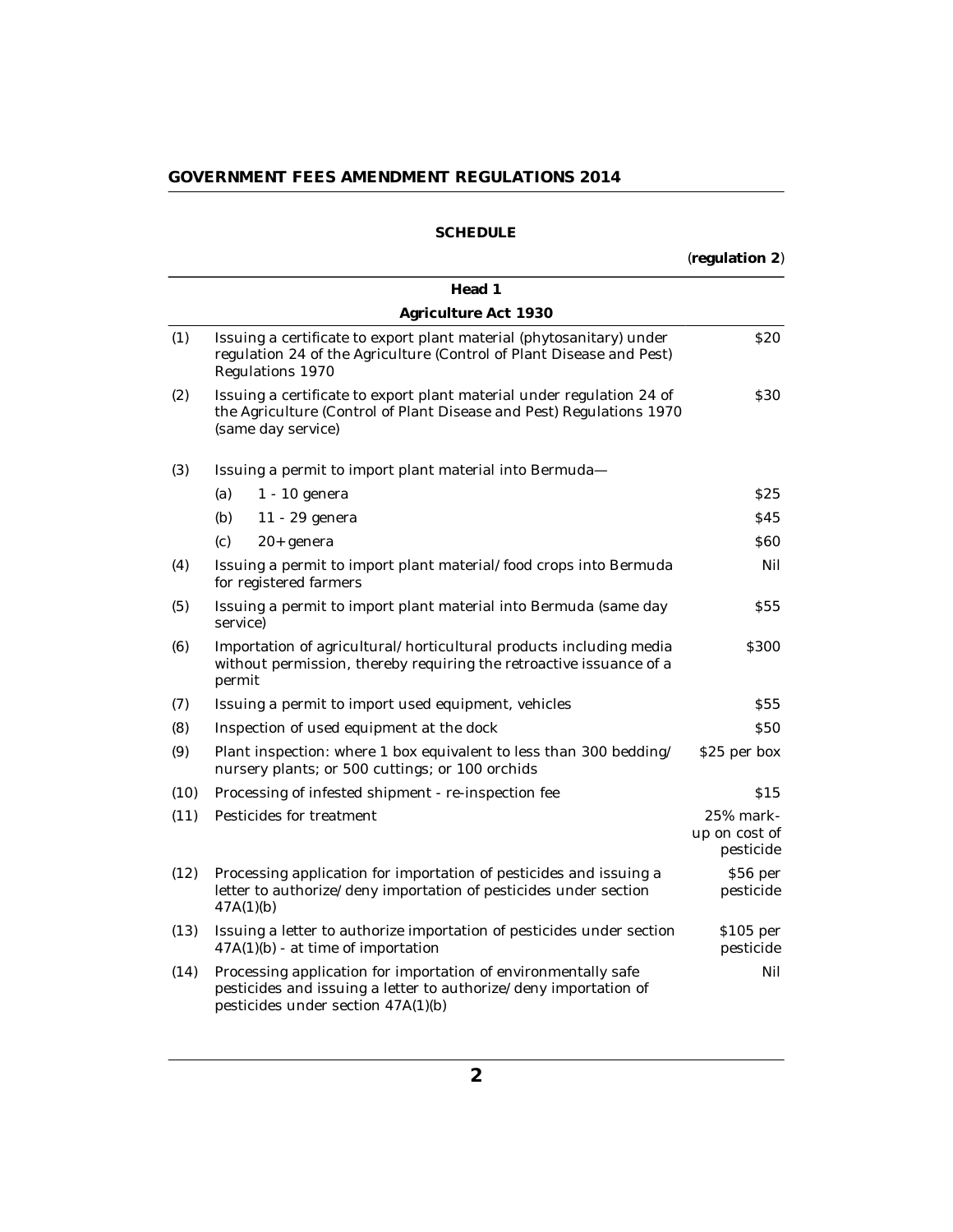|      |                                                                   | Head 1                                                                                                                                                                                                                                                                                                                                          |                        |  |  |
|------|-------------------------------------------------------------------|-------------------------------------------------------------------------------------------------------------------------------------------------------------------------------------------------------------------------------------------------------------------------------------------------------------------------------------------------|------------------------|--|--|
|      |                                                                   | Agriculture Act 1930                                                                                                                                                                                                                                                                                                                            |                        |  |  |
| (15) |                                                                   | Examination of BCD and verification of permission to import<br>pesticides on invoice-                                                                                                                                                                                                                                                           |                        |  |  |
|      | (a)                                                               | $1$ to $5$                                                                                                                                                                                                                                                                                                                                      | \$10                   |  |  |
|      | (b)                                                               | 6 to 10                                                                                                                                                                                                                                                                                                                                         | <b>S20</b>             |  |  |
|      | (c)                                                               | more than 10                                                                                                                                                                                                                                                                                                                                    | \$30                   |  |  |
|      | (d)                                                               | importation of a pesticide not approved for entry (incremental<br>following first time offence)                                                                                                                                                                                                                                                 | \$105                  |  |  |
|      | (e)                                                               | importation of a prohibited pesticide                                                                                                                                                                                                                                                                                                           | \$525 per<br>pesticide |  |  |
| (16) |                                                                   | Issuing a certificate attesting to soil fertility                                                                                                                                                                                                                                                                                               | \$11                   |  |  |
| (17) |                                                                   | Issuing a certificate attesting to suitability of water supply for<br>horticultural purposes                                                                                                                                                                                                                                                    | S 1 1                  |  |  |
| (18) |                                                                   | Issuing a certificate attesting to suitability of water supply for<br>horticultural purposes (same day service)                                                                                                                                                                                                                                 | S22                    |  |  |
| (19) |                                                                   | Examination of BCD for soil or soil amendments                                                                                                                                                                                                                                                                                                  | \$26                   |  |  |
|      |                                                                   | Head 2                                                                                                                                                                                                                                                                                                                                          |                        |  |  |
|      |                                                                   | Airport (Duty Free Sales) Act 1997                                                                                                                                                                                                                                                                                                              |                        |  |  |
| (1)  |                                                                   | Granting an airport duty free sales licence under section 4                                                                                                                                                                                                                                                                                     | \$1,378                |  |  |
| (2)  | Granting an airport duty free warehouse licence under section 34- |                                                                                                                                                                                                                                                                                                                                                 |                        |  |  |
|      | (a)                                                               | where the value of the bond for scheduled goods is \$100,000<br>or less                                                                                                                                                                                                                                                                         | \$7,215                |  |  |
|      | (b)                                                               | where the value of the bond for scheduled goods exceeds<br>\$100,000                                                                                                                                                                                                                                                                            | \$14,082               |  |  |
|      |                                                                   | Head 3                                                                                                                                                                                                                                                                                                                                          |                        |  |  |
|      |                                                                   | Allied Health Professions Act 1973                                                                                                                                                                                                                                                                                                              |                        |  |  |
| (1)  |                                                                   | Applying for registration as an addictions counsellor, audiologist or<br>occupational therapist, a chiropodist, diagnostic imaging<br>technologist, dietician, emergency medical technologists, medical<br>laboratory technician, physiotherapist, specialist diagnostic imaging<br>technologist or speech language pathologist under section 5 | <b>S65</b>             |  |  |
| (2)  |                                                                   | Re-registering as an addictions counsellor, audiologist or occupational<br>therapist, a chiropodist, diagnostic imaging technologist, dietician,<br>emergency medical technologists, medical laboratory technician,                                                                                                                             | \$40                   |  |  |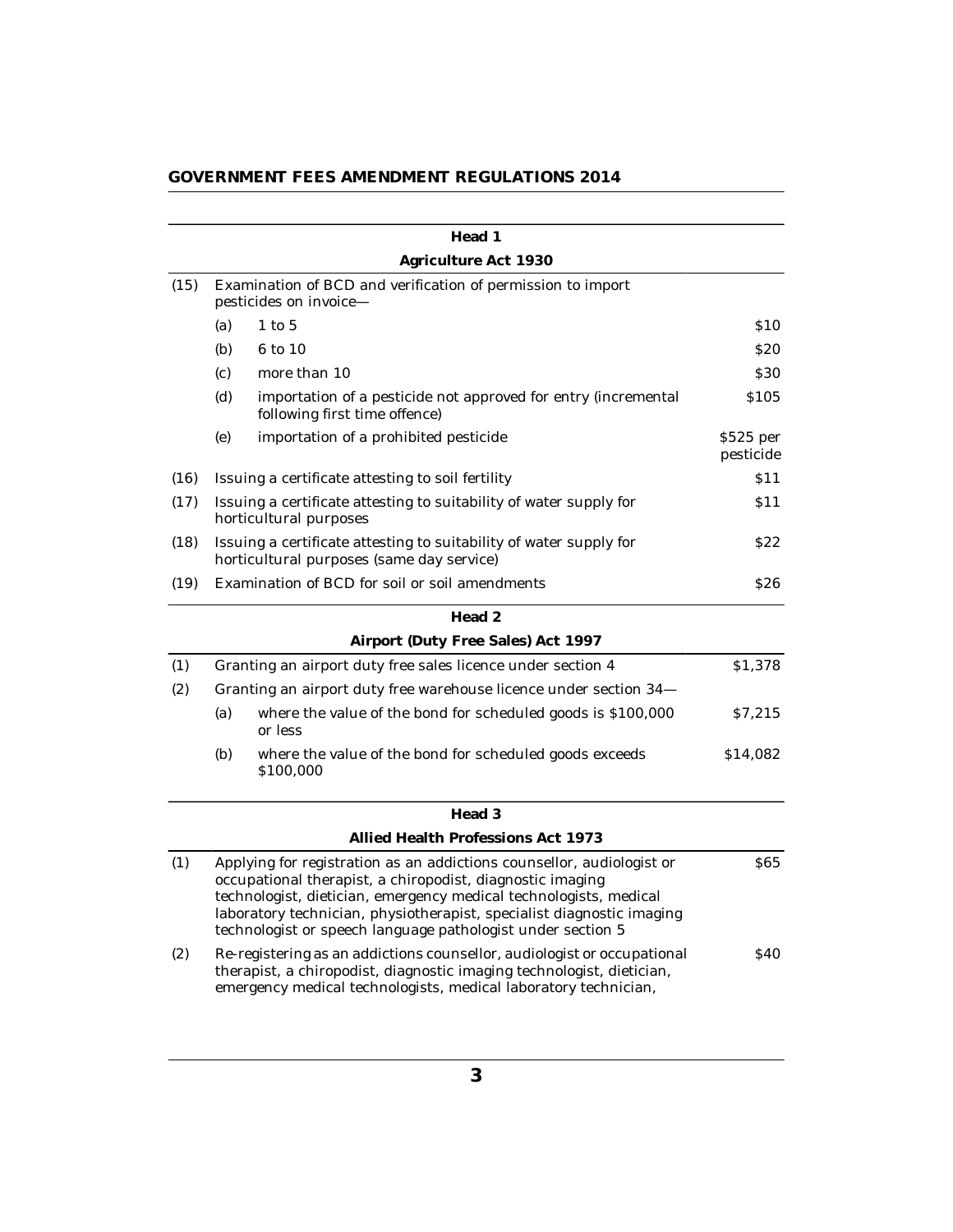|     |                                                                                                       | Head 3                                                                                                                                             |                 |  |
|-----|-------------------------------------------------------------------------------------------------------|----------------------------------------------------------------------------------------------------------------------------------------------------|-----------------|--|
|     |                                                                                                       | Allied Health Professions Act 1973                                                                                                                 |                 |  |
|     |                                                                                                       | physiotherapist, specialist diagnostic imaging technologist or speech<br>language pathologist under section 5A                                     |                 |  |
| (3) |                                                                                                       | Late registration renewal fee for an allied health professional                                                                                    | \$25            |  |
| (4) | Request from an allied health professional to obtain a Certificate of<br><b>Professional Standing</b> |                                                                                                                                                    |                 |  |
|     |                                                                                                       | Head 4                                                                                                                                             |                 |  |
|     |                                                                                                       | <b>Auxiliary Bicycles Act 1954</b>                                                                                                                 |                 |  |
| (1) |                                                                                                       | Issuing an annual licence to operate an auxiliary bicycle livery under<br>section 16 (fee is per 50 auxiliary bicycles registered or part thereof) | \$46            |  |
| (2) |                                                                                                       | Registering an auxiliary bicycle under section 21                                                                                                  | <b>S32</b>      |  |
| (3) |                                                                                                       | Examining an auxiliary bicycle under section 18                                                                                                    | \$34            |  |
| (4) |                                                                                                       | Issuing a duplicate of any document other than a certificate of<br>registration                                                                    | \$17            |  |
| (5) |                                                                                                       | Issuing or renewing a driver's licence under section 9                                                                                             | \$111           |  |
| (6) |                                                                                                       | Issuing an auxiliary bicycle identification plate under section 22                                                                                 | <b>S24</b>      |  |
|     |                                                                                                       | Head 5                                                                                                                                             |                 |  |
|     |                                                                                                       | Bermuda Archives Act 1974                                                                                                                          |                 |  |
| (1) |                                                                                                       | Duplication of archival material from paper or microfilm record-                                                                                   |                 |  |
|     | (a)                                                                                                   | copy of printed works-                                                                                                                             |                 |  |
|     |                                                                                                       | (i)<br>standard size (fee is per copy)                                                                                                             | \$0.58          |  |
|     |                                                                                                       | ledger size (fee is per copy)<br>(ii)                                                                                                              | \$1.42          |  |
|     | (b)                                                                                                   | copy of archival works-                                                                                                                            |                 |  |
|     |                                                                                                       | (i)<br>standard size (fee is per copy)                                                                                                             | \$1.16          |  |
|     |                                                                                                       | ledger size (fee is per copy)<br>(ii)                                                                                                              | \$1.73          |  |
|     | (c)                                                                                                   | copy of microfilm record (fee is per copy)                                                                                                         | \$1.16          |  |
|     | (d)                                                                                                   | copy of microfilm positive reel                                                                                                                    | <b>S75</b>      |  |
|     | (e)                                                                                                   | certified copy of archival record                                                                                                                  | \$19            |  |
|     | (f)                                                                                                   | additional service fee for copies provided by mail                                                                                                 | S <sub>19</sub> |  |
|     | (g)                                                                                                   | any other paper or microfilm duplication service (fee is per hour)                                                                                 | \$24            |  |
|     | (h)                                                                                                   | copy of digital image                                                                                                                              | \$5             |  |
|     | (i)                                                                                                   | cost per CD                                                                                                                                        | \$5             |  |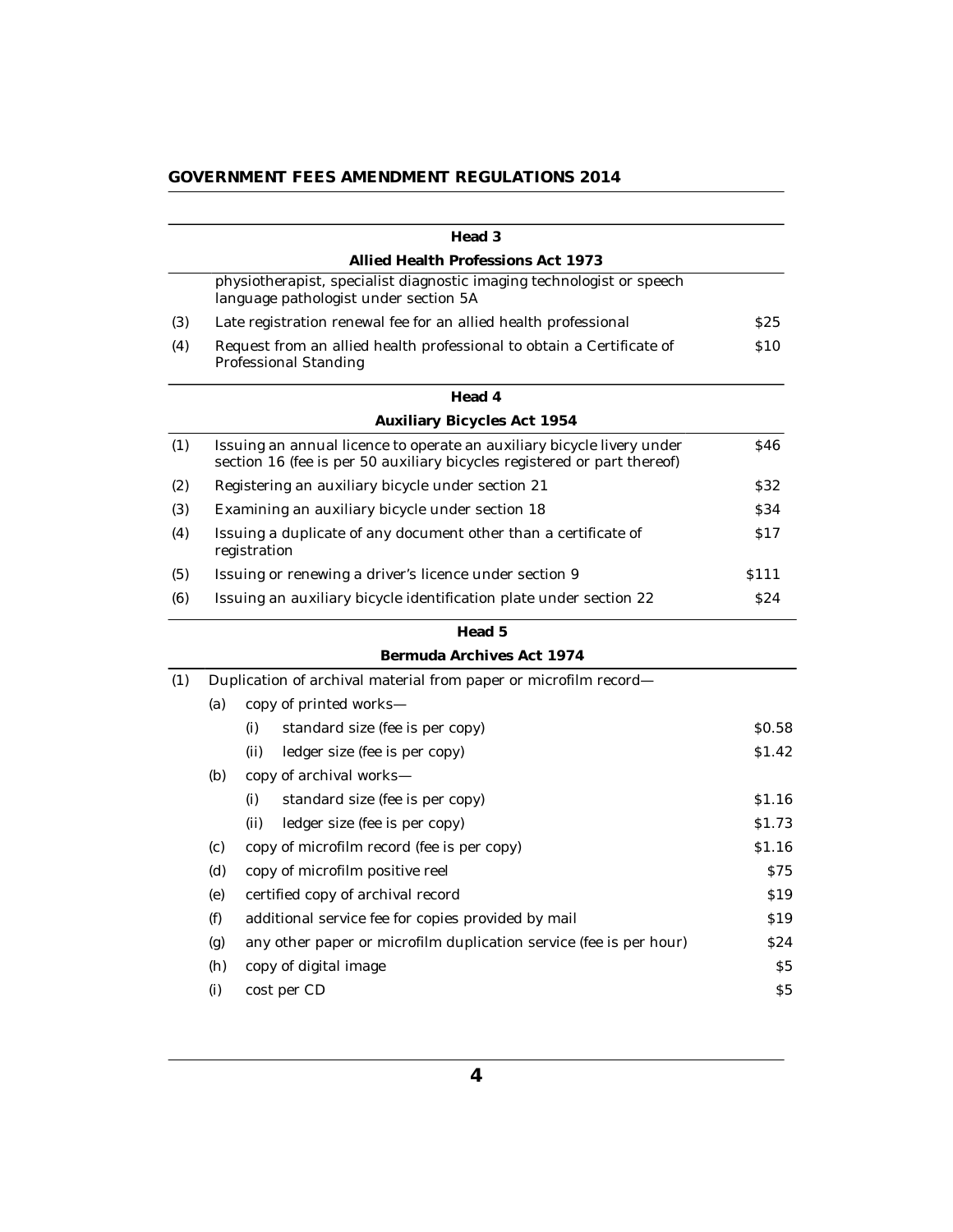|     |                                  |      | Head 5                                                                                                |                                                              |  |
|-----|----------------------------------|------|-------------------------------------------------------------------------------------------------------|--------------------------------------------------------------|--|
|     |                                  |      | Bermuda Archives Act 1974                                                                             |                                                              |  |
| (2) |                                  |      | Digital duplication service                                                                           | Actual<br>vendor cost<br>plus 25%<br>admini-<br>stration fee |  |
| (3) | Photographic duplication service |      |                                                                                                       |                                                              |  |
| (4) | VHS video duplication service    |      |                                                                                                       |                                                              |  |
| (5) |                                  |      | Use of any pictorial image for commercial purposes-                                                   |                                                              |  |
|     | (a)                              |      | periodical or serial publications-                                                                    |                                                              |  |
|     |                                  | (i)  | national (fee is per image)                                                                           | \$122                                                        |  |
|     |                                  | (ii) | international (fee is per image)                                                                      | \$180                                                        |  |
|     | (b)                              |      | book editions-                                                                                        |                                                              |  |
|     |                                  | (i)  | national (fee is per image)                                                                           | S <sub>119</sub>                                             |  |
|     |                                  | (ii) | international (fee is per image)                                                                      | \$180                                                        |  |
|     | (c)                              |      | Advertising and promotional-                                                                          |                                                              |  |
|     |                                  | (i)  | national (fee is per image)                                                                           | \$180                                                        |  |
|     |                                  | (ii) | international (fee is per image)                                                                      | \$239                                                        |  |
|     | (d)                              |      | Broadcast film or television-                                                                         |                                                              |  |
|     |                                  | (i)  | national (fee is per image)                                                                           | \$180                                                        |  |
|     |                                  | (ii) | international (fee is per image)                                                                      | <b>S298</b>                                                  |  |
| (6) |                                  |      | Use of any pictorial image by a not-for-profit entity (single edition use)<br>(fee is per image)      | Actual<br>vendor cost<br>plus 25%<br>admini-<br>stration fee |  |
| (7) |                                  |      | Use of any pictorial image for non-commercial personal use (single<br>edition use) (fee is per image) | Actual<br>vendor cost<br>plus $25%$                          |  |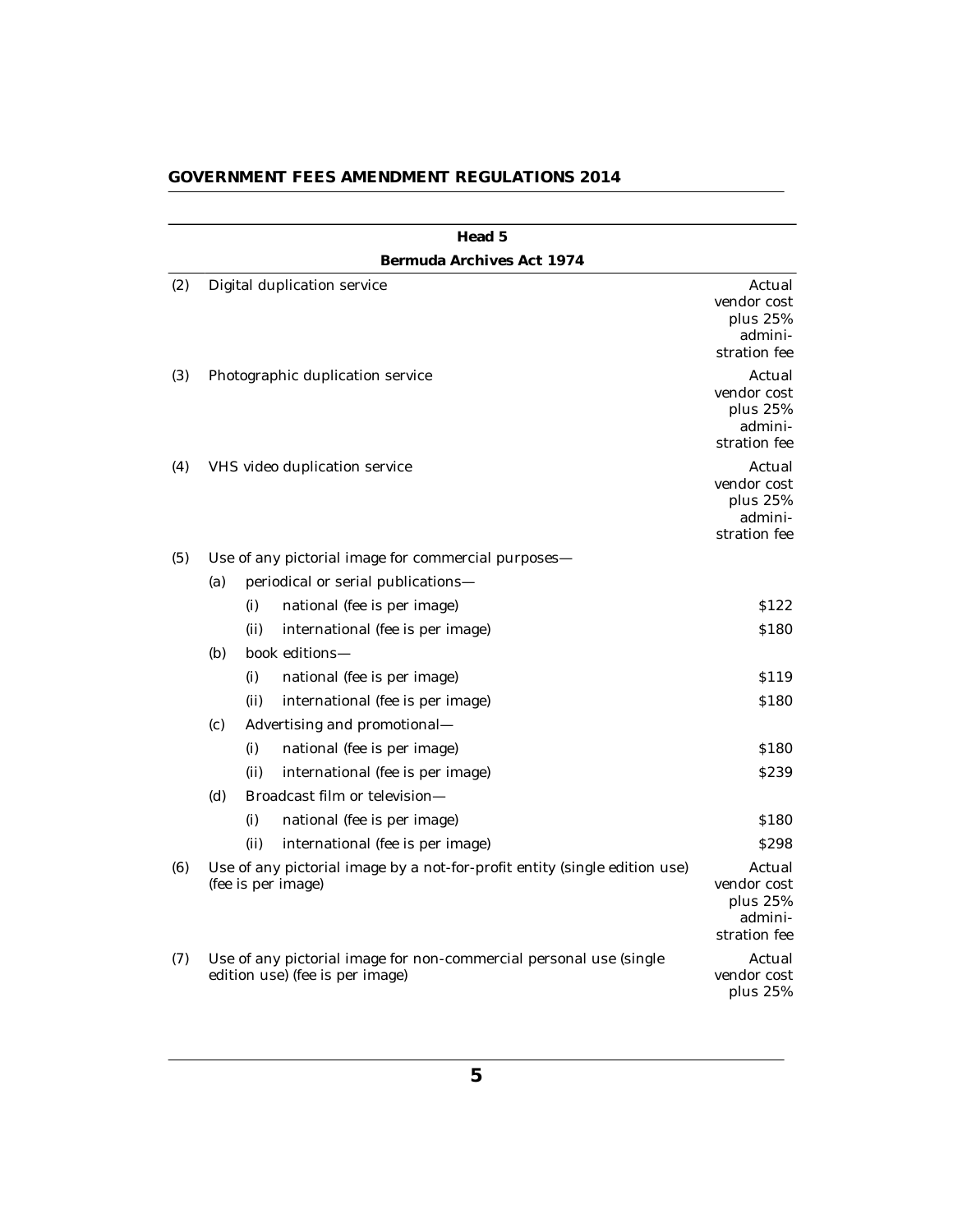|     |                                                                                                                                                                                                                                                                                                                                                                   |       | Head 5                                                                                                                                                                                                                                                                   |                         |
|-----|-------------------------------------------------------------------------------------------------------------------------------------------------------------------------------------------------------------------------------------------------------------------------------------------------------------------------------------------------------------------|-------|--------------------------------------------------------------------------------------------------------------------------------------------------------------------------------------------------------------------------------------------------------------------------|-------------------------|
|     |                                                                                                                                                                                                                                                                                                                                                                   |       | Bermuda Archives Act 1974                                                                                                                                                                                                                                                |                         |
|     |                                                                                                                                                                                                                                                                                                                                                                   |       |                                                                                                                                                                                                                                                                          | admini-<br>stration fee |
|     |                                                                                                                                                                                                                                                                                                                                                                   |       | NOTE: If multiple use authority is requested for items under paragraphs (6)<br>and (7), the fee will be determined by reference to paragraph (5)(a), (b), (c) or<br>(d), as the case may be.                                                                             |                         |
|     |                                                                                                                                                                                                                                                                                                                                                                   |       | Head 6                                                                                                                                                                                                                                                                   |                         |
|     |                                                                                                                                                                                                                                                                                                                                                                   |       | Bermuda Immigration and Protection Act 1956                                                                                                                                                                                                                              |                         |
| (1) |                                                                                                                                                                                                                                                                                                                                                                   |       | Applying for grant of Bermudian status under section 19 or 19A                                                                                                                                                                                                           | \$513                   |
| (2) |                                                                                                                                                                                                                                                                                                                                                                   |       | Applying for grant of Bermudian status-                                                                                                                                                                                                                                  |                         |
|     | (a)                                                                                                                                                                                                                                                                                                                                                               |       | under section 20                                                                                                                                                                                                                                                         | \$144                   |
|     | (b)                                                                                                                                                                                                                                                                                                                                                               |       | under section 20B                                                                                                                                                                                                                                                        | \$144                   |
| (3) |                                                                                                                                                                                                                                                                                                                                                                   |       | Issuing a certificate of Bermudian status under section 21                                                                                                                                                                                                               | <b>S144</b>             |
| (4) |                                                                                                                                                                                                                                                                                                                                                                   |       | Confirmation of Bermudian status under section 16, 17 or 18                                                                                                                                                                                                              | S71                     |
| (5) | Subject to paragraphs (7)(c) and (8), in respect of a person without<br>Bermudian status or special category status or spouse's employment<br>rights or rights under section 60(6) who is not one of the following,<br>that is to say, the parent or lawful guardian of, and has legal custody<br>of, a child under the age of 18 years who has Bermudian status- |       |                                                                                                                                                                                                                                                                          |                         |
|     | (a)                                                                                                                                                                                                                                                                                                                                                               |       | applying under section 60 for permission to employ such a<br>person, under-                                                                                                                                                                                              |                         |
|     |                                                                                                                                                                                                                                                                                                                                                                   | (i)   | a part-time permit (where-under the Minister may grant<br>such permission for a period of one year or less in respect<br>of persons engaged in activities not exceeding 9 hours in<br>any one week)                                                                      | S92                     |
|     |                                                                                                                                                                                                                                                                                                                                                                   | (ii)  | a part-time permit (where-under the Minister may grant<br>such permission for a period of one year or less in respect<br>of instructors or private tutors already resident in<br>Bermuda, engaged for not more than 9 hours in any one<br>week)                          | <b>S44</b>              |
|     |                                                                                                                                                                                                                                                                                                                                                                   | (iii) | a part-time occasional permit (where-under the Minister<br>may grant such permission for a period of one year or less<br>in respect of casual part-time models who are lawful<br>residents of Bermuda engaged for not more than 100<br>hours in any twelve-month period) | <b>S360</b>             |
|     |                                                                                                                                                                                                                                                                                                                                                                   | (iv)  | a temporary permit (where-under the Minister may grant<br>such permission in respect of employment for a specific<br>job for a period not exceeding 3 months)                                                                                                            | <b>S585</b>             |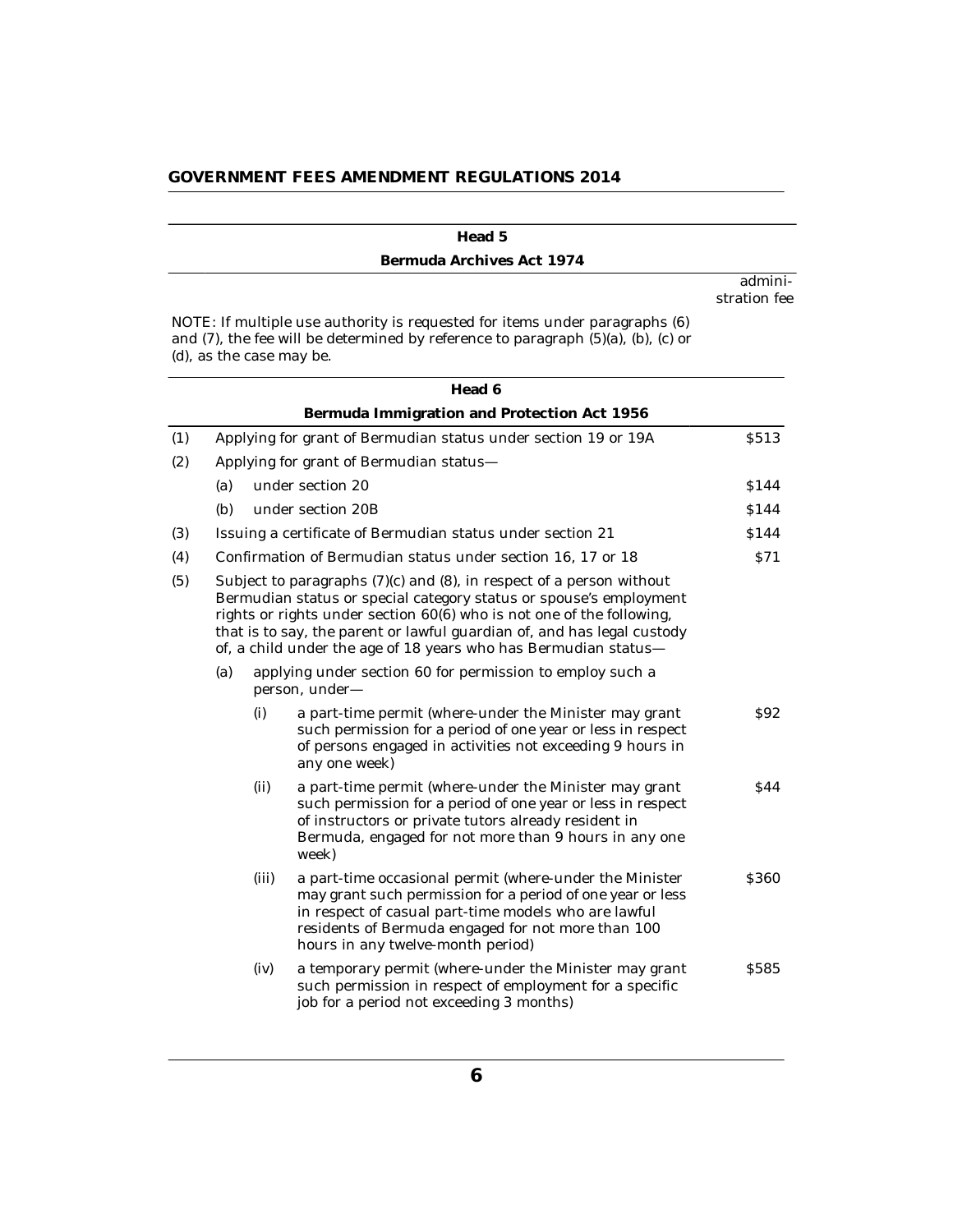| GOVERNMENT FEES AMENDMENT REGULATIONS 2014 |  |  |  |
|--------------------------------------------|--|--|--|
|--------------------------------------------|--|--|--|

|     |        | Head 6                                                                                                                                                                                                                                                                                                                                        |                  |
|-----|--------|-----------------------------------------------------------------------------------------------------------------------------------------------------------------------------------------------------------------------------------------------------------------------------------------------------------------------------------------------|------------------|
|     |        | Bermuda Immigration and Protection Act 1956                                                                                                                                                                                                                                                                                                   |                  |
|     | (v)    | a short-term permit (where-under the Minister may grant<br>such permission for a person to be engaged, for a single<br>period of 14 days or less, in professional sport or<br>entertainment)-                                                                                                                                                 |                  |
|     |        | (A)<br>per person (up to 5 persons)                                                                                                                                                                                                                                                                                                           | \$328            |
|     |        | (B)<br>per group of more than 5 persons in addition to the<br>fee at (A) above, for each person beyond the fifth                                                                                                                                                                                                                              | \$164            |
|     | (vi)   | a letter of permission (where-under the Minister may<br>grant such permission for a period of time specified in the<br>letter not exceeding 1 year to not-for-profit organisations,<br>including registered charitable organisations, for the<br>employment of coaches, teachers of sports and recreation,<br>clergy, speakers and musicians) | \$100            |
|     | (vii)  | a one-year permit                                                                                                                                                                                                                                                                                                                             | \$840            |
|     | (viii) | a two-year permit                                                                                                                                                                                                                                                                                                                             | \$2,100          |
|     | (ix)   | a three-year permit                                                                                                                                                                                                                                                                                                                           | \$3,150          |
|     | (x)    | a four-year permit                                                                                                                                                                                                                                                                                                                            | \$4,200          |
|     | (xi)   | a five-year permit                                                                                                                                                                                                                                                                                                                            | \$5,408          |
|     | (xii)  | a ten year long-term work permit                                                                                                                                                                                                                                                                                                              | \$15,750         |
|     | (xiii) | a one-year permit (where-under the Minister may grant<br>such permission for a period of one year or less in respect<br>of a child care worker engaged to provide child care<br>services in his or her home) (fee is in respect of each child<br>cared for)                                                                                   | \$239            |
|     | (xiv)  | any permit under (iv) or (vii) to (xi) of paragraph (5)(a) for<br>the care-giver of anyone who is over the age of 65 years                                                                                                                                                                                                                    | Nil              |
|     | (xv)   | late application fee for any permit under paragraph (5)(a)<br>whereby a charge is levied for each month or part of a<br>month that elapses between the expiry date of a permit<br>and the date of receipt of an application to renew the<br>permit (fee is per month or part of a month)                                                      | S <sub>232</sub> |
| (b) |        | Applying-                                                                                                                                                                                                                                                                                                                                     |                  |
|     | (i)    | to transfer a person with a valid work permit to another<br>company within the same group of companies or on<br>merger or takeover where his duties remain the same                                                                                                                                                                           | \$360            |
|     | (ii)   | to promote such a person on a work permit from his/her<br>current job to another, in the same business                                                                                                                                                                                                                                        | \$360            |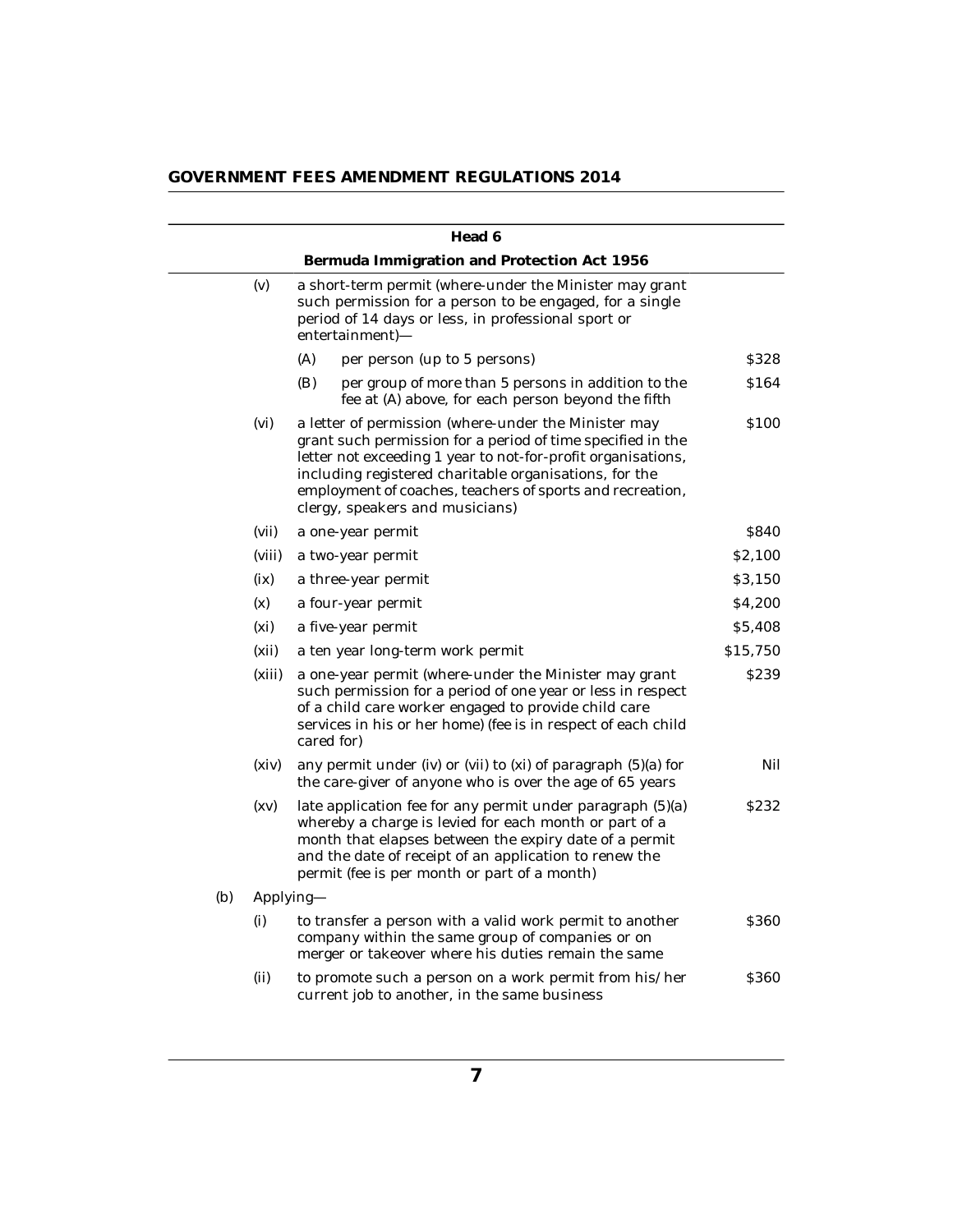|      |     |           | Head 6                                                                                                                                                                                                                                                                                                                                              |         |
|------|-----|-----------|-----------------------------------------------------------------------------------------------------------------------------------------------------------------------------------------------------------------------------------------------------------------------------------------------------------------------------------------------------|---------|
|      |     |           | Bermuda Immigration and Protection Act 1956                                                                                                                                                                                                                                                                                                         |         |
|      |     | (iii)     | to change the job title of such a person whose employer<br>and duties remain the same                                                                                                                                                                                                                                                               | \$360   |
| (6)  |     |           | Applying under section 60 for permission to employ a person without<br>Bermudian status who is one of the following, that is to say, the parent<br>or lawful guardian of, and has legal custody of, a person with<br>Bermudian status who is under 18 years of age-                                                                                 |         |
|      | (a) |           | under a work permit valid for such period as may be specified in<br>the permit                                                                                                                                                                                                                                                                      | \$92    |
|      | (b) |           | under a letter of permission (where-under the Minister may<br>grant such permission for a period of time specified in the letter<br>not exceeding 1 year to not-for-profit organisations, including<br>registered charitable organisations, for the employment of<br>coaches, teachers of sports and recreation, clergy, speakers and<br>musicians) | \$100   |
| (7)  |     | Where-    |                                                                                                                                                                                                                                                                                                                                                     |         |
|      | (a) |           | permission is granted for a period less than that applied for, the<br>relevant proportion of the fee paid in accordance with categories<br>(viii) to (xii) of paragraph (5)(a), shall be refunded;                                                                                                                                                  |         |
|      | (b) | refunded: | no permission of any kind is granted, or where permission is<br>granted and the person in respect of whom permission is granted<br>does not take up employment, then the fee paid under categories<br>(iii) to $(v)$ and $(vii)$ to $(xii)$ of paragraph $(5)(a)$ , less \$139, shall be                                                            |         |
|      | (c) |           | permission is granted in accordance with categories (viii) to (xii)<br>of paragraph (5)(a) and the work permit is cancelled before the<br>expiry date, there shall be refunded the relevant fee for each<br>whole year that remains unused on the date of cancellation.                                                                             |         |
| (8)  |     |           | Considering an application by a restricted person or a trustee for the<br>benefit of a restricted person for a licence to hold or acquire land<br>(where a licence is granted under paragraph (9), the fee specified in<br>this paragraph shall be refunded to the applicant.)                                                                      | \$1,487 |
| (9)  | VI  |           | Registering the acquisition of land by a restricted person under Part                                                                                                                                                                                                                                                                               | \$171   |
| (10) |     | Issuing-  |                                                                                                                                                                                                                                                                                                                                                     |         |
|      | (a) |           | confirmation of spouse's employment rights under section 60 or<br>residence rights under section 27 or 27A                                                                                                                                                                                                                                          | \$155   |
|      | (b) | (a)       | duplicate confirmation of matters referred to in subparagraph                                                                                                                                                                                                                                                                                       | \$32    |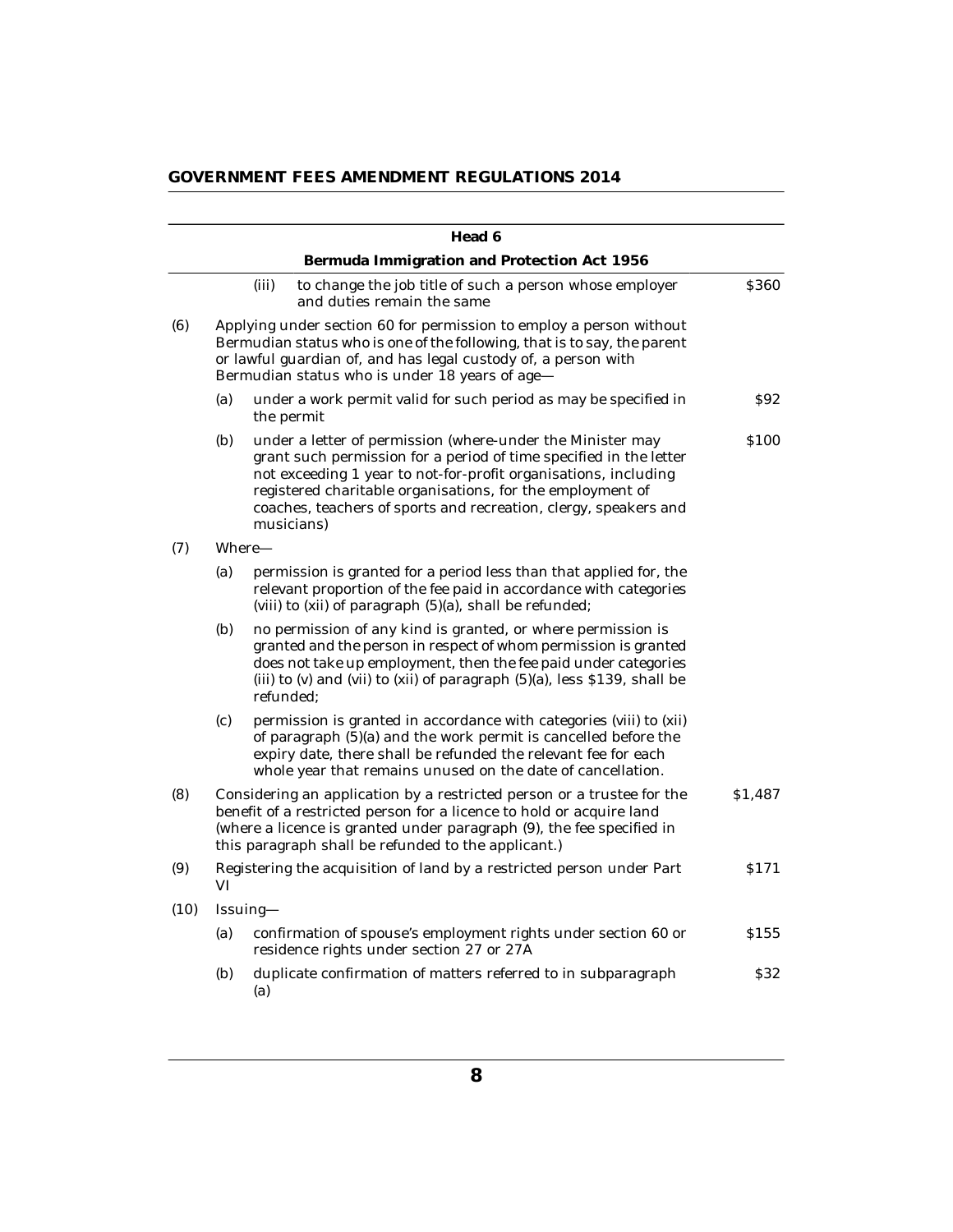| GOVERNMENT FEES AMENDMENT REGULATIONS 2014 |  |  |  |
|--------------------------------------------|--|--|--|
|--------------------------------------------|--|--|--|

|      |        |          | Head 6                                                                                                                                                                                                                                                                                                                                 |                    |  |  |  |
|------|--------|----------|----------------------------------------------------------------------------------------------------------------------------------------------------------------------------------------------------------------------------------------------------------------------------------------------------------------------------------------|--------------------|--|--|--|
|      |        |          | Bermuda Immigration and Protection Act 1956                                                                                                                                                                                                                                                                                            |                    |  |  |  |
| (11) |        | Issuing- |                                                                                                                                                                                                                                                                                                                                        |                    |  |  |  |
|      | (a)    |          | a multiple re-entry permit under section 53 for non-Bermudian<br>property owners-                                                                                                                                                                                                                                                      |                    |  |  |  |
|      |        | (i)      | for 2 years for visits up to 6 months                                                                                                                                                                                                                                                                                                  | S <sub>250</sub>   |  |  |  |
|      |        | (ii)     | for 5 years for visits up to 6 months                                                                                                                                                                                                                                                                                                  | <b>S500</b>        |  |  |  |
|      | (b)    |          | a landing permit-                                                                                                                                                                                                                                                                                                                      |                    |  |  |  |
|      |        | (i)      | for each member of the crew joining or leaving a yacht in<br>Bermuda                                                                                                                                                                                                                                                                   | \$30               |  |  |  |
|      |        | (ii)     | for any other person                                                                                                                                                                                                                                                                                                                   | S52                |  |  |  |
|      | (c)    |          | permission to land for each passenger landed in Bermuda at any<br>point of entry without sufficient travel, work permit or re-entry<br>documents                                                                                                                                                                                       | S <sub>2</sub> 16  |  |  |  |
| (12) | artist |          | Granting to a person who holds a work permit an additional permit<br>for a period not exceeding one year to engage in part-time work as an                                                                                                                                                                                             | <b>S92</b>         |  |  |  |
| (13) |        |          | Granting permission to a travelling salesman-                                                                                                                                                                                                                                                                                          |                    |  |  |  |
|      | (a)    |          | to engage in local business as a self-employed travelling<br>salesman                                                                                                                                                                                                                                                                  | \$360 per<br>month |  |  |  |
|      | (b)    |          | to work with a local sole representative                                                                                                                                                                                                                                                                                               | \$800 per<br>annum |  |  |  |
| (14) |        |          | Granting permission to reside in Bermuda-                                                                                                                                                                                                                                                                                              |                    |  |  |  |
|      | (a)    |          | on application for a permanent resident's certificate under<br>section 31A or 31B to-                                                                                                                                                                                                                                                  |                    |  |  |  |
|      |        | (i)      | a person who possesses a working resident's certificate                                                                                                                                                                                                                                                                                | Nil                |  |  |  |
|      |        | (ii)     | any other person                                                                                                                                                                                                                                                                                                                       | \$1,800            |  |  |  |
|      | (b)    |          | on application under section 32(1) for up to one year                                                                                                                                                                                                                                                                                  | \$155              |  |  |  |
|      | (c)    |          | on the issue of a residential certificate under section $32(5)$ to                                                                                                                                                                                                                                                                     |                    |  |  |  |
|      |        | (i)      | persons who own the freehold of residential premises or<br>are the lessees of such premises where the leases have 25<br>years or more to run, or who have entered into a binding<br>contract to purchase the freehold of such premises or to<br>take a lease of such premises for 25 years or more, and<br>the spouses of such persons | Nil                |  |  |  |
|      |        | (ii)     | such other persons who are eligible for a residential<br>certificate and their spouses                                                                                                                                                                                                                                                 | \$1,800            |  |  |  |
| (15) |        |          | Issuing identification cards to holders of residential certificates                                                                                                                                                                                                                                                                    | \$152              |  |  |  |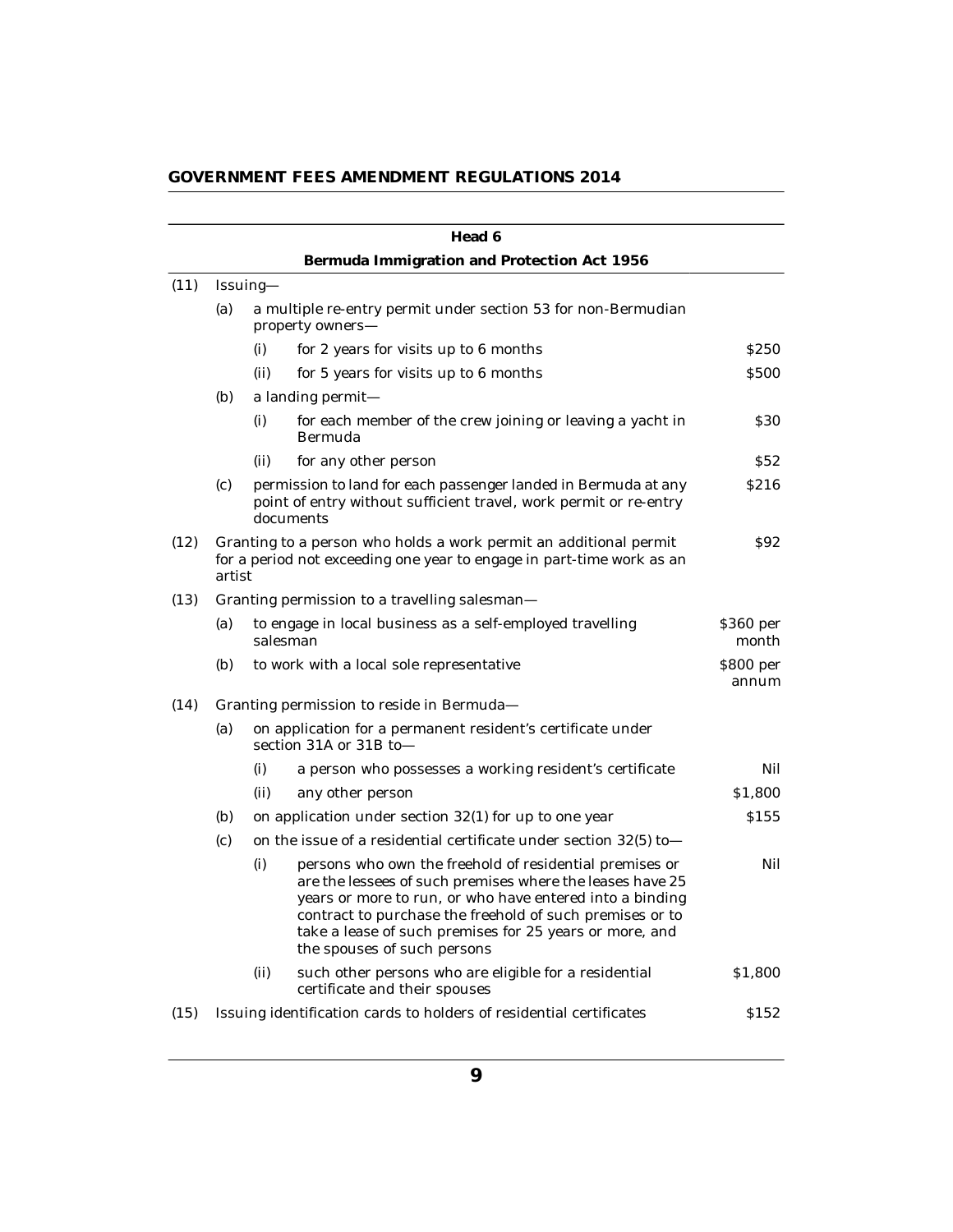|      | Head 6                                                                                                                                                                                                                   |                                   |
|------|--------------------------------------------------------------------------------------------------------------------------------------------------------------------------------------------------------------------------|-----------------------------------|
|      | Bermuda Immigration and Protection Act 1956                                                                                                                                                                              |                                   |
| (16) | Certifying residence and employment in Bermuda and related matters                                                                                                                                                       | <b>S69</b>                        |
| (17) | Searching records, certifying amendments to, or duplicate copies of,<br>certificates and other official documents                                                                                                        | S69                               |
| (18) | Granting extensions to visitors for-                                                                                                                                                                                     |                                   |
|      | a total stay not exceeding 3 months (other than those arriving<br>(a)<br>by yacht)                                                                                                                                       | <b>S55</b>                        |
|      | (b)<br>a total stay of more than 3 months but not more than 6 months                                                                                                                                                     | \$108                             |
| (19) | Issuing, within the period of the original validity, a duplicate copy of<br>a work permit, a work permit with amended commencement and<br>expiry date, or any other document granting permission to reside in<br>Bermuda | \$32                              |
| (20) | Issuing a secure personalised card to allow immigration clearance at<br>the L. F. Wade International Airport for the holder of a valid work<br>permit or any other document granting permission to reside in<br>Bermuda  | \$145                             |
| (21) | Service fee for special category work permits - global permit and new<br>business work permit                                                                                                                            | S785                              |
| (22) | Permission-in-principle                                                                                                                                                                                                  | <b>S250</b>                       |
| (23) | Copying documents for the Immigration Appeal Tribunal-                                                                                                                                                                   |                                   |
|      | (a)<br>up to 15 pages                                                                                                                                                                                                    | \$13                              |
|      | (b)<br>more than 15 pages                                                                                                                                                                                                | \$.84 per<br>page                 |
| (24) | Appeal against the Minister's decision                                                                                                                                                                                   | \$250 per<br>appeal/per<br>person |
| (25) | Permission to let                                                                                                                                                                                                        | <b>S250</b>                       |
| (26) | Application for residency for non-Bermudian dependants of persons<br>who have ex-spouse's employment rights                                                                                                              | \$148                             |
| (27) | Application for residency for non-PRC spouse of a PRC holder                                                                                                                                                             | \$148                             |
| (28) | Administration for repatriation assistance under section 130                                                                                                                                                             | <b>\$200</b>                      |
|      | Head 7                                                                                                                                                                                                                   |                                   |
|      | Bermuda National Parks Act 1986                                                                                                                                                                                          |                                   |
| (1)  | Issuing a permit under section 15 for the use of any space owned by<br>Government as a camp site for a family or group not exceeding 8<br>persons (fee is per night)                                                     | \$13                              |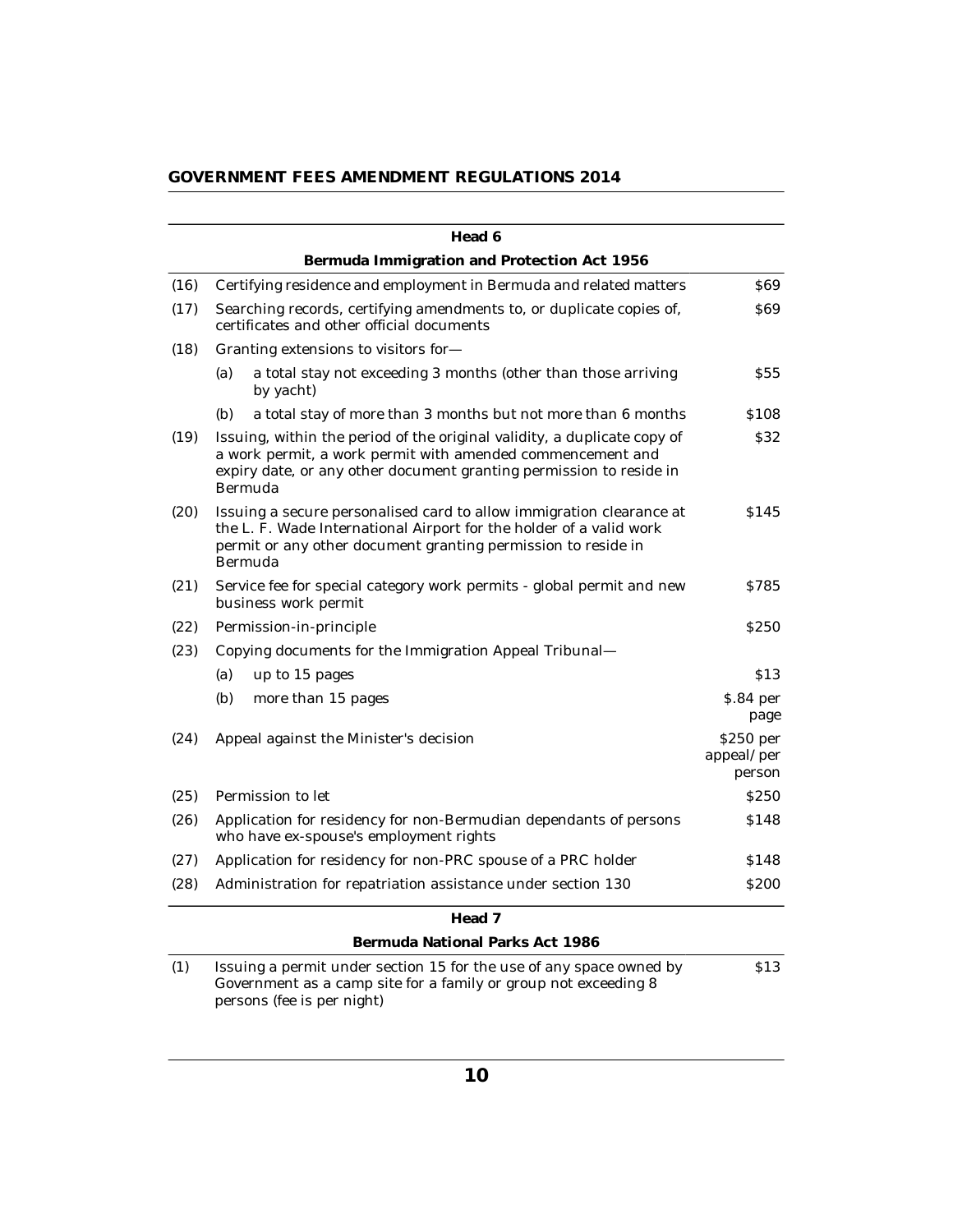|  |  | GOVERNMENT FEES AMENDMENT REGULATIONS 2014 |
|--|--|--------------------------------------------|
|--|--|--------------------------------------------|

|     |                                                                                   |      |      | Head 8                                                                                                                                   |                  |
|-----|-----------------------------------------------------------------------------------|------|------|------------------------------------------------------------------------------------------------------------------------------------------|------------------|
|     |                                                                                   |      |      | Bermudian Status by Birth or Grant Register Act 1992                                                                                     |                  |
| (1) |                                                                                   |      |      | Issuing under section 3(3)(b)-                                                                                                           |                  |
|     | (a)                                                                               |      |      | an extract of an individual's detailed record from the register                                                                          | \$13             |
|     | (b)                                                                               |      |      | an extract from the Register-                                                                                                            |                  |
|     |                                                                                   |      | (i)  | up to 15 pages                                                                                                                           | \$13             |
|     |                                                                                   |      | (ii) | more than 15 pages (fee is per page)                                                                                                     | \$0.84           |
| (2) |                                                                                   |      |      | Issuing a certified copy of an extract or a letter confirming an<br>individual's detailed record from the Register under section 3(3)(c) | \$69             |
|     |                                                                                   |      |      | Head 9                                                                                                                                   |                  |
|     |                                                                                   |      |      | Betting Act 1975                                                                                                                         |                  |
| (1) |                                                                                   |      |      | Issuing under section 9-                                                                                                                 |                  |
|     | (a)                                                                               |      |      | a pool betting agent's licence                                                                                                           | <b>S595</b>      |
|     | (b)                                                                               |      |      | a bookmaker's licence                                                                                                                    | \$5,948          |
|     |                                                                                   |      |      | Head 10                                                                                                                                  |                  |
|     |                                                                                   |      |      | Building Act 1988                                                                                                                        |                  |
| (1) |                                                                                   |      |      | Applying for permits under the Bermuda Building Code-                                                                                    |                  |
|     |                                                                                   |      |      | (a) In the case of construction operations involving forms of residential<br>development (i.e. Use Groups R-2, R-3 and R-4)-             |                  |
|     |                                                                                   | (i)  |      | building permit-                                                                                                                         |                  |
|     |                                                                                   |      | (A)  | new structures (fee is per sq. ft. Minimum fee is \$200)                                                                                 | \$0.27           |
|     |                                                                                   |      | (B)  | accessory structures                                                                                                                     | \$165            |
|     |                                                                                   |      | (C)  | renovations and alterations to existing structures<br>(including an electrical or mechanical permit)                                     | \$165            |
|     |                                                                                   | (ii) |      | excavation permit                                                                                                                        | S <sub>325</sub> |
|     |                                                                                   |      |      | (iii) quarrying permit                                                                                                                   | \$165            |
|     | (b) In the case of construction operations involving all other forms of<br>$use-$ |      |      |                                                                                                                                          |                  |
|     |                                                                                   | (i)  |      | building permit-                                                                                                                         |                  |
|     |                                                                                   |      |      | $(A)$ new structures –                                                                                                                   |                  |
|     |                                                                                   |      | 1.   | use groups E & I (fee is per sq. ft. Minimum fee is \$600)                                                                               | \$0.70           |
|     |                                                                                   |      | 2.   | use groups F, H, S & U (fee is per sq. ft. Minimum fee is<br>\$600)                                                                      | \$1.08           |
|     |                                                                                   |      | 3.   | use groups A & R1 (fee is per sq. ft. Minimum fee is \$600)                                                                              | \$1.35           |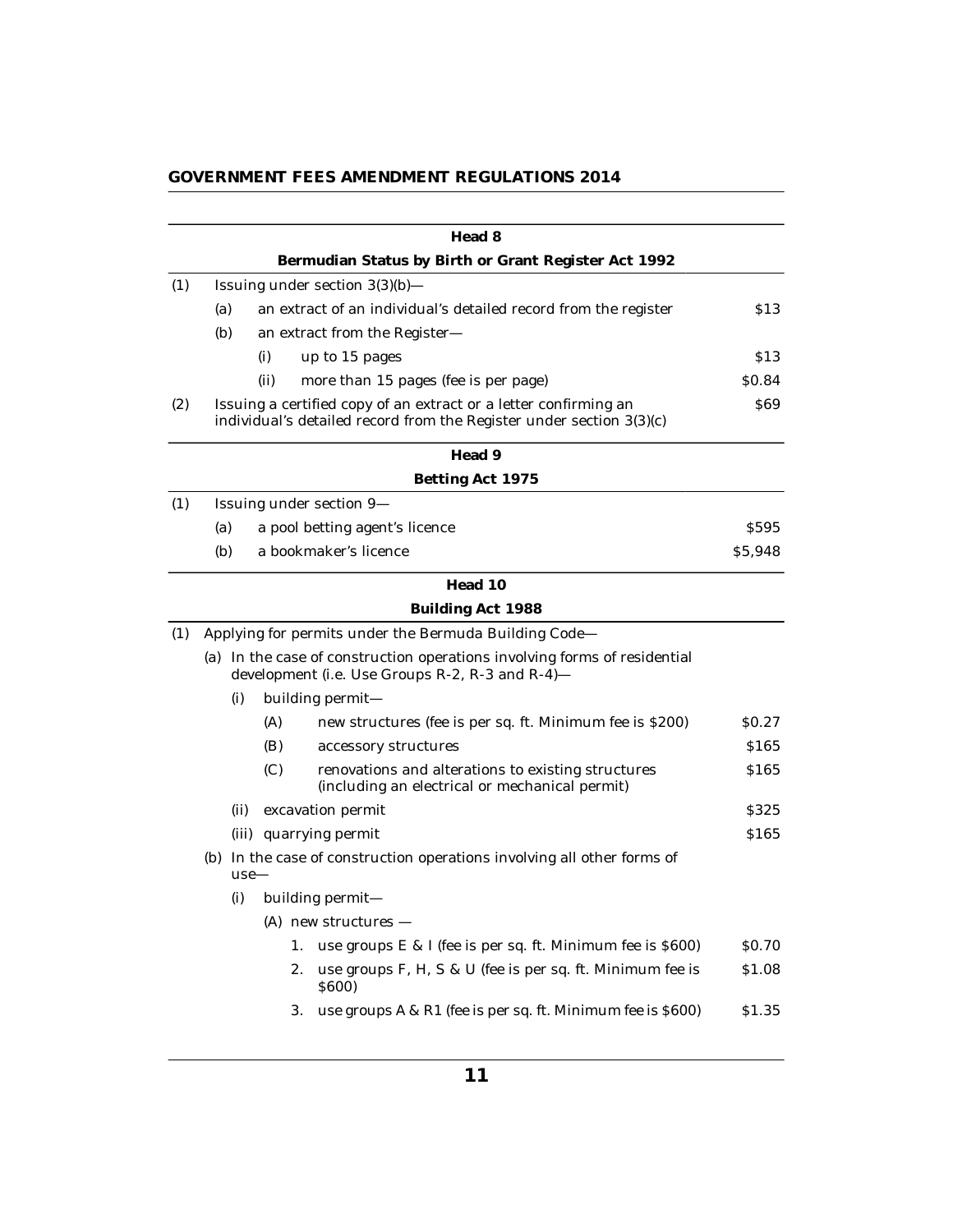|  |  | GOVERNMENT FEES AMENDMENT REGULATIONS 2014 |
|--|--|--------------------------------------------|
|--|--|--------------------------------------------|

|     |     |      |                         | Head 10                                                                                                                                                                                                                                                                                                                 |             |
|-----|-----|------|-------------------------|-------------------------------------------------------------------------------------------------------------------------------------------------------------------------------------------------------------------------------------------------------------------------------------------------------------------------|-------------|
|     |     |      |                         | Building Act 1988                                                                                                                                                                                                                                                                                                       |             |
|     |     |      | 4.                      | use groups B & M (fee is per sq. ft. Minimum fee is \$600)                                                                                                                                                                                                                                                              | \$1.51      |
|     |     |      | (B)                     | accessory structures                                                                                                                                                                                                                                                                                                    | \$350       |
|     |     |      | (C)                     | renovations and alterations to existing structures                                                                                                                                                                                                                                                                      | \$650       |
|     |     |      | (D)                     | electrical or mechanical permit                                                                                                                                                                                                                                                                                         | \$325       |
|     |     | (ii) |                         | permit issued to allow for the phased submission of drawings for<br>a building permit including, but not limited to, excavation work,<br>foundation work, superstructure or steelwork (the phased permit<br>fee is in addition to the building permit fee applicable under<br>subparagraph (b)(i)(A) (fee is per phase) | \$380       |
|     |     |      |                         | (iii) quarrying permit                                                                                                                                                                                                                                                                                                  | \$3,245     |
|     | (c) |      |                         | On revising approved plans-                                                                                                                                                                                                                                                                                             |             |
|     |     | (i)  |                         | in relation to construction operations referred to in<br>subparagraph (a)(i)                                                                                                                                                                                                                                            | \$165       |
|     |     | (ii) | (i)                     | in relation to construction operations referred to in paragraph (b)                                                                                                                                                                                                                                                     | \$270       |
|     |     |      | (d) Demolition Permit   |                                                                                                                                                                                                                                                                                                                         | \$435       |
|     |     |      |                         | (e) Re-inspection of works                                                                                                                                                                                                                                                                                              | \$165       |
|     | (f) |      | as follows—             | In all cases where the building operations commence prior to the issue<br>of the required permits listed above, an additional fee will be charged                                                                                                                                                                       |             |
|     |     | (i)  |                         | where gross floor area does not exceed 200 sq. ft.                                                                                                                                                                                                                                                                      | \$900       |
|     |     | (ii) | $1,000$ sq. ft.         | where gross floor area exceeds 200 sq. ft. but does not exceed                                                                                                                                                                                                                                                          | \$1,500     |
|     |     |      |                         | (iii) where gross floor area exceeds 1,000 sq. ft.                                                                                                                                                                                                                                                                      | \$7,250     |
|     | (g) |      |                         | Re-issue of permit and inspection card                                                                                                                                                                                                                                                                                  | \$108       |
|     |     |      |                         | (h) Renewal of Building Permit                                                                                                                                                                                                                                                                                          | <b>S215</b> |
|     | (i) |      |                         | Minor Works Residential Building Permit                                                                                                                                                                                                                                                                                 | \$105       |
|     | (i) |      |                         | Minor Works Non-Residential Building Permit                                                                                                                                                                                                                                                                             | \$525       |
| (2) |     |      | Under paragraph $(1)$ — |                                                                                                                                                                                                                                                                                                                         |             |
|     |     |      |                         | (a) for the purposes of calculating the building permit fee in accordance<br>with subparagraphs $(a)(i)(A)$ and $(b)(i)(A)$ , the floor space to which the<br>fee applies means the total gross square footage of new construction                                                                                      |             |

fee applies means the total gross square footage of new construction, including verandas and balconies, but excluding water tanks, outdoor paved areas, patios and the like;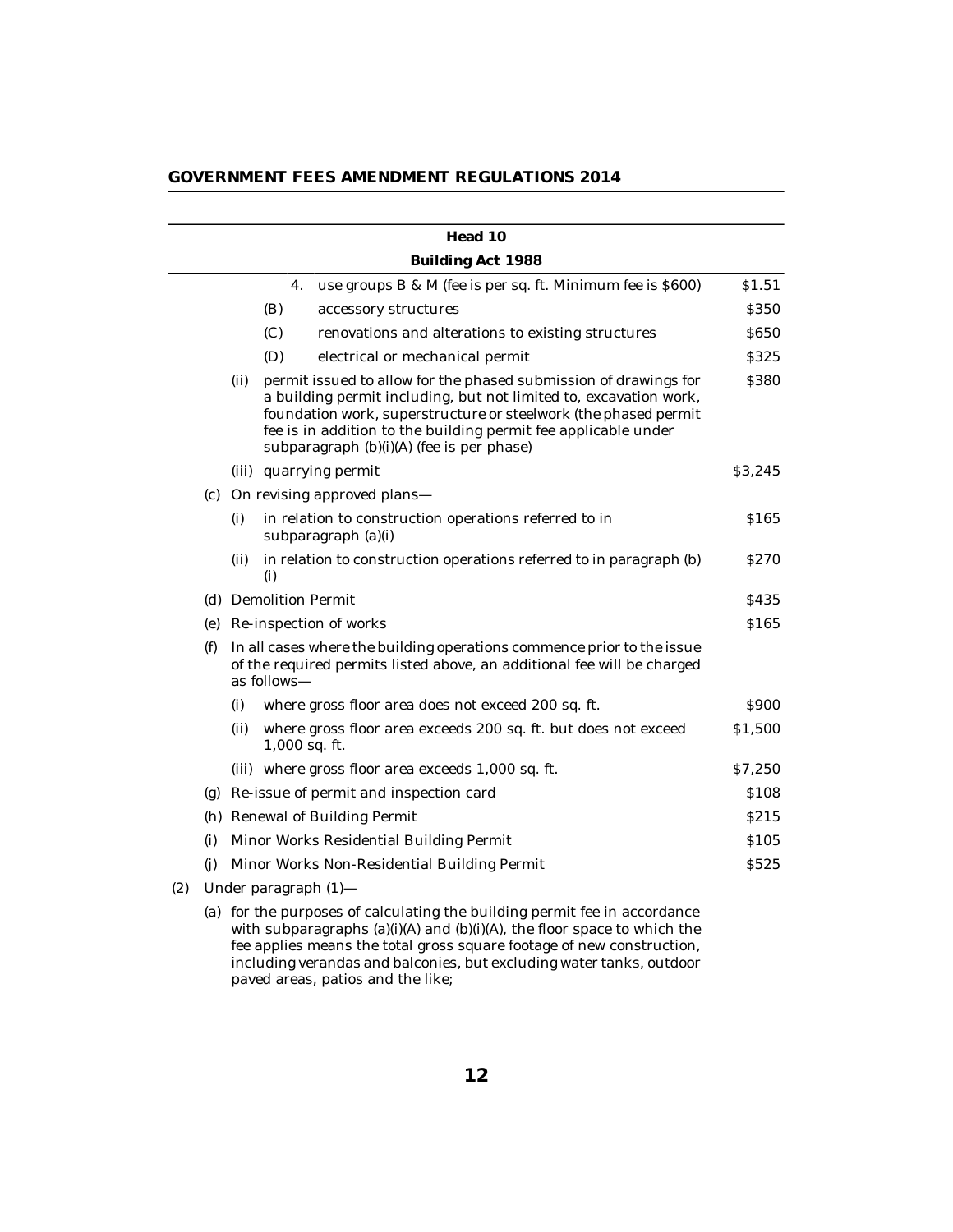#### **Head 10**

## **Building Act 1988**

|     |                                                                                                                                                                                                                                    | (b) "accessory structures" includes, but is not limited to, tennis courts,<br>parking areas, driveways, docks, walls, satellite dish receivers, signs,<br>piers, platforms, patios and like structures which do not result in the<br>creation of additional, enclosed floor space, that are incidental to the<br>principal building and located on the same lot; and, for the avoidance<br>of doubt, a swimming pool is not an accessory structure and any<br>separate application for a pool shall be subject to the minimum fee<br>set out in either paragraph (a)(i)(A) or (b)(i)(A), whichever is applicable; |                                                                                                                                                                                                                                           |       |  |  |
|-----|------------------------------------------------------------------------------------------------------------------------------------------------------------------------------------------------------------------------------------|-------------------------------------------------------------------------------------------------------------------------------------------------------------------------------------------------------------------------------------------------------------------------------------------------------------------------------------------------------------------------------------------------------------------------------------------------------------------------------------------------------------------------------------------------------------------------------------------------------------------|-------------------------------------------------------------------------------------------------------------------------------------------------------------------------------------------------------------------------------------------|-------|--|--|
|     | $\left( \mathrm{c}\right)$                                                                                                                                                                                                         |                                                                                                                                                                                                                                                                                                                                                                                                                                                                                                                                                                                                                   | "re-inspection of works" means a re-inspection made because, at a<br>previous scheduled visit to the works, either-                                                                                                                       |       |  |  |
|     |                                                                                                                                                                                                                                    | (i)                                                                                                                                                                                                                                                                                                                                                                                                                                                                                                                                                                                                               | conditions at the works prevented proper access to the works;                                                                                                                                                                             |       |  |  |
|     |                                                                                                                                                                                                                                    | (ii)                                                                                                                                                                                                                                                                                                                                                                                                                                                                                                                                                                                                              | the works did not meet the requirements of the Bermuda<br>Building Code Regulations 1998;                                                                                                                                                 |       |  |  |
|     |                                                                                                                                                                                                                                    | (iii) the works for some other reason were not available or ready for<br>inspection;                                                                                                                                                                                                                                                                                                                                                                                                                                                                                                                              |                                                                                                                                                                                                                                           |       |  |  |
|     |                                                                                                                                                                                                                                    | a copy of the approved drawings was not available on-site.<br>(iv)                                                                                                                                                                                                                                                                                                                                                                                                                                                                                                                                                |                                                                                                                                                                                                                                           |       |  |  |
|     | (d) In the case of an existing building where the application relates to<br>building works designed specifically to provide access for, or<br>otherwise meet the needs of, the physically handicapped, no fee shall<br>be charged. |                                                                                                                                                                                                                                                                                                                                                                                                                                                                                                                                                                                                                   |                                                                                                                                                                                                                                           |       |  |  |
|     |                                                                                                                                                                                                                                    |                                                                                                                                                                                                                                                                                                                                                                                                                                                                                                                                                                                                                   | (e) In the case of alterations or extensions to a building listed as a<br>building of special architectural or historical interest in accordance<br>with section 30 of the Development and Planning Act 1974, no fee<br>shall be charged. |       |  |  |
|     |                                                                                                                                                                                                                                    |                                                                                                                                                                                                                                                                                                                                                                                                                                                                                                                                                                                                                   | Head 11                                                                                                                                                                                                                                   |       |  |  |
|     |                                                                                                                                                                                                                                    |                                                                                                                                                                                                                                                                                                                                                                                                                                                                                                                                                                                                                   | Building Authority Act 1962                                                                                                                                                                                                               |       |  |  |
| (1) |                                                                                                                                                                                                                                    | Issuing a permit or licence under the Building Authority (Petroleum)<br>Regulations 1962-                                                                                                                                                                                                                                                                                                                                                                                                                                                                                                                         |                                                                                                                                                                                                                                           |       |  |  |
|     | (a)                                                                                                                                                                                                                                |                                                                                                                                                                                                                                                                                                                                                                                                                                                                                                                                                                                                                   | to possess, offer for sale, or store in excess of 10 gallons (45<br>litres), or to use a portable tank for the transportation of,<br>dangerous petroleum                                                                                  | \$390 |  |  |
|     | (b)                                                                                                                                                                                                                                |                                                                                                                                                                                                                                                                                                                                                                                                                                                                                                                                                                                                                   | to maintain or operate an installation for bulk storage of<br>petroleum gases                                                                                                                                                             | \$835 |  |  |
|     | (c)                                                                                                                                                                                                                                |                                                                                                                                                                                                                                                                                                                                                                                                                                                                                                                                                                                                                   | to possess and offer for sale ordinary petroleum in excess of<br>275 gallons (1,250 litres) save that no further fee shall be<br>required from the holder of a subsisting permit or licence<br>issued under subparagraph (a)              | \$168 |  |  |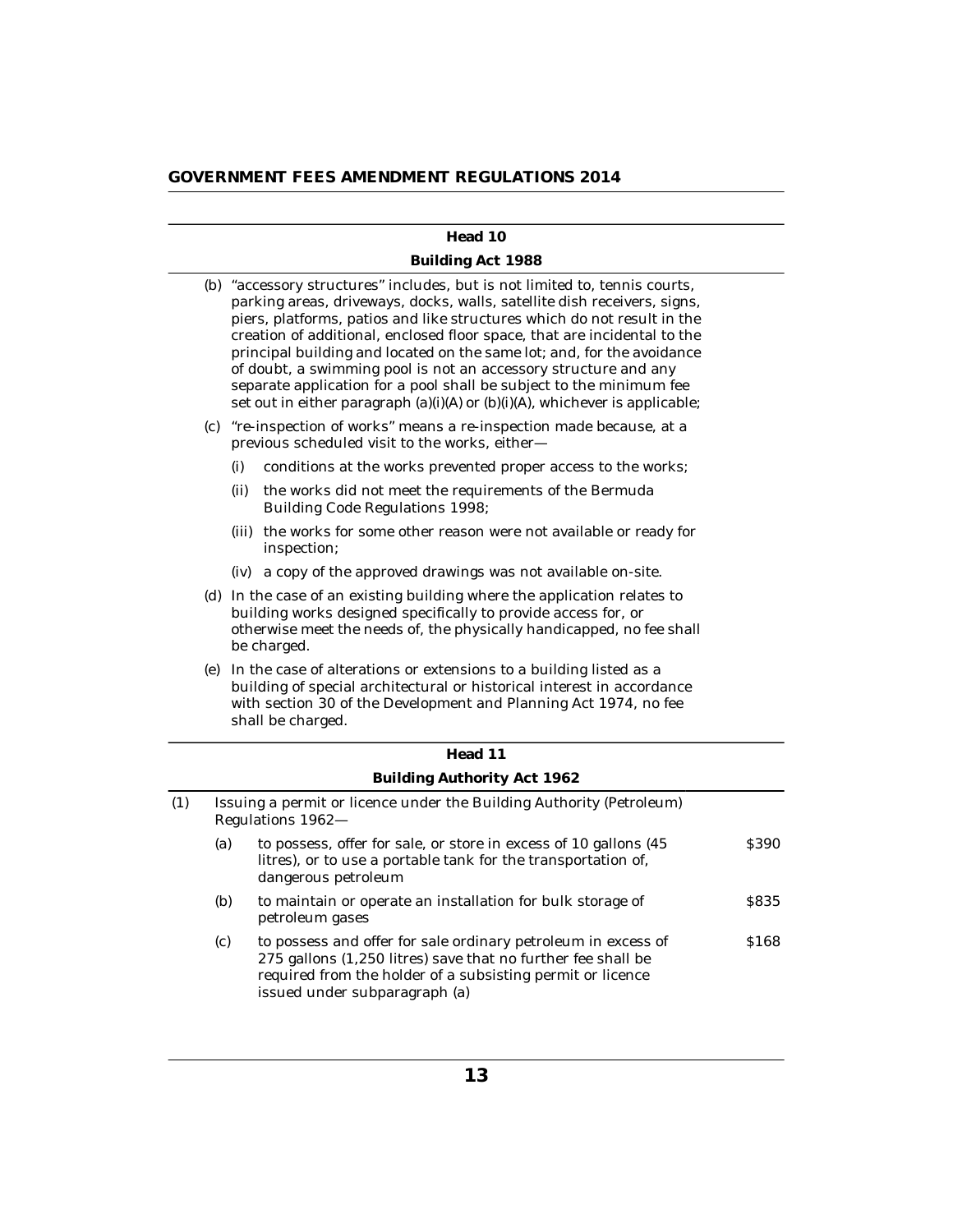| GOVERNMENT FEES AMENDMENT REGULATIONS 2014 |  |  |  |
|--------------------------------------------|--|--|--|
|--------------------------------------------|--|--|--|

|     |          |       | Head 11                                                                                                                                                                                                                                                 |             |
|-----|----------|-------|---------------------------------------------------------------------------------------------------------------------------------------------------------------------------------------------------------------------------------------------------------|-------------|
|     |          |       | Building Authority Act 1962                                                                                                                                                                                                                             |             |
| (2) | $1962 -$ |       | In respect of the Building Authority (Elevators and Lifts) Regulations                                                                                                                                                                                  |             |
|     | (a)      |       | issuing a permit to operate-                                                                                                                                                                                                                            |             |
|     |          | (i)   | a passenger elevator or escalator                                                                                                                                                                                                                       | <b>S555</b> |
|     |          | (ii)  | a freight elevator or service elevator                                                                                                                                                                                                                  | <b>S555</b> |
|     |          | (iii) | a dumbwaiter                                                                                                                                                                                                                                            | \$335       |
|     |          | (iv)  | a chair-lift platform or a platform lift                                                                                                                                                                                                                | \$335       |
|     |          | (v)   | an amusement device                                                                                                                                                                                                                                     | \$835       |
|     | (b)      |       | reissuing a permit referred to in subparagraph (a)                                                                                                                                                                                                      | \$168       |
|     | (c)      |       | re-inspection of works                                                                                                                                                                                                                                  | \$168       |
|     | (d)      |       | in all cases where the elevator is installed and operated prior<br>to the issue of the required permits listed above, an additional<br>fee will be charged                                                                                              | \$7,250     |
|     | (e)      |       | in any cases where the elevator has been modernised or<br>upgraded and returned to service prior to being inspected and<br>licensed, an additional fee will be charged                                                                                  | \$7,250     |
| (3) |          |       | Issuing a licence under the Building Authority (Public Buildings)<br>Regulations 1962 to use a building outside a municipal area as a<br>theatre, cinema, dance hall, concert hall or for any other public<br>exhibition, entertainment or performance- |             |
|     | (a)      |       | full licence                                                                                                                                                                                                                                            | S555        |
|     | (b)      |       | occasional licence                                                                                                                                                                                                                                      | \$168       |
|     |          |       | Head 12                                                                                                                                                                                                                                                 |             |
|     |          |       | Care and Protection of Animals Act 1975                                                                                                                                                                                                                 |             |
| (1) |          |       | Granting a licence under regulation 15(2) of the Care and Protection<br>of Animals (Commercial Horse Stables) (Licensing) Regulations 2005,<br>to keep a commercial horse stable-                                                                       |             |
|     | (a)      |       | with 4 horses or fewer                                                                                                                                                                                                                                  | \$184       |
|     | (b)      |       | with more than 4, but not more than 20 horses                                                                                                                                                                                                           | <b>S315</b> |
|     | (c)      |       | with more than 20 horses                                                                                                                                                                                                                                | \$1,032     |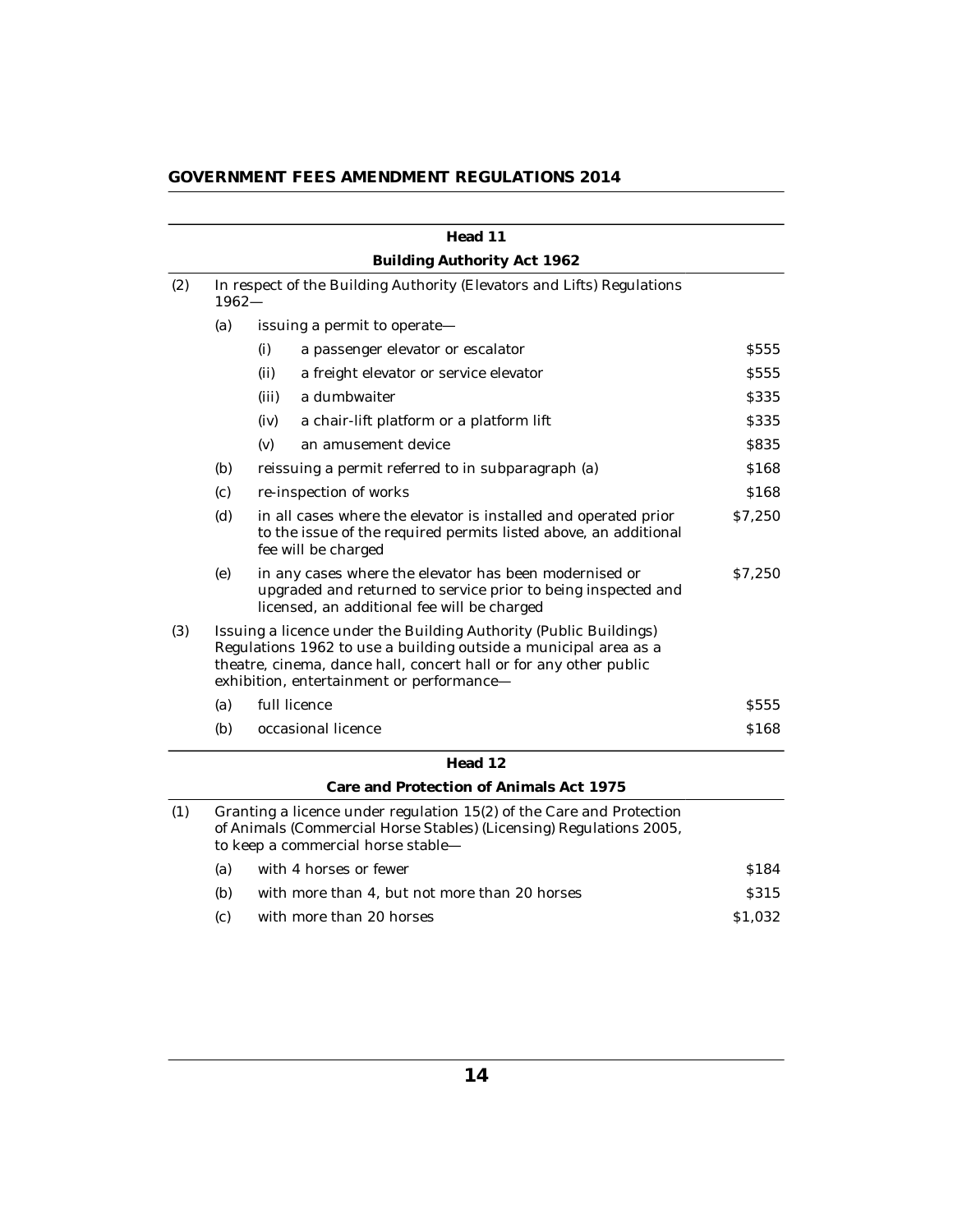|     | Head 13                                                                                                                                        |                   |
|-----|------------------------------------------------------------------------------------------------------------------------------------------------|-------------------|
|     | Children Act. 1998                                                                                                                             |                   |
| (1) | Inspecting an order or judgment confirming parentage which has<br>been filed with the Registrar General pursuant to section 18L                | \$20              |
| (2) | Obtaining a certified copy of an order or judgment filed with the<br>Registrar General pursuant to section 18L                                 | \$38              |
| (3) | Issuing a licence under section 68 or renewing a licence under section<br>69 to operate a day care centre that has-                            |                   |
|     | no more than 15 children<br>(a)                                                                                                                | S76               |
|     | (b)<br>16 to 30 children                                                                                                                       | \$151             |
|     | more than 30 children<br>(c)                                                                                                                   | S227              |
| (4) | Issuing a certificate under paragraph 9 of the Day Care Centre<br>Regulations 1999-                                                            |                   |
|     | (a)<br>to a person in charge                                                                                                                   | \$16              |
|     | (b)<br>to a deputy person in charge                                                                                                            | \$16              |
| (5) | Issuing a certificate of registration under section 76(4) or renewing a<br>registration under section 76(6C) in respect of a day care provider | \$9.50            |
|     | Head 14                                                                                                                                        |                   |
|     | Clean Air Act 1991                                                                                                                             |                   |
| (1) | Applying under section 5 for a permit to construct a controlled plant                                                                          | \$183             |
| (2) | Applying under rule 4 of the Clean Air Rules 1993 for a permit to alter<br>an existing controlled plant                                        | \$96              |
| (3) | Applying under section 8 for a licence to operate a controlled plant                                                                           | \$77 per<br>annum |
| (4) | Applying to amend a licence to operate a controlled plant                                                                                      | \$42              |
| (5) | Issuing under rule 11 of the Clean Air Rules 1993 a copy of the record<br>of an application for a permit                                       | S42               |
| (6) | Applying for permission pursuant to rule 17 of the Clean Air Rules<br>1993                                                                     | <b>S200</b>       |
| (7) | Lodging any notice of appeal under section 16                                                                                                  | S <sub>204</sub>  |
|     | Head 15                                                                                                                                        |                   |
|     | Companies Act 1981                                                                                                                             |                   |

|     | Companies Act Tool                                             |                  |
|-----|----------------------------------------------------------------|------------------|
|     | Considering an application to be registered under section 6    | S <sub>291</sub> |
| (2) | Registering a memorandum of association under section 14       | 886.             |
| (3) | Applying to alter a memorandum of association under section 12 | S <sub>172</sub> |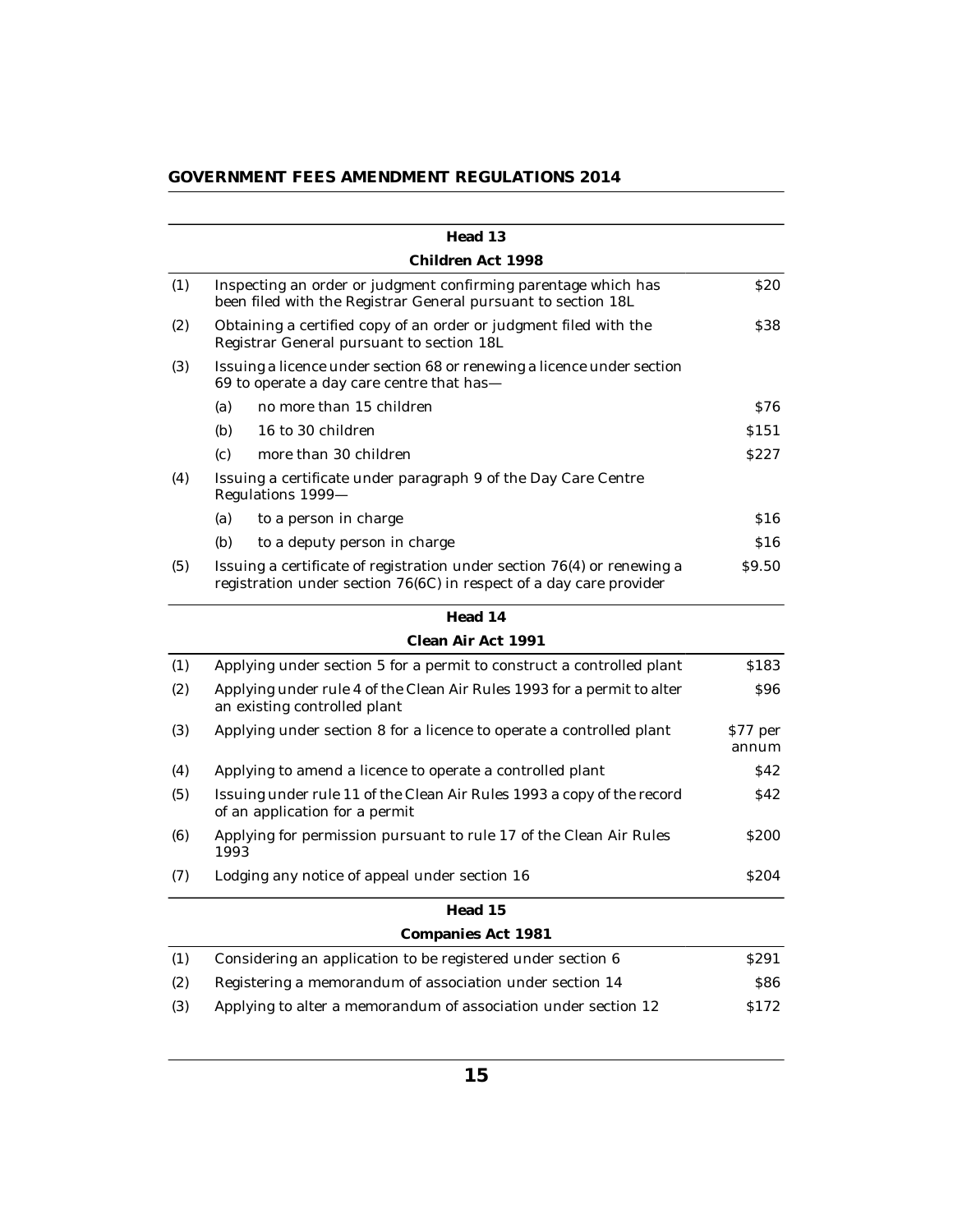| GOVERNMENT FEES AMENDMENT REGULATIONS 2014 |  |  |  |  |
|--------------------------------------------|--|--|--|--|
|--------------------------------------------|--|--|--|--|

|      |        |              | Head 15                                                                                                                                 |                  |
|------|--------|--------------|-----------------------------------------------------------------------------------------------------------------------------------------|------------------|
|      |        |              | Companies Act 1981                                                                                                                      |                  |
| (4)  |        |              | Registering any alteration of a memorandum of association (other<br>than an alteration of share capital as provided under section 45)   | \$86             |
| (5)  |        |              | Applying to amend a provision of a private Act incorporating a<br>company under section 286                                             | \$172            |
| (6)  | 286(4) |              | Registering any amendment to a private Act pursuant to section                                                                          | <b>S86</b>       |
| (7)  |        |              | Applying for approval of a change of name under section 10(1)                                                                           | \$86             |
| (8)  |        |              | Registering a change of name and issuing a certificate of change of<br>name under section 10(3)                                         | \$86             |
| (9)  |        |              | Filing a prospectus under section 26                                                                                                    | \$86             |
| (10) |        | section 45   | Filing a memorandum of increase of share capital in accordance with                                                                     | 886              |
| (11) |        |              | Filing a memorandum of reduction of share capital under section 46                                                                      | <b>S86</b>       |
| (12) |        |              | Filing a return of shareholdings under section 117                                                                                      | S46              |
| (13) |        |              | Filing of particulars by an overseas company under section 142                                                                          | <b>S86</b>       |
| (14) |        |              | Applying for a permit to establish a place of business in Bermuda<br>under section 134                                                  | S <sub>302</sub> |
| (15) |        |              | Registering a scheme of arrangement under section 99(3)                                                                                 | \$86             |
| (16) |        | Companies    | Making available for inspection by a member of the public a<br>document, register or index in the custody of the Registrar of           | \$11             |
| (17) |        | Registering- |                                                                                                                                         |                  |
|      | (a)    |              | under Part V of the Act any charge that may be registered<br>thereunder on the assets of a local company                                | S <sub>172</sub> |
|      | (b)    |              | under Part V of the Act any charge that may be registered<br>thereunder on the assets of an exempted company or an<br>overseas company- |                  |
|      |        | (i)          | where the amount secured is \$1,000,000 or less                                                                                         | \$344            |
|      |        | (ii)         | where the amount secured is over \$1,000,000                                                                                            | \$603            |
|      | (c)    |              | particulars of a series of debentures under Part V of the Act                                                                           | \$86             |
|      | (d)    |              | complete or partial satisfaction of mortgage or charge under<br>section 59                                                              | \$86             |
|      | (e)    |              | the appointment of a receiver or manager under section $60(1)$                                                                          | <b>S86</b>       |
| (18) | 60(2)  |              | Filing notice of ceasing to act as a receiver or manager under section                                                                  | <b>S86</b>       |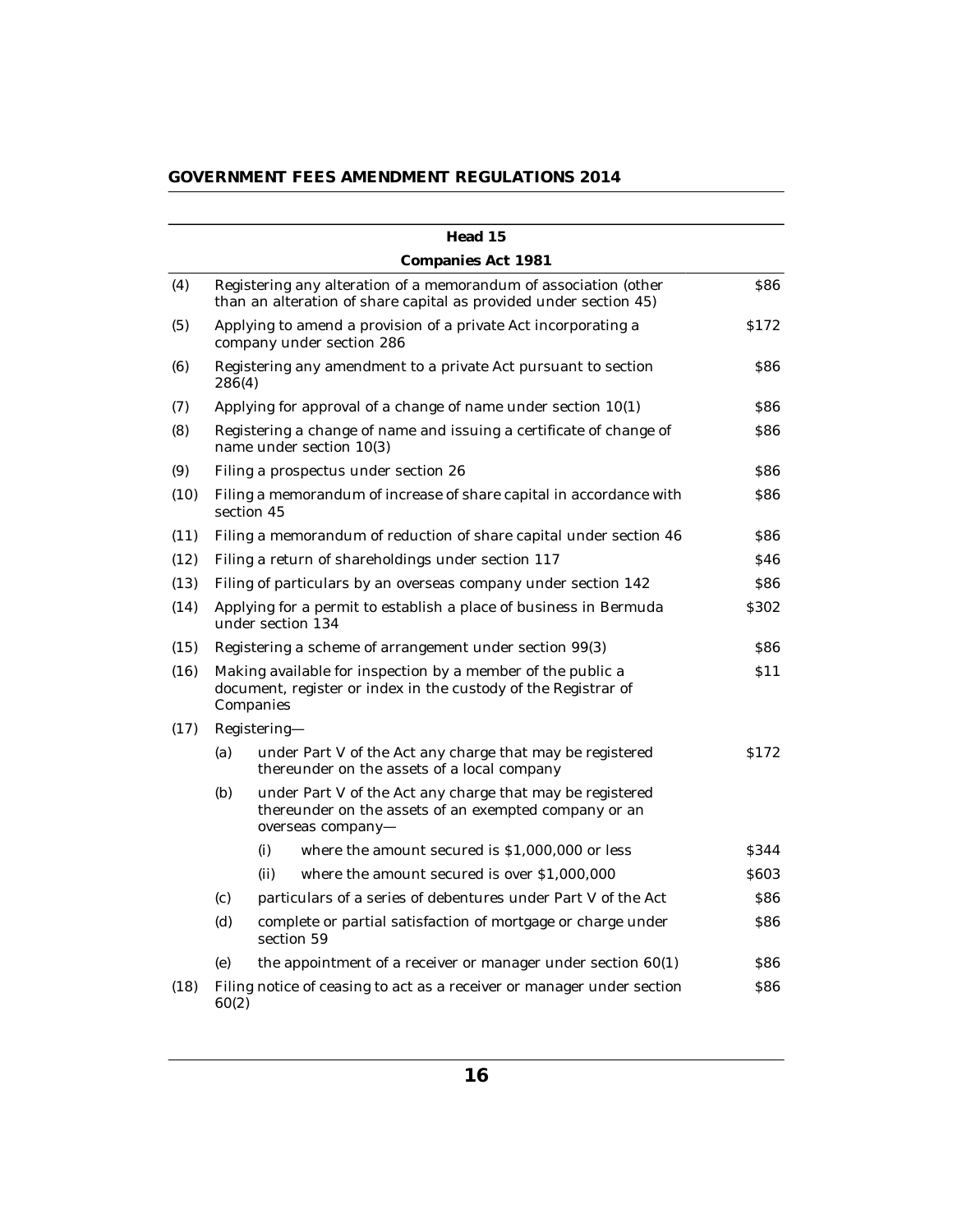|      | Head 15                                                                                                                                                                                                                                                                                                                                                                             |                  |
|------|-------------------------------------------------------------------------------------------------------------------------------------------------------------------------------------------------------------------------------------------------------------------------------------------------------------------------------------------------------------------------------------|------------------|
|      | Companies Act 1981                                                                                                                                                                                                                                                                                                                                                                  |                  |
| (19) | Registering or filing any document by this Act required or authorised<br>to be delivered, sent or forwarded to the Registrar other than a return<br>of shareholdings or a prospectus or the memorandum or the abstract<br>required to be delivered to the Registrar by the liquidator of a<br>company in a winding-up or any document the fee for which is<br>specifically provided | <b>S86</b>       |
| (20) | Preparing a copy of any document by a public officer (fee is for each<br>page)                                                                                                                                                                                                                                                                                                      | \$2              |
| (21) | Searching by a public officer of the records maintained by the<br>Registrar of Companies for the purpose of obtaining a certificate that<br>the Companies Act 1981 has been complied with                                                                                                                                                                                           | <b>S86</b>       |
| (22) | Issuing a prescribed form                                                                                                                                                                                                                                                                                                                                                           | \$3              |
| (23) | Issuing a certificate of sanction to acquire land under section 120                                                                                                                                                                                                                                                                                                                 | S <sub>172</sub> |
| (24) | Certifying and sealing a copy of any document or set of documents                                                                                                                                                                                                                                                                                                                   | <b>S86</b>       |
| (25) | Issuing a certificate of sanction for the holding of a general meeting<br>under section 72(2)                                                                                                                                                                                                                                                                                       | <b>S86</b>       |
| (26) | Applying to amalgamate companies under section 104 or 107-                                                                                                                                                                                                                                                                                                                          |                  |
|      | (a)<br>two companies                                                                                                                                                                                                                                                                                                                                                                | S <sub>172</sub> |
|      | (b)<br>each additional company                                                                                                                                                                                                                                                                                                                                                      | \$74             |
| (27) | Applying for directions under section 25(5)                                                                                                                                                                                                                                                                                                                                         | S <sub>172</sub> |
| (28) | Applying to restore a company to the Register                                                                                                                                                                                                                                                                                                                                       | S <sub>172</sub> |
| (29) | Registering an order to restore a company to the Register under<br>section $261(6)$                                                                                                                                                                                                                                                                                                 | 886              |
| (30) | Applying to rectify a registered charge under section 56                                                                                                                                                                                                                                                                                                                            | <b>S86</b>       |
| (31) | Applying for continuance under section 132C(1)                                                                                                                                                                                                                                                                                                                                      | S387             |
| (32) | Filing a notice of discontinuance under section 132H(1)                                                                                                                                                                                                                                                                                                                             | \$387            |
| (33) | Registering the change of currency denomination of share capital<br>under section 45(3)                                                                                                                                                                                                                                                                                             | <b>S86</b>       |
| (34) | Applying by a company limited by shares to be re-registered as an<br>unlimited liability company under section 14A(1)                                                                                                                                                                                                                                                               | S <sub>172</sub> |
| (35) | Registering a company to be re-registered as an unlimited liability<br>company under section 14A(1)                                                                                                                                                                                                                                                                                 | \$86             |
| (36) | Filing an affidavit relating to financial assistance under section 39C                                                                                                                                                                                                                                                                                                              | \$86             |
| (37) | Registering amalgamated companies under section 108                                                                                                                                                                                                                                                                                                                                 | \$86             |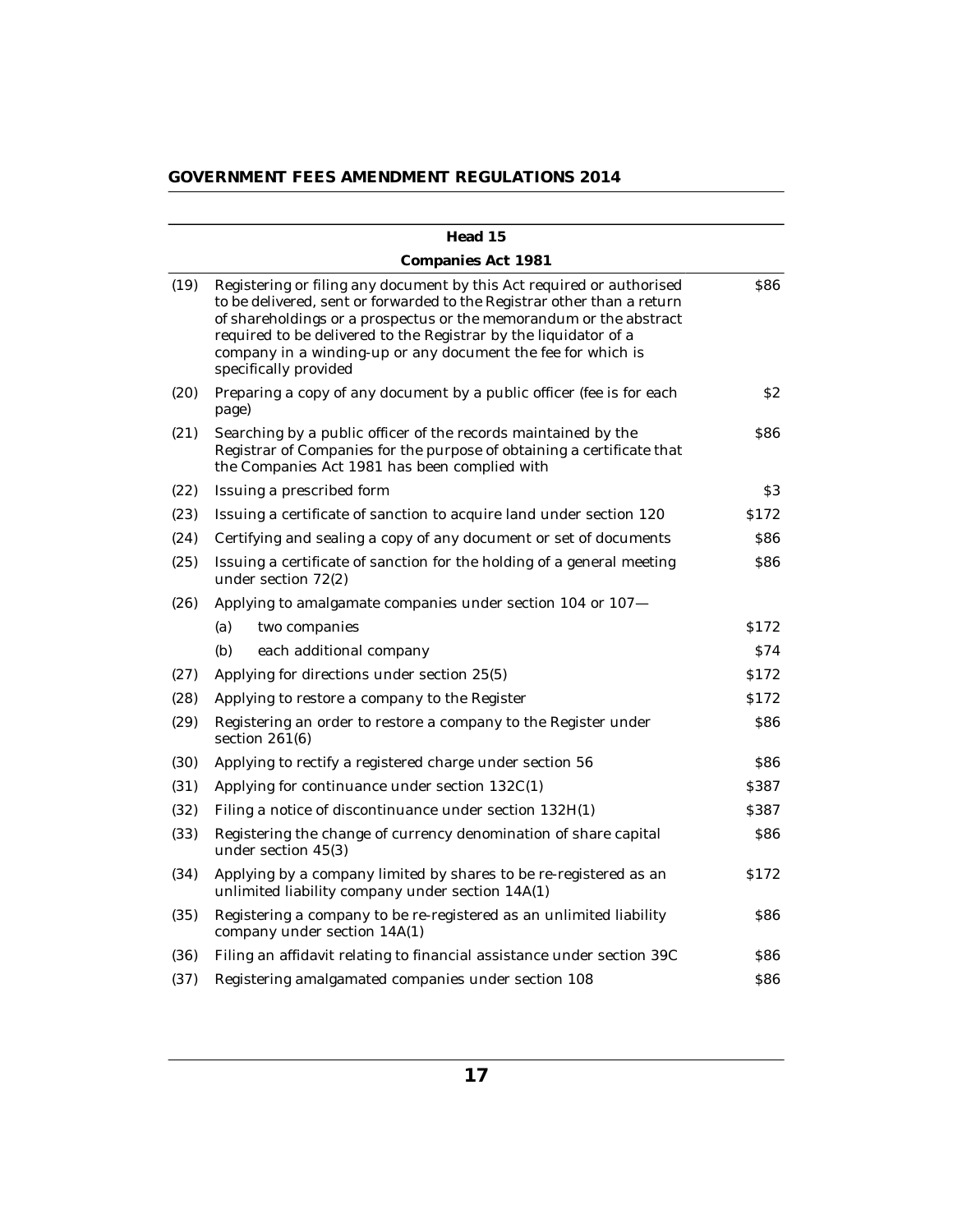|  |  | GOVERNMENT FEES AMENDMENT REGULATIONS 2014 |
|--|--|--------------------------------------------|
|--|--|--------------------------------------------|

|      |     |                 | Head 15                                                                                                                                                                                        |                  |
|------|-----|-----------------|------------------------------------------------------------------------------------------------------------------------------------------------------------------------------------------------|------------------|
|      |     |                 | Companies Act 1981                                                                                                                                                                             |                  |
| (38) |     | section 138     | Applying by permit company to vary the terms of its permit under                                                                                                                               | \$172            |
|      |     |                 | Head 16                                                                                                                                                                                        |                  |
|      |     |                 | Condominium Act 1986                                                                                                                                                                           |                  |
| (1)  |     |                 | Issuing a certificate from the Director of Planning under section 6(j)<br>that planning permission has been granted                                                                            | <b>S570</b>      |
|      |     |                 | Head 17                                                                                                                                                                                        |                  |
|      |     |                 | Customs Department Act 1952                                                                                                                                                                    |                  |
| (1)  |     |                 | Supervising a ship under section 3-                                                                                                                                                            |                  |
|      | (a) | <i>vessel</i> ) | passenger ships carrying more than 20 passengers (fee is per<br>day or part thereof, subject to a maximum charge of \$1,581 per                                                                | \$568            |
|      | (b) |                 | other ships (fee is per day or part thereof, subject to a<br>maximum charge of \$947 per vessel)                                                                                               | \$340            |
| (2)  |     |                 | Supervising ship containers under section 3(1A) (fee is per container)                                                                                                                         | S53              |
| (3)  |     |                 | Clearance of private aircraft under section 3A-                                                                                                                                                |                  |
|      | (a) |                 | on public holidays (fee is per hour or part thereof)                                                                                                                                           | S <sub>201</sub> |
|      | (b) |                 | on any day other than a public holiday-                                                                                                                                                        |                  |
|      |     | (i)             | from $8:00$ a.m. to $8:00$ p.m. (fee is per hour or part<br>thereof)                                                                                                                           | \$100            |
|      |     | (ii)            | from 8:01 p.m. to 7:59 a.m. (fee is per hour or part<br>thereof                                                                                                                                | \$139            |
| (4)  |     |                 | Exercising customs supervision under section $4(1)$ -                                                                                                                                          |                  |
|      | (a) |                 | where a contract is entered into with the Collector of Customs<br>for the full-time services of a customs officer for a period of not<br>less than 12 months (fee is per hour or part thereof) | <b>S43</b>       |
|      | (b) |                 | in any other case-                                                                                                                                                                             |                  |
|      |     | (i)             | on weekdays from 5:00 p.m. to 12:00 midnight (fee is per<br>hour or part thereof)                                                                                                              | \$51             |
|      |     | (ii)            | on weekdays from 12:01 a.m. to 8:00 a.m. (fee is per<br>hour or part thereof)                                                                                                                  | 870              |
|      |     | (iii)           | on weekends and on public holidays (fee is per hour or<br>part thereof)                                                                                                                        | <b>S70</b>       |
|      |     |                 |                                                                                                                                                                                                |                  |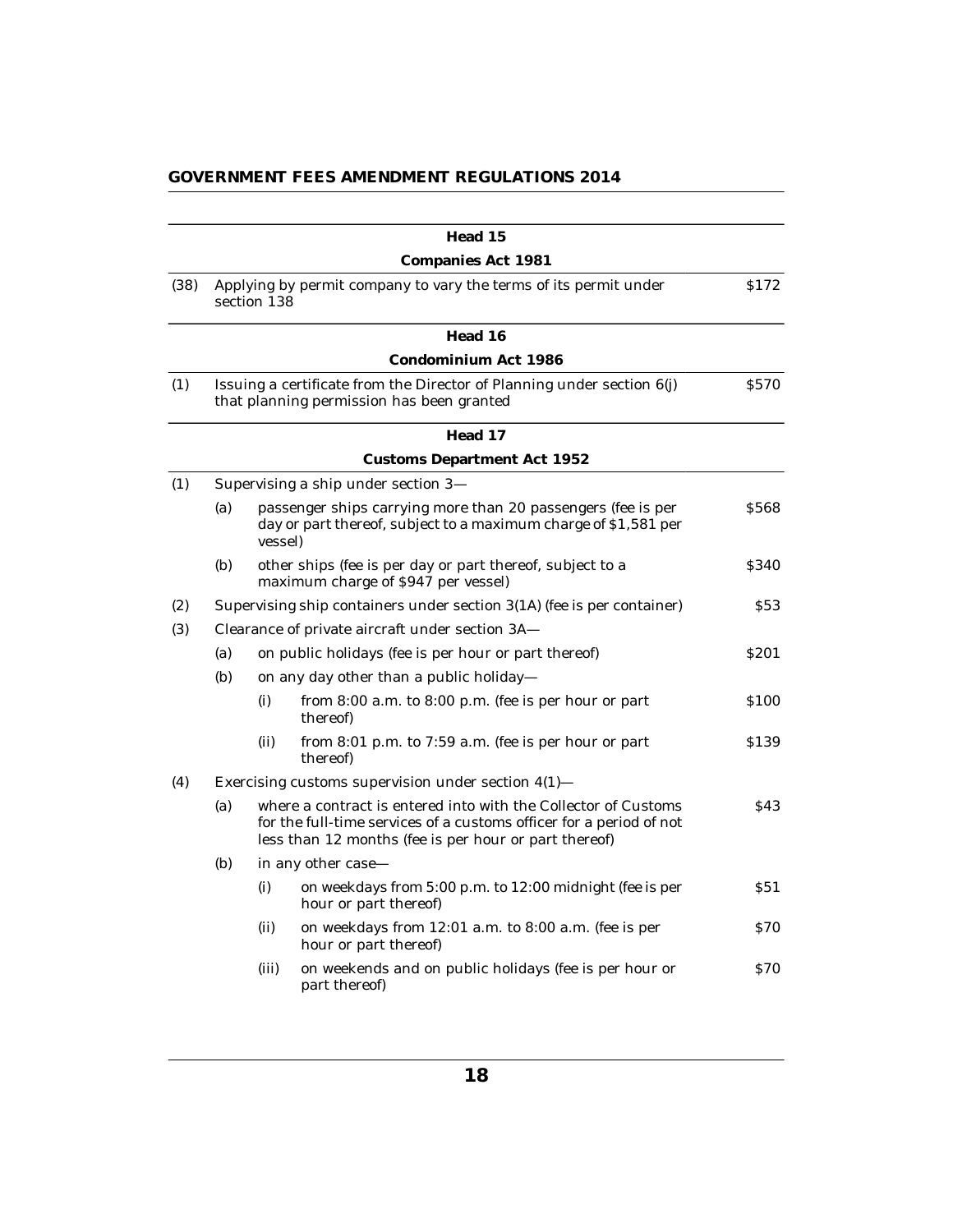|  |  | GOVERNMENT FEES AMENDMENT REGULATIONS 2014 |
|--|--|--------------------------------------------|
|--|--|--------------------------------------------|

|     |          |            | Head 17                                                                                                                                                                                     |                                |
|-----|----------|------------|---------------------------------------------------------------------------------------------------------------------------------------------------------------------------------------------|--------------------------------|
|     |          |            | <b>Customs Department Act 1952</b>                                                                                                                                                          |                                |
|     |          | (iv)       | outside a customs area from 8:00 a.m. to 5:00 p.m. (fee<br>is per hour or part thereof)                                                                                                     | S43                            |
| (5) |          |            | Exercising customs supervision of courier packages under section 4A<br>(fee is per package)                                                                                                 | \$3.50                         |
|     |          |            | Head 18                                                                                                                                                                                     |                                |
|     |          |            | Customs Tariff Act 1970                                                                                                                                                                     |                                |
| (1) | $5008 -$ |            | Issuing a certificate of exemption in respect of any aircraft under CPC                                                                                                                     |                                |
|     | (a)      |            | where one of the conditions is that the aircraft shall not be used<br>for sport or recreation or for hire or reward in the airspace of<br>Bermuda (fee is per month or part thereof)        | \$1,050                        |
|     | (b)      |            | where one of the conditions is that the aircraft may be used for<br>sport or recreation or for hire or reward in the airspace of<br>Bermuda-                                                |                                |
|     |          | (i)        | an aircraft of \$2 million or less in value<br>(subject to a minimum fee of \$2,060 per month or part<br>thereof)                                                                           | 1% of the<br>aircraft<br>value |
|     |          | (ii)       | an aircraft of greater than \$2 million in value<br>(subject to a minimum fee of \$20,600 per month or part<br>thereof                                                                      | 1% of the<br>aircraft<br>value |
| (2) | $5008 -$ |            | Issuing a certificate of exemption in respect of a vessel under CPC                                                                                                                         |                                |
|     | (a)      |            | where one of the conditions is that the vessel shall not be used<br>for sport or for recreation in or about the waters of Bermuda<br>(fee is per month or part thereof)                     | \$592                          |
|     | (b)      |            | where one of the conditions is that the vessel may be used for<br>sport and recreation in or about the waters of Bermuda<br>(subject to a minimum fee of \$1,136 per month or part thereof) | 1% of the<br>vessel value      |
|     |          |            | Head 19                                                                                                                                                                                     |                                |
|     |          |            | Dental Practitioners Act 1950                                                                                                                                                               |                                |
| (1) |          | section 7  | Applying for initial full registration as a Dental Practitioner under                                                                                                                       | \$190                          |
| (2) |          | section 7A | Applying for renewal of full registration as a Dental Practitioner under                                                                                                                    | \$180                          |
| (3) |          |            | Issuing an authorization-                                                                                                                                                                   |                                |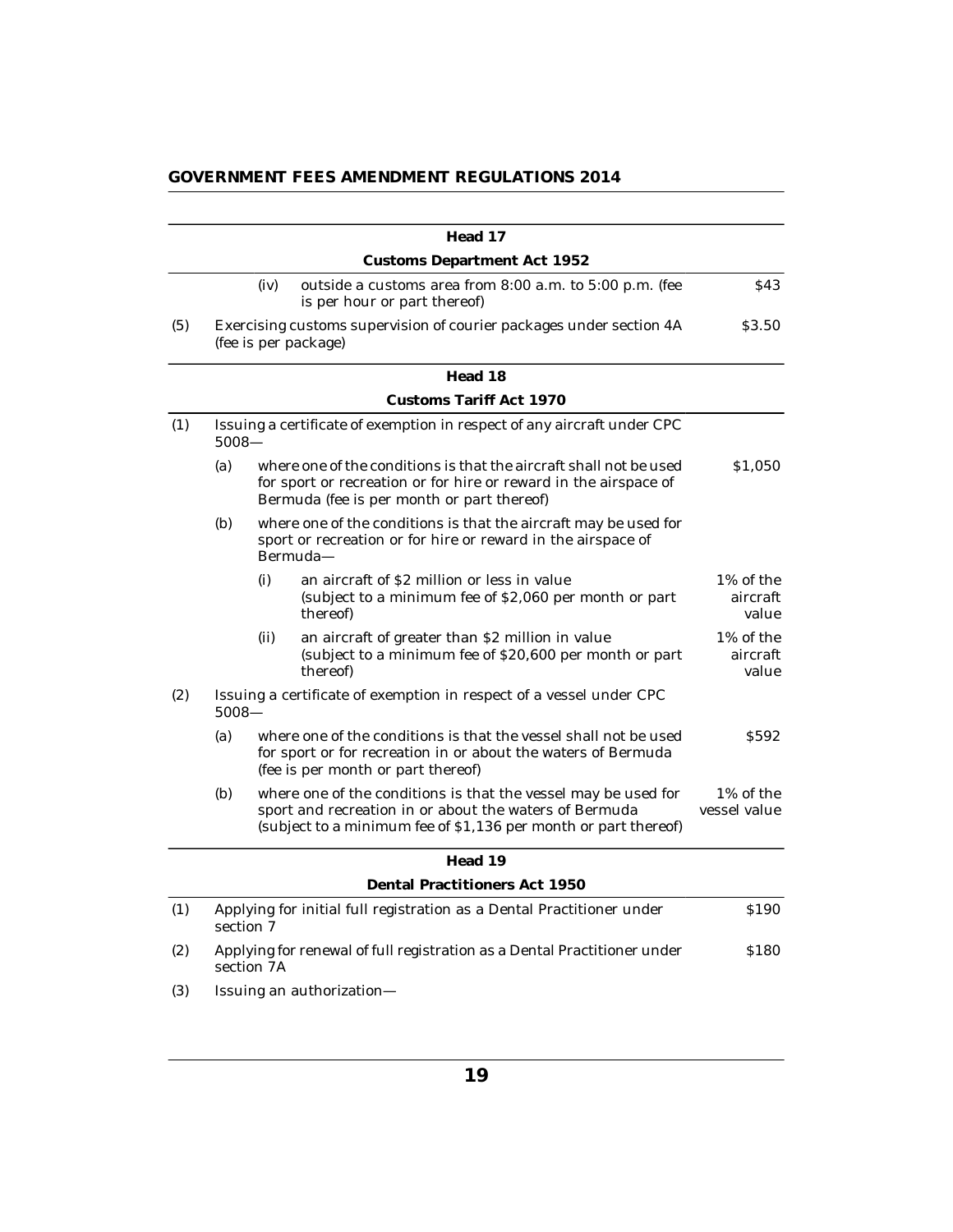| GOVERNMENT FEES AMENDMENT REGULATIONS 2014 |  |  |  |  |
|--------------------------------------------|--|--|--|--|
|--------------------------------------------|--|--|--|--|

|      | Head 19                                                                                                                                             |                  |
|------|-----------------------------------------------------------------------------------------------------------------------------------------------------|------------------|
|      | Dental Practitioners Act 1950                                                                                                                       |                  |
|      | to visiting dental practitioner under section 19<br>(a)                                                                                             | <b>S65</b>       |
|      | (b)<br>for a locum tenens under section 21                                                                                                          | <b>S65</b>       |
| (4)  | Applying for registration as a Dental Assistant pursuant to<br>regulations made under section 21A                                                   | <b>S50</b>       |
| (5)  | Applying for renewal of registration as a Dental Assistant                                                                                          | <b>S30</b>       |
| (6)  | Applying for Registration as a Dental Hygienist or Dental Technician<br>pursuant to regulations made under sections 22 or 23 respectively           | S75              |
| (7)  | Applying for renewal of registration as a Dental Hygienist or Dental<br>Technician                                                                  | <b>S40</b>       |
| (8)  | Late registration renewal fee for Dental Practitioners                                                                                              | S25              |
| (9)  | Late registration renewal fee for Dental Assistants, Dental Hygienists,<br>and Dental Technicians                                                   | \$25             |
| (10) | Request from a Dental Assistant, Dental Hygienist, Dental<br>Practitioner, or Dental Technician to obtain a certificate of<br>professional standing | <b>S10</b>       |
|      | Head 20                                                                                                                                             |                  |
|      | Department of Works and Engineering Act 1984                                                                                                        |                  |
| (1)  | Issuing a permit to excavate a highway under section 11                                                                                             | S337             |
| (2)  | Tynes Bay weight-bridge weekdays (waste per tonne)                                                                                                  | \$105            |
| (3)  | Tynes Bay weight-bridge weekends and public holidays (Waste per                                                                                     | S <sub>115</sub> |

|     | tonne)                                                                                                                |                   |
|-----|-----------------------------------------------------------------------------------------------------------------------|-------------------|
| (4) | Water consumption rate (cost per 1,000 imperial gallons)                                                              | S22               |
| (5) | Bulk water consumption rate (cost per 1,000 imperial gallons)                                                         | <b>S23</b>        |
| (6) | Disposal of unprocessed horticultural waste at Marsh Folly Dump                                                       | \$80 per<br>tonne |
| (7) | Disposal of processed (chipped) horticultural waste at Marsh Folly<br>Dump                                            | \$20 per<br>tonne |
| (8) | Disposal of inert materials (construction waste, etc.) white goods and<br>metals at Airport Waste Management Facility | \$30 per<br>tonne |
| (9) | Permit to create a new vehicular access onto a public road                                                            | <b>S450</b>       |
|     | Head 21                                                                                                               |                   |
|     | Development and Planning Act 1974                                                                                     |                   |

(1) Applying for planning permission in respect of any building operation defined as permitted development under the Development and \$105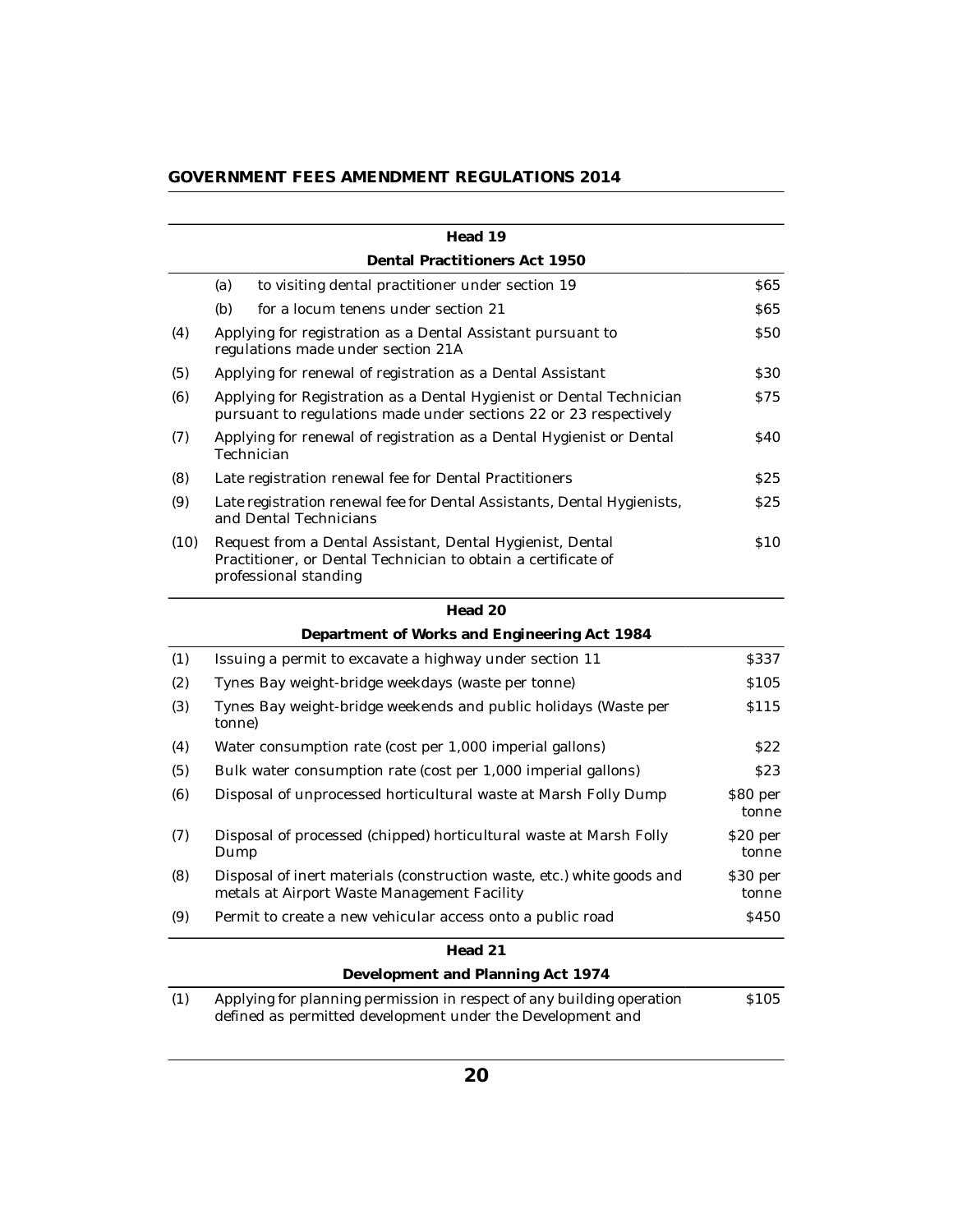|     |     |           | Head 21                                                                                                                                                                       |                  |
|-----|-----|-----------|-------------------------------------------------------------------------------------------------------------------------------------------------------------------------------|------------------|
|     |     |           | Development and Planning Act 1974                                                                                                                                             |                  |
|     |     |           | Planning (General Development) Order 1975, or any subsequent<br>amendments thereto                                                                                            |                  |
| (2) |     |           | Applying for planning permission pursuant to Part IV of the Act,<br>unless the applicant is exempted from payment, where the gross floor<br>area of the proposed development- |                  |
|     | (a) |           | residential development-                                                                                                                                                      |                  |
|     |     | (i)       | does not exceed 500 sq. ft.                                                                                                                                                   | S <sub>270</sub> |
|     |     | (ii)      | exceeds 500 sq. ft. but does not exceed 4,000 sq. ft.                                                                                                                         | \$540            |
|     |     | (iii)     | exceeds 4,000 sq. ft. but does not exceed 10,000 sq. ft.                                                                                                                      | \$1,080          |
|     |     | (iv)      | exceeds 10,000 sq. ft.                                                                                                                                                        | \$2,165          |
|     | (b) |           | non-residential development-                                                                                                                                                  |                  |
|     |     | (i)       | does not exceed 500 sq. ft.                                                                                                                                                   | \$840            |
|     |     | (ii)      | exceeds 500 sq. ft. but does not exceed 4,000 sq. ft.                                                                                                                         | \$1,575          |
|     |     | (iii)     | exceeds 4,000 sq. ft. but does not exceed 10,000 sq. ft.                                                                                                                      | \$2,625          |
|     |     | (iv)      | exceeds 10,000 sq. ft. but does not exceed 15,000 sq. ft.                                                                                                                     | \$3,675          |
|     |     | (v)       | exceeds 15,000 sq. ft. but does not exceed 20,000 sq. ft.                                                                                                                     | \$5,250          |
|     |     | (vi)      | exceeds 20,000 sq. ft. but does not exceed 25,000 sq. ft.                                                                                                                     | \$7,350          |
|     |     | (vii)     | exceeds 25,000 sq. ft.                                                                                                                                                        | \$10,500         |
| (3) |     | \$10,000) | All applications requiring the submission of an Environmental Impact<br>Statement (EIS) subject to an additional fee (total fee not to exceed                                 | \$2,625          |
| (4) |     | equipment | Erection of satellite dishes or other telecommunications wireless                                                                                                             | <b>S280</b>      |
| (5) |     |           | Erection of walls and signs                                                                                                                                                   | <b>S280</b>      |
| (6) |     |           | Any development not specifically included under paragraph (1) or (2)                                                                                                          | \$315            |
|     |     |           | For the purpose of this paragraph-                                                                                                                                            |                  |
|     | (a) |           | an applicant is exempted from payment of the fee where his<br>application involves-                                                                                           |                  |
|     |     | (i)       | alterations or extensions to a building listed as a<br>building of special architectural or historical interest in<br>accordance with section 30 of the Act;                  |                  |
|     |     | (ii)      | alterations or extensions to a building, or the<br>construction of a new dwelling, designed specifically to<br>meet the needs of the physically handicapped.                  |                  |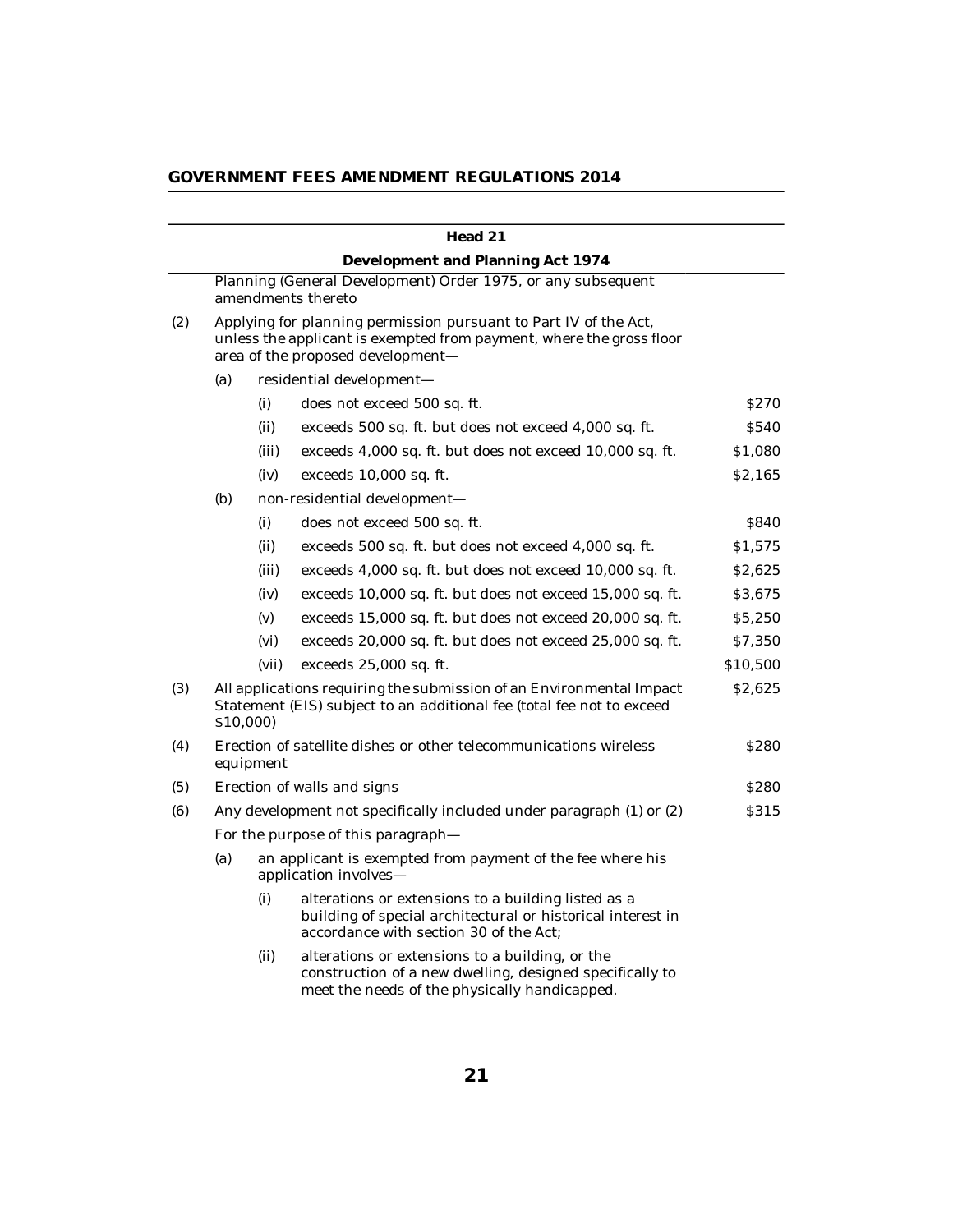|      |                                                                                                  |                                                                                                                    | Head 21                                                                                                                                                                                                                                        |                  |
|------|--------------------------------------------------------------------------------------------------|--------------------------------------------------------------------------------------------------------------------|------------------------------------------------------------------------------------------------------------------------------------------------------------------------------------------------------------------------------------------------|------------------|
|      |                                                                                                  |                                                                                                                    | Development and Planning Act 1974                                                                                                                                                                                                              |                  |
|      | (b)                                                                                              |                                                                                                                    | The fees are to be charged on the basis of the development for<br>which planning permission is being sought, and any<br>development for which planning permission has previously<br>been granted shall not be included in calculating the fee. |                  |
| (7)  |                                                                                                  |                                                                                                                    | On submission of an application for the renewal of planning<br>permission in accordance with rule 9 of the Development and<br>Planning (Application Procedure) Rules 1997                                                                      | S <sub>215</sub> |
| (8)  |                                                                                                  |                                                                                                                    | Applying for planning permission pursuant to Part IV or Part X of the<br>Act for all forms of development commenced before final approval is<br>granted an additional fee will be charged-                                                     |                  |
|      | (a)                                                                                              |                                                                                                                    | where the gross floor area does not exceed 200 sq. ft.                                                                                                                                                                                         | <b>S900</b>      |
|      | (b)                                                                                              |                                                                                                                    | where the gross floor area exceeds 200 sq. ft. but does not<br>exceed 1,000 sq. ft.                                                                                                                                                            | \$1,500          |
|      | (c)                                                                                              |                                                                                                                    | where the gross floor area exceeds 1,000 sq. ft.                                                                                                                                                                                               | \$7,250          |
| (9)  |                                                                                                  | \$165<br>Approval of revised plans pursuant to the grant of planning<br>permission issued under Part IV of the Act |                                                                                                                                                                                                                                                |                  |
| (10) | Applying for the subdivision of land pursuant to Part VI of the Act<br>where the application is- |                                                                                                                    |                                                                                                                                                                                                                                                |                  |
|      | (a)                                                                                              |                                                                                                                    | to alter lot boundaries where no additional lots are created-                                                                                                                                                                                  |                  |
|      |                                                                                                  | (i)                                                                                                                | on applying for approval of a draft plan                                                                                                                                                                                                       | \$380            |
|      |                                                                                                  | (ii)                                                                                                               | on applying for approval of a final plan                                                                                                                                                                                                       | \$595            |
|      | (b)                                                                                              |                                                                                                                    | to create one or more additional lots-                                                                                                                                                                                                         |                  |
|      |                                                                                                  | (i)                                                                                                                | on applying for approval of a draft plan (fee is per lot)                                                                                                                                                                                      | \$380            |
|      |                                                                                                  | (ii)                                                                                                               | on applying for approval of final plan (fee is per lot)                                                                                                                                                                                        | \$2,163          |
|      |                                                                                                  |                                                                                                                    | "final plan" for the purposes of this paragraph means the plan of<br>subdivision pursuant to section 35C and includes automatic<br>registration of that plan by the Minister pursuant to section 35D.                                          |                  |
| (11) |                                                                                                  | Serving a notice of intention to purchase land upon the Minister<br>under section 62(2)                            |                                                                                                                                                                                                                                                | \$588            |
| (12) |                                                                                                  |                                                                                                                    | Lodging a notice of appeal under section 57-                                                                                                                                                                                                   |                  |
|      | (a)                                                                                              |                                                                                                                    | written procedure                                                                                                                                                                                                                              | \$540            |
|      | (b)                                                                                              |                                                                                                                    | enquiry hearing before appointed person                                                                                                                                                                                                        | \$1,113          |
|      |                                                                                                  |                                                                                                                    | For the purposes of the subparagraphs (a) and (b), the fees are to be<br>charged on the basis of the development for which planning<br>permission is being sought, and any development for which planning                                      |                  |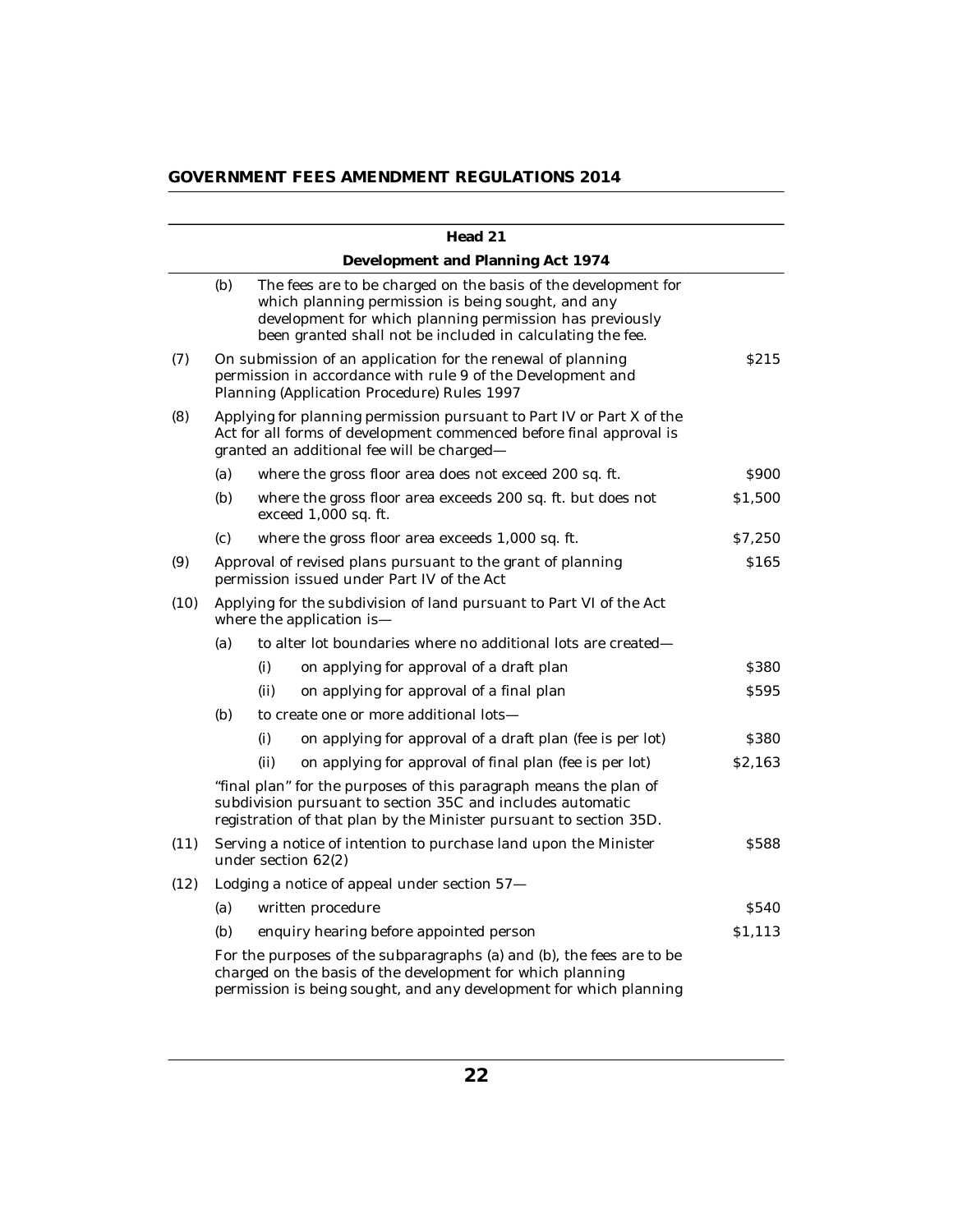|     | Head 21                                                                                                                                                                                                                                                                                                                                                              |                                                   |
|-----|----------------------------------------------------------------------------------------------------------------------------------------------------------------------------------------------------------------------------------------------------------------------------------------------------------------------------------------------------------------------|---------------------------------------------------|
|     | Development and Planning Act 1974                                                                                                                                                                                                                                                                                                                                    |                                                   |
|     | permission has previously been granted shall not be included in<br>calculating the fee.                                                                                                                                                                                                                                                                              |                                                   |
|     | Head 22                                                                                                                                                                                                                                                                                                                                                              |                                                   |
|     | Dogs Act 1978                                                                                                                                                                                                                                                                                                                                                        |                                                   |
| (1) | Issuing a dog licence under section 4(1)-                                                                                                                                                                                                                                                                                                                            |                                                   |
|     | (a)<br>neutered males and spayed bitches                                                                                                                                                                                                                                                                                                                             | S <sub>25</sub>                                   |
|     | (b)<br>other dogs and bitches                                                                                                                                                                                                                                                                                                                                        | S <sub>115</sub>                                  |
|     | (c)<br>Guide dogs owned by the blind                                                                                                                                                                                                                                                                                                                                 | Nil                                               |
| (2) | Issuing a duplicate identification tag under section 4(5)                                                                                                                                                                                                                                                                                                            | \$14                                              |
| (3) | Licensing premises required to be licensed under section 7                                                                                                                                                                                                                                                                                                           | \$300                                             |
| (4) | Licensing premises of breeders as required under section 7C                                                                                                                                                                                                                                                                                                          | \$500                                             |
| (5) | Reclaiming a dog under section 13(3)                                                                                                                                                                                                                                                                                                                                 | \$122                                             |
|     | Head 23                                                                                                                                                                                                                                                                                                                                                              |                                                   |
|     | Economic Development Act 1968                                                                                                                                                                                                                                                                                                                                        |                                                   |
| (1) | Issuing under section 5 a certificate for exemption from Part V of the<br>Bermuda Immigration and Protection Act 1956                                                                                                                                                                                                                                                | \$20,000                                          |
|     | Head 24                                                                                                                                                                                                                                                                                                                                                              |                                                   |
|     | Electronic Communications Act 2011                                                                                                                                                                                                                                                                                                                                   |                                                   |
| (1) | Authorization to provide services under an integrated<br>communications operating license ("ICOL") in respect of each twelve-<br>month period.<br>(Fee to be paid by quarterly instalments in arrears. Payments shall<br>be estimated in each quarter and shall be subject to adjustment as<br>necessary within 6 months at the end of the relevant financial year.) | $2.05\%$ of<br>licensee's<br>relevant<br>turnover |
|     |                                                                                                                                                                                                                                                                                                                                                                      |                                                   |
|     | Head 25                                                                                                                                                                                                                                                                                                                                                              |                                                   |
|     | Electronic Transactions Act 1999                                                                                                                                                                                                                                                                                                                                     |                                                   |
| (1) | On application under section 20(2) for a certificate authorising the<br>applicant to provide accredited certificates                                                                                                                                                                                                                                                 | \$12,600                                          |
| (2) | On renewal of certificate                                                                                                                                                                                                                                                                                                                                            | \$6,300                                           |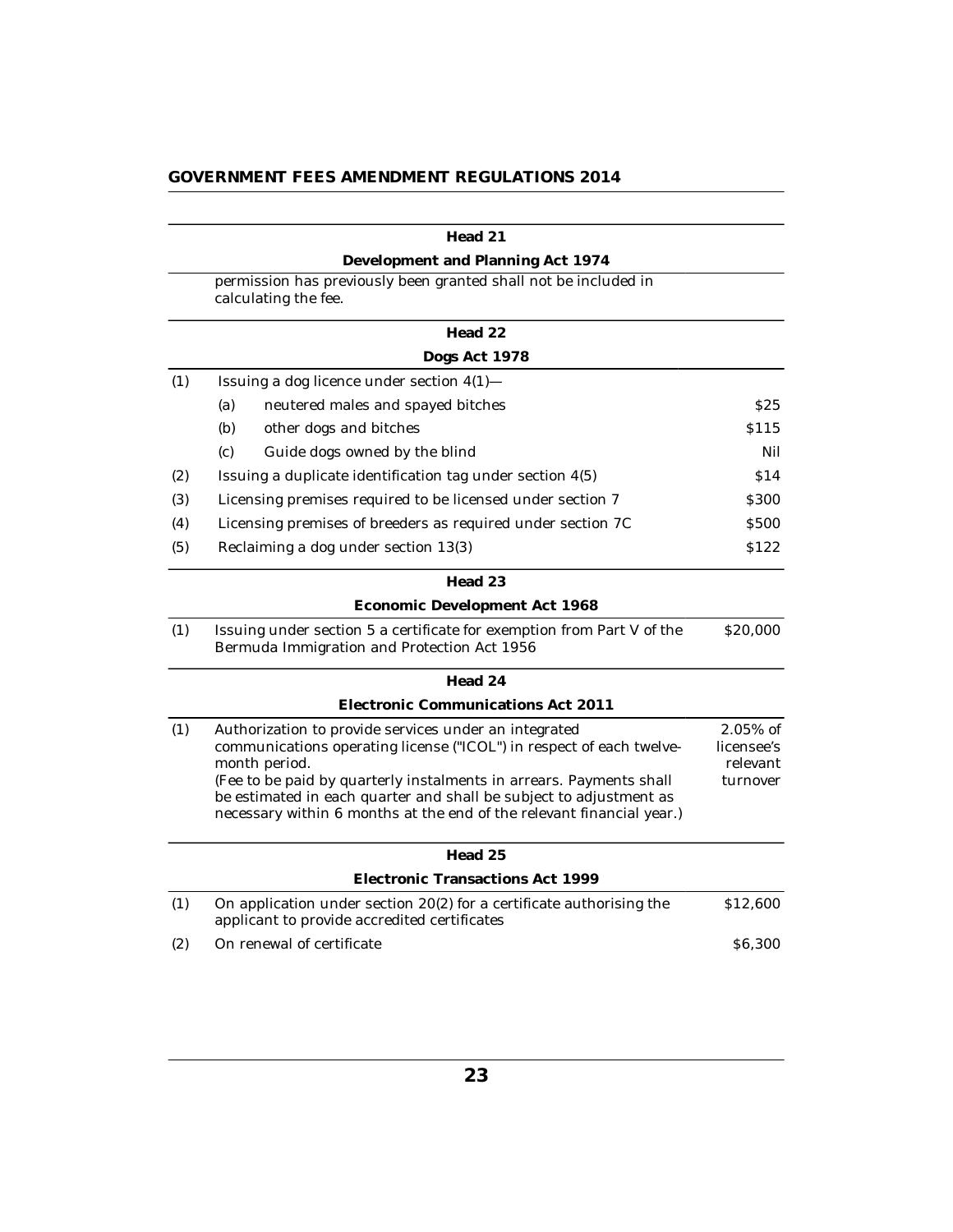|     |     | Head 26                                                                                                           |                  |
|-----|-----|-------------------------------------------------------------------------------------------------------------------|------------------|
|     |     | Endangered Animals and Plants Act 2006                                                                            |                  |
| (1) |     | Issuing a licence to export any plant material under sections 20, 22,<br>24, 26 and 28 (CITES)                    | <b>S25</b>       |
| (2) |     | Issuing a licence to export any plant material under sections 20, 22,<br>24, 26 and 28 (CITES) (same day service) | <b>\$40</b>      |
|     |     | Head 27                                                                                                           |                  |
|     |     | Exempted Undertakings Tax Protection Act 1966                                                                     |                  |
| (1) |     | Issuing a tax assurance                                                                                           | \$179            |
|     |     | Head 28                                                                                                           |                  |
|     |     | Explosive Substances Act 1974                                                                                     |                  |
| (1) |     | Issuing-                                                                                                          |                  |
|     | (a) | a blasting licence under section 6                                                                                | S788             |
|     | (b) | a blasting permit under section 7                                                                                 | <b>S79</b>       |
|     | (c) | a magazine licence under section 8                                                                                | S525             |
|     | (d) | a special licence under section 9                                                                                 | S <sub>295</sub> |
|     | (e) | a fireworks display licence under section 10                                                                      | \$263            |
|     | (f) | a permit to manufacture explosives under section $5(2)(f)$                                                        | \$1,140          |
|     |     | Head 29                                                                                                           |                  |
|     |     | Firearms Act 1973                                                                                                 |                  |
| (1) |     | Issuing the following annual licences-                                                                            |                  |
|     | (a) | a licence to possess, purchase, acquire or import a firearm<br>under section 5                                    | S <sub>250</sub> |
|     | (b) | a gun licence for a firearm or ammunition to which section $7(1)$<br>(a) applies                                  | Nil              |
|     | (c) | any other gun licence under section 7 (except under section<br>7(1)(a)                                            | <b>S263</b>      |
|     | (d) | an ammunition licence under section 6                                                                             | S <sub>263</sub> |
|     | (e) | a rifle club licence under section 8                                                                              | S <sub>263</sub> |
|     | (f) | a firearm dealer's licence under section 10                                                                       | \$525            |
|     | (g) | a firearm or ammunition licence issued to a registered<br>charitable organisation under section 5 or 6            | Nil              |
| (2) |     | Issuing a temporary firearm licence under section 5                                                               | <b>S22</b>       |
|     |     |                                                                                                                   |                  |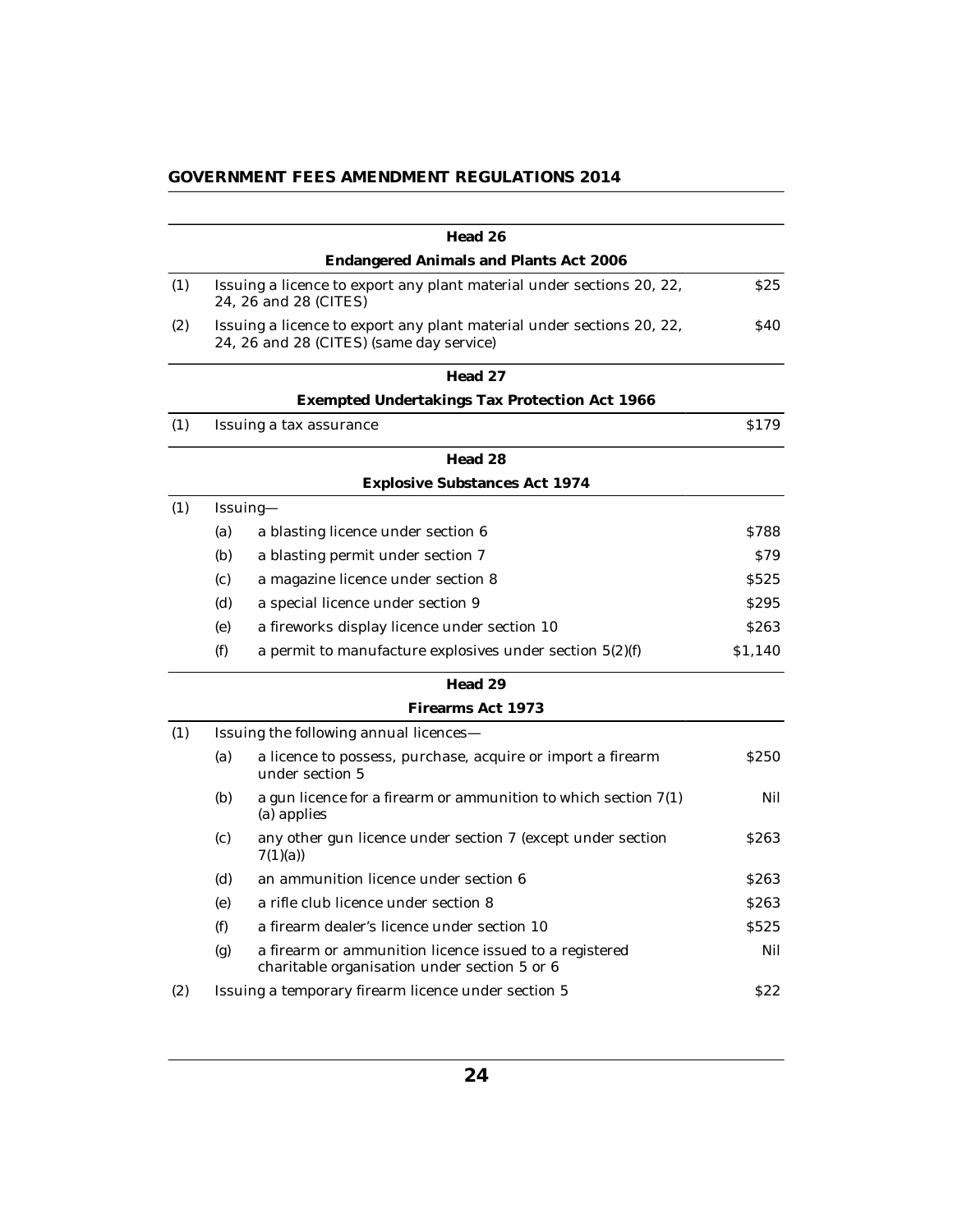|      | Head 29                                                                                                                    |             |
|------|----------------------------------------------------------------------------------------------------------------------------|-------------|
|      | Firearms Act 1973                                                                                                          |             |
| (3)  | Issuing a removal permit under section 14                                                                                  | \$105       |
|      | Head 30                                                                                                                    |             |
|      | Fisheries Act 1972                                                                                                         |             |
| (1)  | Issuing a licence in respect of-                                                                                           |             |
|      | (a)<br>a local fishing vessel                                                                                              | \$420       |
|      | (b)<br>a vessel ancillary to a local fishing vessel                                                                        | \$45        |
|      | (c)<br>a foreign fishing vessel (plus \$5 per ton of gross registered<br>tonnage of the vessel)                            | \$4,975     |
| (2)  | Registering a fisherman                                                                                                    | <b>S26</b>  |
| (3)  | Issuing a licence to export or import fish                                                                                 | S91         |
| (4)  | Inspecting the fishing boat register                                                                                       | <b>S26</b>  |
| (5)  | Issuing a certificate of registration or a certified copy of any entry in<br>a register                                    | \$50        |
| (6)  | Issuing a licence to take lobsters under regulation 16(3) of the<br>Fisheries Regulations 2010                             | \$125       |
| (7)  | Issuing a licence to take spiny lobsters using fixed fishing gear                                                          | \$1,670     |
| (8)  | Issuing a licence to take guinea chick lobsters using fixed fishing gear                                                   | \$540       |
| (9)  | Issuing any licence other than as above                                                                                    | <b>\$50</b> |
| (10) | Issuing a licence to take fish by spear-fishing under Regulation 22(1)<br>of the Fisheries Regulations 2010                | \$125       |
| (11) | Issuing a licence for foreign vessel to take fish for sporting purposes<br>under section 7(2)(b) of the Fisheries Act 1972 | <b>S450</b> |
|      | Head 31                                                                                                                    |             |
|      | Fumigation (Control) Act 1945                                                                                              |             |
| (1)  | Issuing an annual licence under section 4 to carry out fumigations                                                         | \$160       |
| (2)  | Issuing a permit under section $5(2)(b)$ to carry out fumigation                                                           | <b>S25</b>  |
|      | Head 32                                                                                                                    |             |
|      | Hague Convention 1961                                                                                                      |             |
| (1)  | The signing by the Parliamentary Registrar of a document under seal                                                        | \$50        |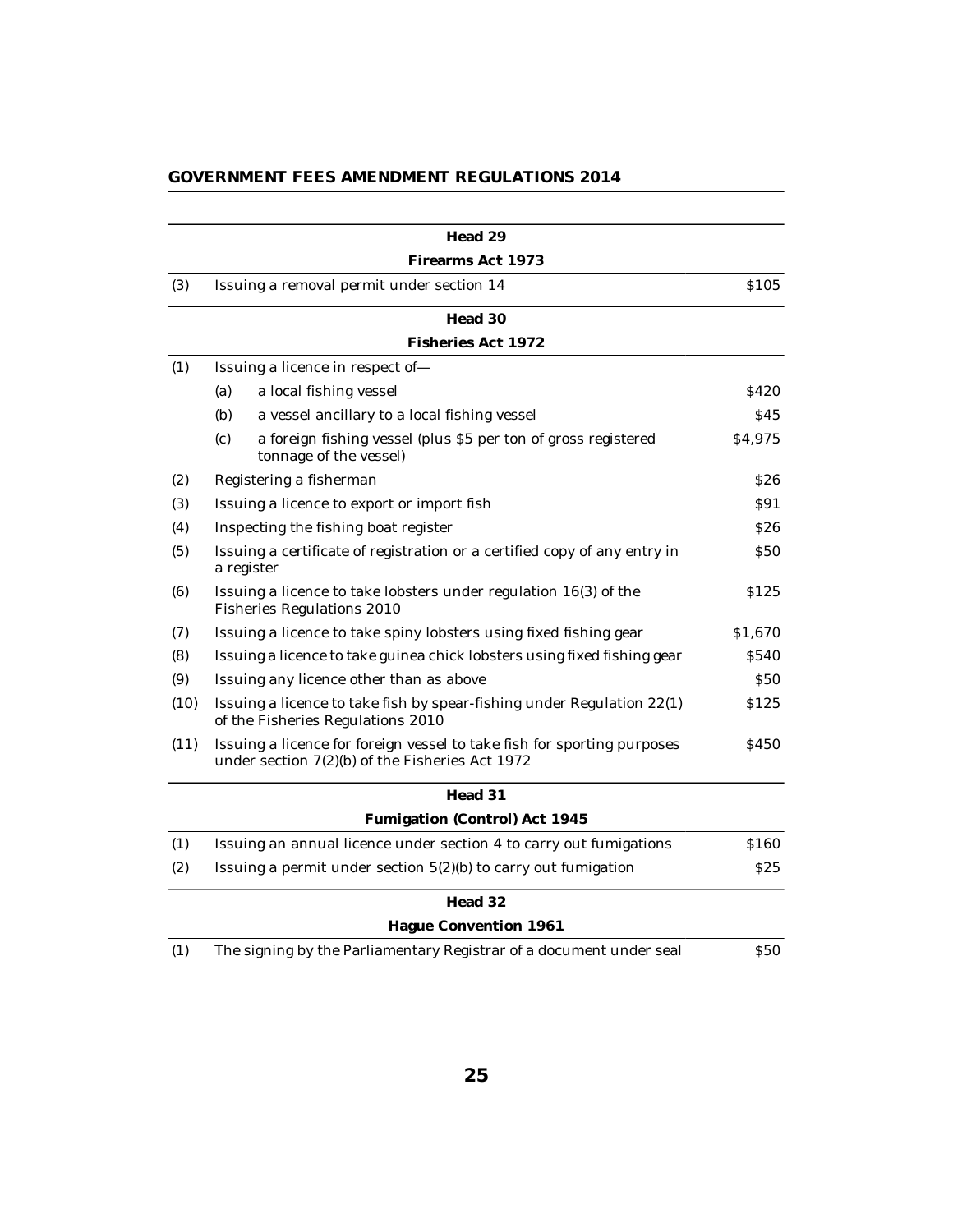|     | Head 33                                                                                                                                                                                                                                                    |                                                                                                                     |
|-----|------------------------------------------------------------------------------------------------------------------------------------------------------------------------------------------------------------------------------------------------------------|---------------------------------------------------------------------------------------------------------------------|
|     | Hotels (Licensing and Control) Act 1969                                                                                                                                                                                                                    |                                                                                                                     |
| (1) | Granting a hotel licence under section 9 (the fee is multiplied by the<br>number specified in the licence as the maximum number of guests<br>who under the licence may be provided with sleeping accommodation<br>at any one time)                         | S <sub>5</sub>                                                                                                      |
|     | Head 34                                                                                                                                                                                                                                                    |                                                                                                                     |
|     | Land Title Registration Act 2011                                                                                                                                                                                                                           |                                                                                                                     |
| (1) | Application under sections 21 and 24 and Schedule 3 for a first<br>registration of the freehold estate                                                                                                                                                     | $0.1\%$ of the<br>open market<br>value of the<br>estate                                                             |
| (2) | Application under sections 21 and 24 and Schedule 3 for a first<br>registration of a registrable leasehold estate                                                                                                                                          | $0.1\%$ of the<br>open market<br>value of the<br>estate or 1%<br>of the annual<br>rent<br>(whichever is<br>greater) |
| (3) | Application to change the whole or part of a registered title where the<br>owner of the whole or part changes<br>(except that where the dealing involves the change of one of joint<br>owners, the fee will be assessed on the value of the owner's share) | $0.1\%$ of the<br>open market<br>value of the<br>estate                                                             |
| (4) | Application to change the whole or part of a registered title where the<br>owner does not change                                                                                                                                                           | \$100                                                                                                               |
| (5) | Application under section 35 for a caution against first registration                                                                                                                                                                                      | \$100                                                                                                               |
| (6) | Application under section 84 for an inspection of the Register or<br>LTRIM ("Land Title Registry Index Map") or any or all documents<br>referred to on the Register and held as a scanned document                                                         | \$10 per<br>parcel<br>number                                                                                        |
| (7) | Licence to inspect via the internet the Register or LTRIM or any or all<br>documents referred to on the Register and held as a scanned<br>document under section 84                                                                                        | \$1,000 per<br>annum                                                                                                |
| (8) | Application under section 85 for an official copy of a register including<br>extract of the LTRIM                                                                                                                                                          | \$25 per<br>parcel<br>number                                                                                        |
| (9) | Application under section 85 for an official copy of any or all<br>documents referred to on the Register and held as a scanned<br>document                                                                                                                 | \$25 per<br>parcel<br>number                                                                                        |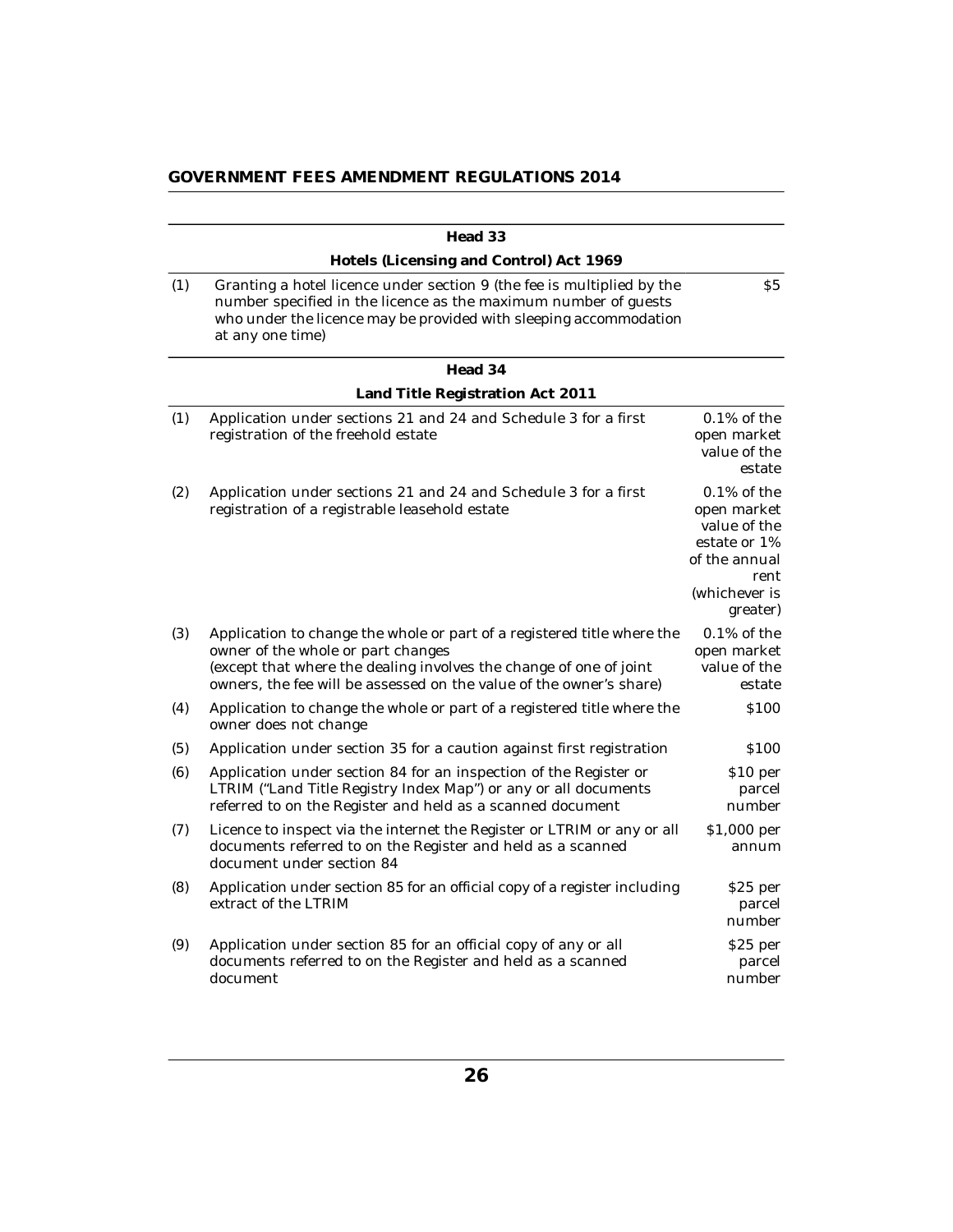|      |          | Head 34                                                                                                                         |                               |
|------|----------|---------------------------------------------------------------------------------------------------------------------------------|-------------------------------|
|      |          | Land Title Registration Act 2011                                                                                                |                               |
|      |          | (10) Application under section 85 for an official search of the LTRIM to<br>reveal parcel numbers within the area searched      | $$25$ per<br>parcel<br>number |
| (11) | Register | Application under section 87 for an official search with priority of the                                                        | $$25$ per<br>parcel<br>number |
|      |          | Head 35                                                                                                                         |                               |
|      |          | Liquor Licence Act 1974                                                                                                         |                               |
| (1)  |          | Issuing a sanitary certificate in respect of premises to be licensed<br>under section 18                                        | S215                          |
| (2)  |          | Issuing a permit pursuant to section $1(1)$ authorising the playing of<br>crown and anchor on the premises of any licensed club | \$1,575                       |
|      |          | Head 36                                                                                                                         |                               |
|      |          | Marine Board Act 1962                                                                                                           |                               |
| (1)  |          | Examining an applicant for a diving licence under section 102-                                                                  |                               |
|      | (a)      | initial                                                                                                                         | S <sub>221</sub>              |
|      | (b)      | renewal                                                                                                                         | \$34                          |
| (2)  |          | Inspecting diving equipment under section 102                                                                                   | <b>S243</b>                   |
| (3)  |          | Registering, or transferring registration, under section 102-                                                                   |                               |
|      | (a)      | any surf-board propelled by sail                                                                                                | \$12                          |
|      | (b)      | any boat of an overall length of 16 feet or less, being a boat<br>propelled by an attached sail                                 | \$12                          |
|      | (c)      | any boat propelled otherwise than by motor or sail                                                                              | \$12                          |
| (4)  |          | Transferring the registration of a boat other than a boat mentioned in<br>paragraph (3)                                         | \$42                          |
| (5)  |          | Annual registration of a boat other than a boat mentioned in<br>paragraph (3)-                                                  |                               |
|      | (a)      | up to and including 12' 11" in length                                                                                           | \$48                          |
|      | (b)      | and for each additional foot of length or part thereof                                                                          | S6                            |
| (6)  |          | Issuing a licence for an island boat under the Marine Board (Island<br>Boats) Regulations 1965-                                 |                               |
|      | (a)      | carrying 1 to 10 passengers                                                                                                     | S250                          |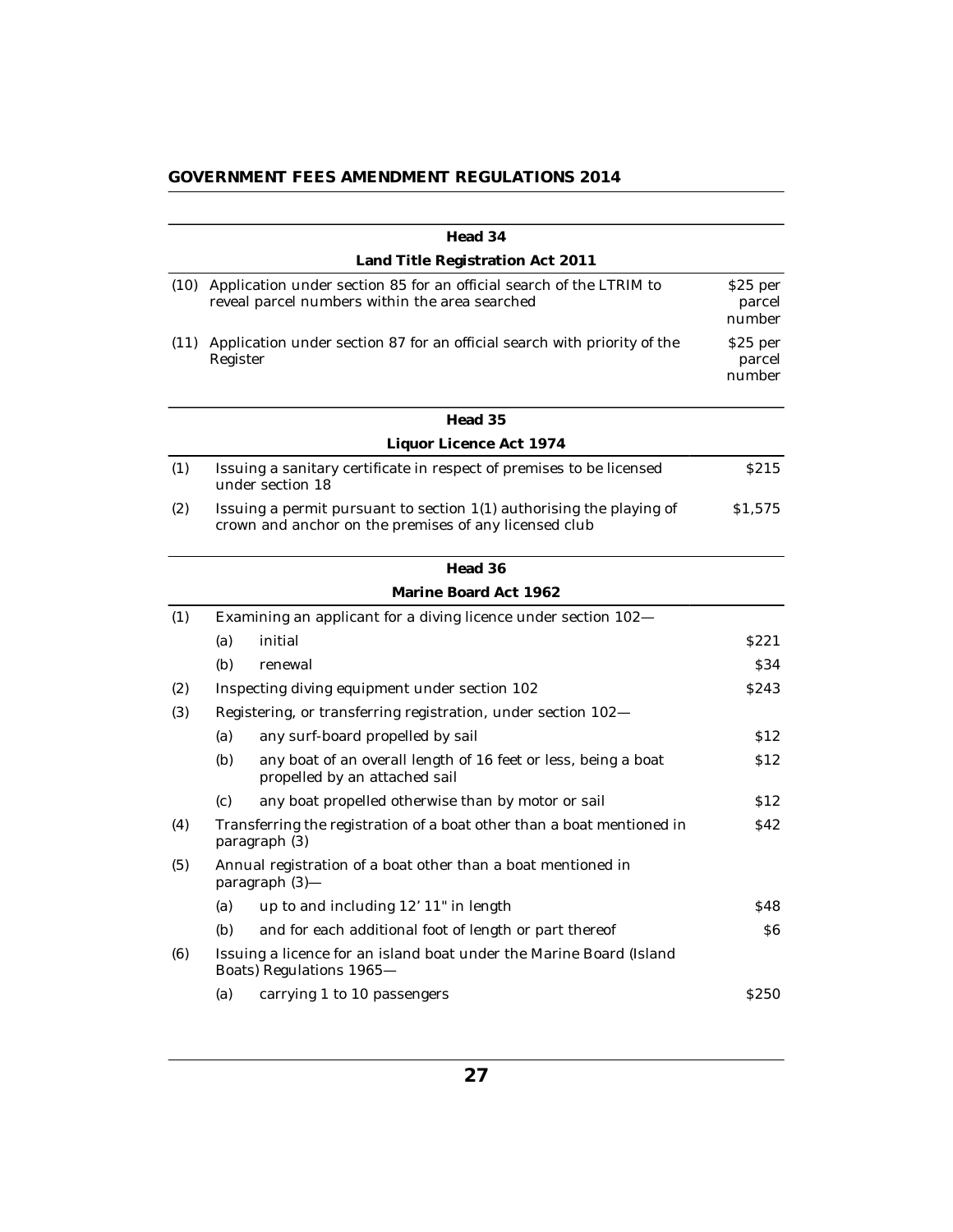|      |                                                                                  | Head 36                                                                                             |                 |
|------|----------------------------------------------------------------------------------|-----------------------------------------------------------------------------------------------------|-----------------|
|      |                                                                                  | Marine Board Act 1962                                                                               |                 |
|      | (b)                                                                              | carrying 11 to 25 passengers                                                                        | <b>S500</b>     |
|      | (c)                                                                              | carrying 26 to 50 passengers                                                                        | \$750           |
|      | (d)                                                                              | carrying 51 to 100 passengers                                                                       | \$998           |
|      | (e)                                                                              | carrying over 100 passengers                                                                        | \$1,240         |
|      | (f)                                                                              | rental power-craft                                                                                  | \$100           |
|      | (g)                                                                              | rental boat (other than power-craft)                                                                | \$55            |
| (7)  |                                                                                  | Examining an applicant for the purposes of the Marine Board (Island<br>Boats) Regulations 1965 for- |                 |
|      | (a)                                                                              | an engineer's licence                                                                               | <b>S210</b>     |
|      | (b)                                                                              | an engine driver's licence                                                                          | \$130           |
|      | (c)                                                                              | a pilot's licence                                                                                   | \$130           |
|      | (d)                                                                              | renewal (after 2 year probation)                                                                    | \$26            |
| (8)  |                                                                                  | Issuing a certificate under section 48(4)                                                           | \$1,086         |
| (9)  | Licensing under regulation 5 of the Marine Board (Moorings)<br>Regulations 2000- |                                                                                                     |                 |
|      | (a)                                                                              | issuing a licence                                                                                   | \$165           |
|      | (b)                                                                              | late fee on moorings                                                                                | S <sub>25</sub> |
|      | (c)                                                                              | transfer fee on moorings                                                                            | \$105           |
|      | (d)                                                                              | mooring reinstatement fee                                                                           | S525            |
|      | (e)                                                                              | floating docks                                                                                      | <b>S500</b>     |
|      | (f)                                                                              | pylons                                                                                              | <b>\$200</b>    |
|      | (g)                                                                              | new mooring application fee                                                                         | \$100           |
|      | (h)                                                                              | application for floating dock/pylon                                                                 | S275            |
|      | (i)                                                                              | retroactive mooring application fee                                                                 | \$1,050         |
|      | (i)                                                                              | replacement decals                                                                                  | \$25            |
| (10) |                                                                                  | Foot of the Lane moorings                                                                           | \$900           |
|      |                                                                                  | Head 37                                                                                             |                 |
|      |                                                                                  | Maritime Marriage Act 1999                                                                          |                 |
| (1)  |                                                                                  | Entering a notice of                                                                                |                 |

|     |                       | Maritime Marriage Act 1999           |            |
|-----|-----------------------|--------------------------------------|------------|
| (1) | Entering a notice of- |                                      |            |
|     | (a)                   | an intended marriage under section 6 | \$108      |
|     | (b)                   | a caveat under section 10            | <b>S55</b> |
|     |                       |                                      |            |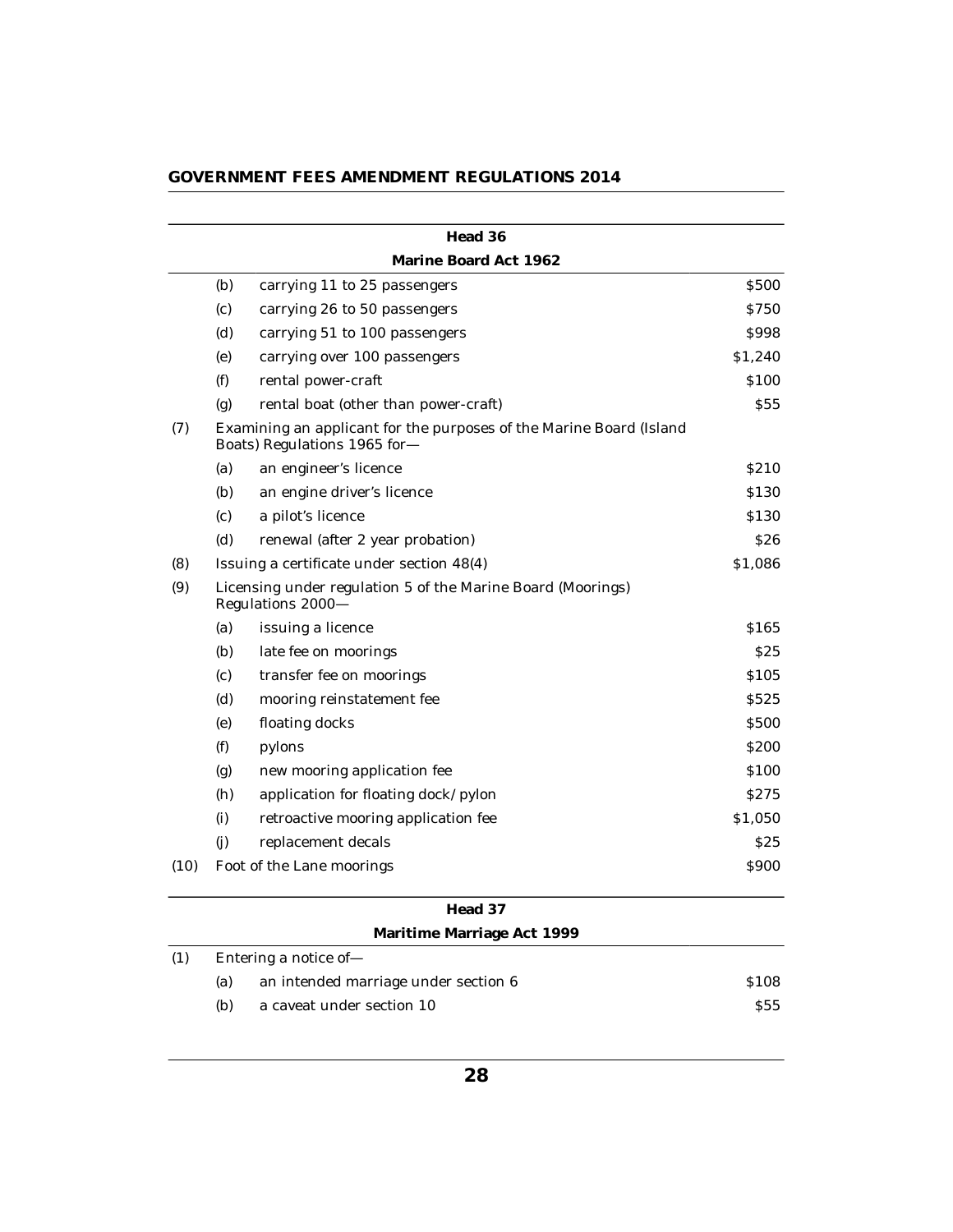| GOVERNMENT FEES AMENDMENT REGULATIONS 2014 |  |  |  |
|--------------------------------------------|--|--|--|
|--------------------------------------------|--|--|--|

|     | Head 37                                                                                                                          |                  |
|-----|----------------------------------------------------------------------------------------------------------------------------------|------------------|
|     | Maritime Marriage Act 1999                                                                                                       |                  |
| (2) | Issuing a certificate for marriage under section 7                                                                               | S55              |
| (3) | Applying for a special licence under section 13                                                                                  | S27              |
| (4) | Issuing a special licence under section 13                                                                                       | S <sub>651</sub> |
| (5) | Copying an entry in the Register of Maritime Marriages under section<br>19                                                       | \$33             |
| (6) | Providing express service (within 2 days) on request in connection<br>with paragraph (5) (fee is refundable if deadline not met) | S <sub>22</sub>  |
| (7) | Searching the Register of Maritime Marriages under section 19                                                                    | \$22             |
| (8) | Correcting an entry in the Register of Maritime Marriages under<br>section 21                                                    | S22              |
|     | Head 38                                                                                                                          |                  |
|     | Marriage Act 1944                                                                                                                |                  |
| (1) | Entering a notice of-                                                                                                            |                  |
|     | (a)<br>an intended marriage under section 10                                                                                     | \$108            |
|     | (b)<br>a caveat under section 17                                                                                                 | <b>S55</b>       |
| (2) | Issuing a certificate for marriage under section 14                                                                              | <b>S55</b>       |
| (3) | Applying for a special licence under section 20                                                                                  | S <sub>27</sub>  |
| (4) | Issuing a special licence under section 20                                                                                       | S <sub>651</sub> |
| (5) | Contracting marriage before the Registrar under section 9                                                                        | \$236            |
| (6) | Copying an entry in the Register of Marriages under section 30                                                                   | S27              |
| (7) | Providing express service (within 2 days) on request in connection with<br>paragraph (6) (fee is refundable if deadline not met) | \$22             |
| (8) | Searching the Register of Marriages under section 30                                                                             | S22              |
| (9) | Correcting an entry in the Register of Marriages under section 32                                                                | \$22             |
|     | Head 39                                                                                                                          |                  |
|     | Medical Practitioners Act 1950                                                                                                   |                  |
| (1) | Applying for initial full registration as a Medical Practitioner under<br>section 7                                              | S <sub>190</sub> |
| (2) | Applying for renewal of full registration as a Medical Practitioner<br>under section 7B                                          | \$180            |
| (9) | Iconstruction on destably and online                                                                                             |                  |

(3) Issuing an authorisation—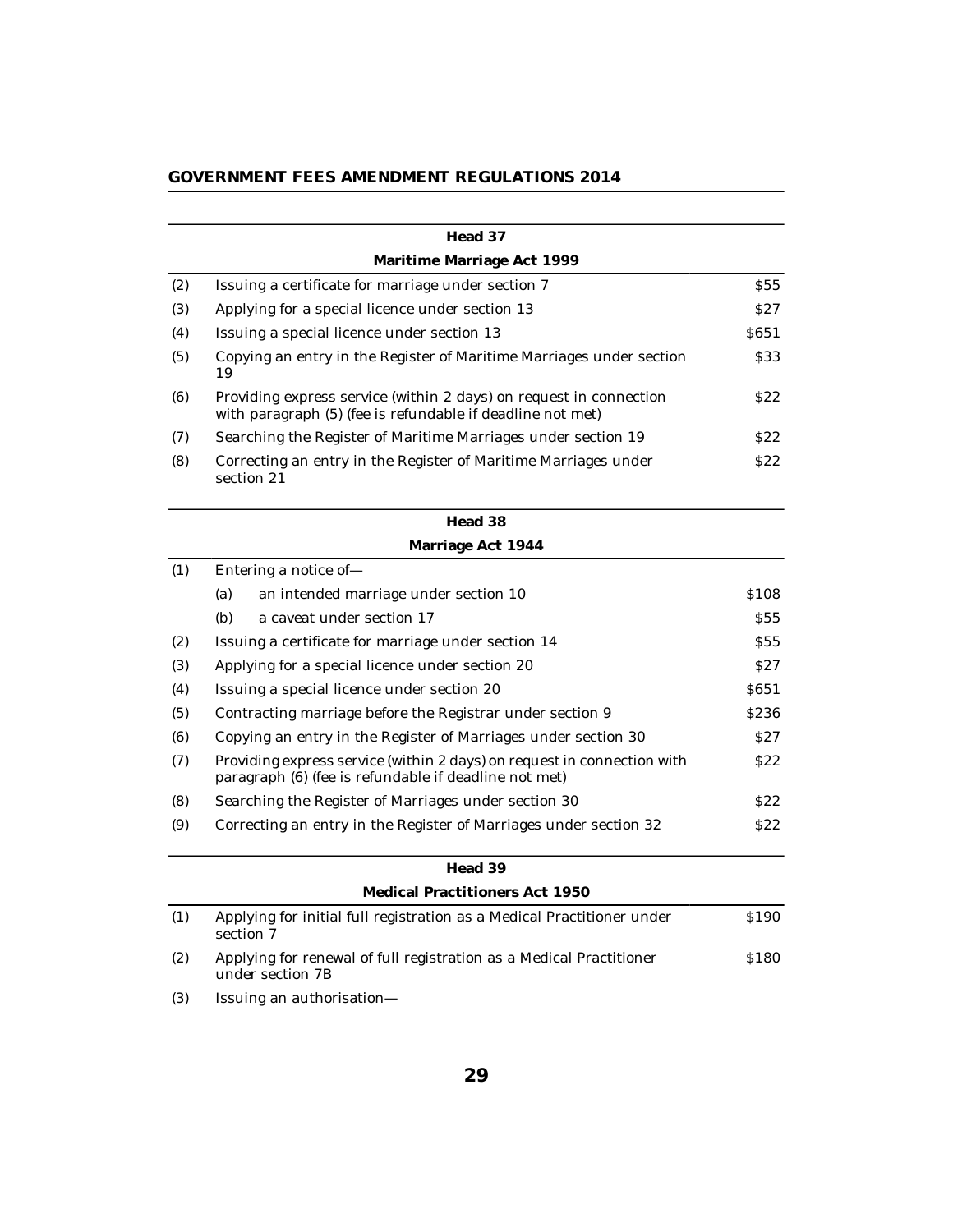|     |     | Head 39                                                                                                                                      |                 |
|-----|-----|----------------------------------------------------------------------------------------------------------------------------------------------|-----------------|
|     |     | Medical Practitioners Act 1950                                                                                                               |                 |
|     | (a) | to a visiting practitioner under section 21                                                                                                  | <b>S65</b>      |
|     | (b) | for a locum tenens under section 22                                                                                                          | <b>S65</b>      |
| (4) | 7Β  | Late full registration renewal fee for Medical Practitioner under section                                                                    | \$25            |
| (5) |     | Request from a Medical Practitioner to obtain a certificate of<br>professional standing                                                      | <b>S10</b>      |
|     |     | Head 40                                                                                                                                      |                 |
|     |     | Misuse of Drugs Act 1972                                                                                                                     |                 |
| (1) | 4   | Issuing a licence to import and export controlled drugs under section                                                                        | \$35            |
|     |     | Head 41                                                                                                                                      |                 |
|     |     | Motor Car Act 1951                                                                                                                           |                 |
| (1) |     | Examining an applicant for a certificate of competence to drive<br>(except that the fee is Nil if the applicant is over the age of 65 years) | <b>S46</b>      |
| (2) |     | Issuing or renewing—                                                                                                                         |                 |
|     | (a) | a ten year driver's licence not specifically provided for below                                                                              | \$111           |
|     | (b) | a driver's licence valid for 5 years in respect of a person over<br>the age of 65 years but under 75 years                                   | Nil             |
|     | (c) | a driver's licence valid for 2 years in respect of a person over<br>the age of 75 years                                                      | Nil             |
|     | (d) | a driver's licence valid for 3 years for the driving of a public<br>service vehicle, heavy truck or tank wagon                               | \$79.38         |
|     | (e) | an interim licence under section 75(2)                                                                                                       | \$15            |
|     | (f) | a learner's permit                                                                                                                           | \$25            |
| (3) |     | Replacing a driver's licence which has been lost or defaced                                                                                  | <b>S32</b>      |
| (4) |     | Registering a motor vehicle                                                                                                                  | <b>S37</b>      |
| (5) |     | Examining-                                                                                                                                   |                 |
|     | (a) | a vehicle with four or more than four wheels                                                                                                 | S <sub>49</sub> |
|     | (b) | a vehicle with less than four wheels                                                                                                         | <b>S35</b>      |
| (6) |     | Issuing a duplicate of any document other than a certificate of<br>registration                                                              | \$19            |
| (7) |     | Issuing a permit to use a vehicle on excepted days-                                                                                          |                 |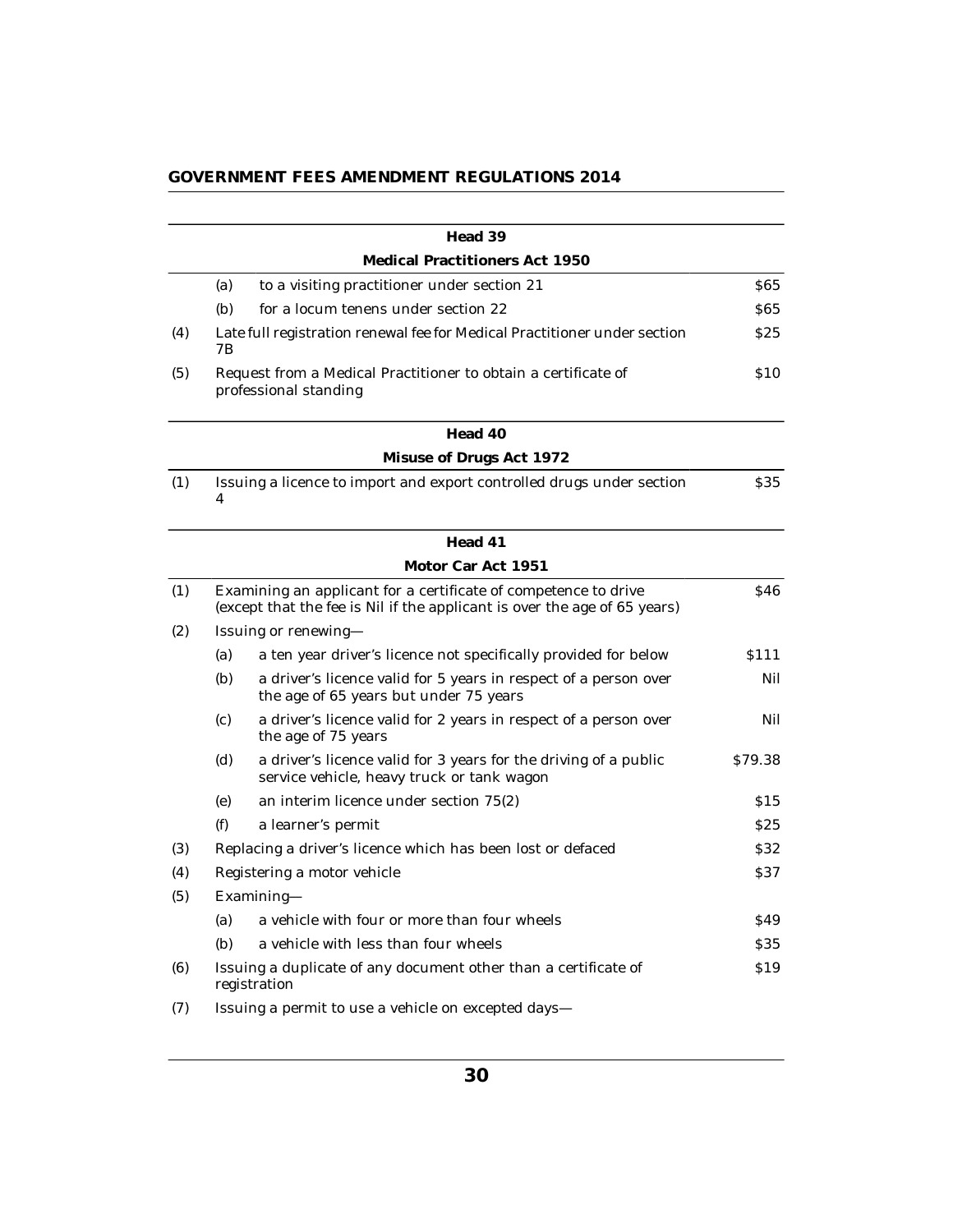|      |                                          | Head 41                                                                                                                                                                                                       |                                                                              |
|------|------------------------------------------|---------------------------------------------------------------------------------------------------------------------------------------------------------------------------------------------------------------|------------------------------------------------------------------------------|
|      |                                          | Motor Car Act 1951                                                                                                                                                                                            |                                                                              |
|      | (a)                                      | general Sunday permit (for vehicles other than water tank<br>wagons and funeral coaches and trucks used by farmers and<br>fishermen while engaged in their trade or business and with<br>permits to use same) | 25% of the<br>appropriate<br>licence duty<br>for the<br>vehicle<br>concerned |
|      | (b)                                      | occasional Sunday permit                                                                                                                                                                                      | \$108                                                                        |
| (8)  |                                          | Issuing a day permit to use an unlicensed vehicle, other than a truck                                                                                                                                         | S21                                                                          |
| (9)  |                                          | Issuing a day permit to use an unlicensed truck                                                                                                                                                               | \$108                                                                        |
| (10) |                                          | Reinstating a truck permit that has expired                                                                                                                                                                   | \$324                                                                        |
| (11) |                                          | Examining a driving instructor                                                                                                                                                                                | <b>S111</b>                                                                  |
| (12) |                                          | Issuing or renewing a driving instructor licence                                                                                                                                                              | \$111                                                                        |
| (13) |                                          | Issuing a taxi driver's identification badge                                                                                                                                                                  | \$24                                                                         |
| (14) |                                          | Re-issuing a rate card holder                                                                                                                                                                                 | \$13                                                                         |
| (15) | Issuing a motor car identification plate |                                                                                                                                                                                                               | \$48                                                                         |
| (16) |                                          | Issuing an initial personalized motor car identification plate                                                                                                                                                | \$44                                                                         |
| (17) |                                          | Issuing an annual personalized motor car identification plate                                                                                                                                                 | <b>S84</b>                                                                   |
| (18) |                                          | Furnishing a certified copy of any entry in the motor car register                                                                                                                                            | S <sub>19</sub>                                                              |
| (19) |                                          | Issuing a motor cycle identification plate                                                                                                                                                                    | \$25                                                                         |
|      |                                          | Head 42                                                                                                                                                                                                       |                                                                              |
|      |                                          | National Occupational Certification Act 2004                                                                                                                                                                  |                                                                              |
| (1)  |                                          | On application under section 7 for certification                                                                                                                                                              | S <sub>251</sub>                                                             |
| (2)  |                                          | On renewal of certification valid for 5 years                                                                                                                                                                 | <b>S251</b>                                                                  |
| (3)  |                                          | Replacing a certificate                                                                                                                                                                                       | <b>S34</b>                                                                   |
| (4)  |                                          | Replacing an identification card                                                                                                                                                                              | \$49                                                                         |
|      |                                          | Head 43                                                                                                                                                                                                       |                                                                              |
|      |                                          | Nursing Act 1997                                                                                                                                                                                              |                                                                              |

| (1) | Applying for registration certificate under paragraph $4(1)$ of the<br>Nursing Rules 2010          | <b>S30</b> |
|-----|----------------------------------------------------------------------------------------------------|------------|
| (2) | Applying for renewal of registration certificate under paragraph<br>4(1) of the Nursing Rules 2010 | <b>S20</b> |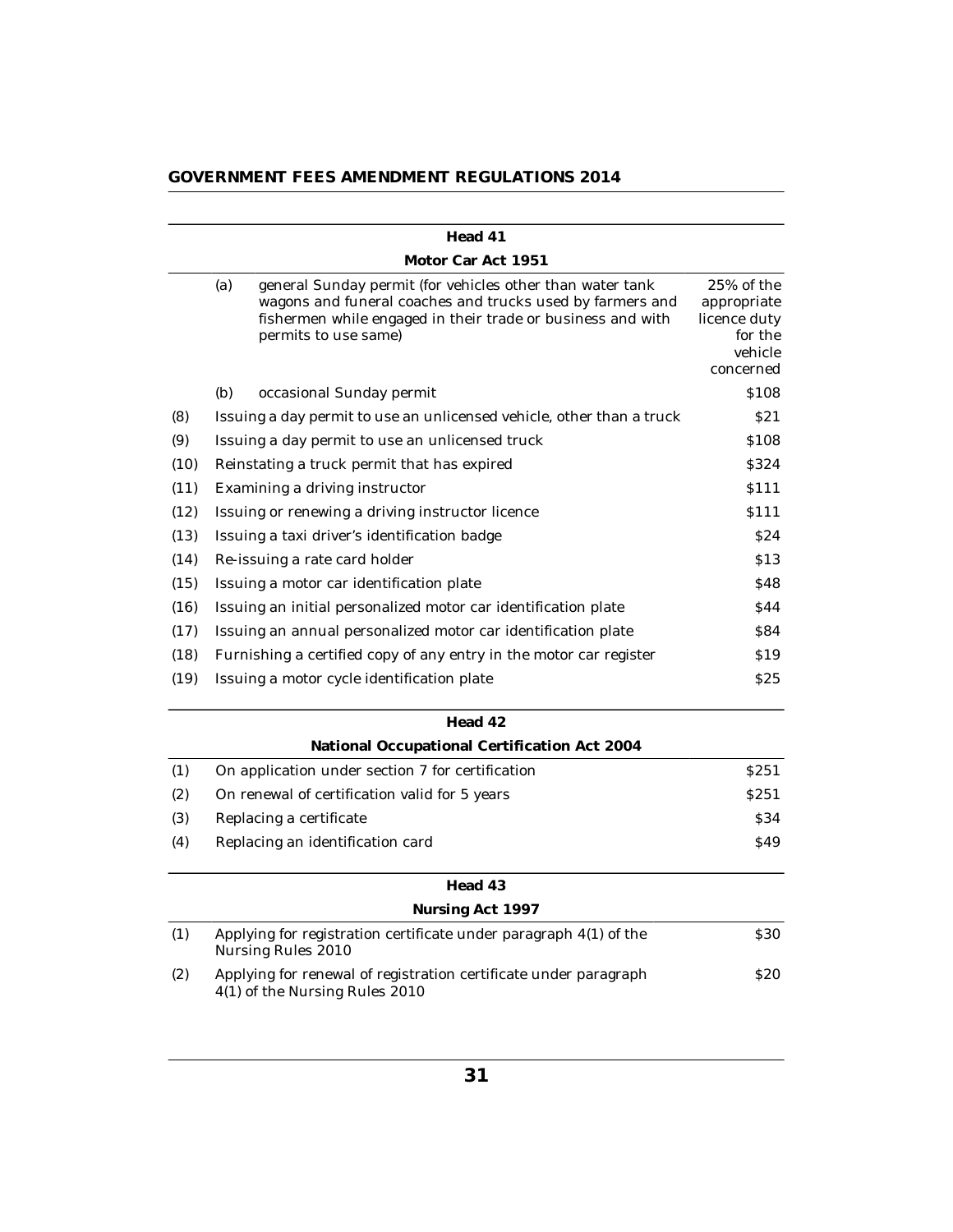|      |                                                                                                                                                                            | Head 44                                                                                                                |             |
|------|----------------------------------------------------------------------------------------------------------------------------------------------------------------------------|------------------------------------------------------------------------------------------------------------------------|-------------|
|      |                                                                                                                                                                            | Optometrists and Opticians Act 2008                                                                                    |             |
| (1)  | under section 6                                                                                                                                                            | Applying for initial full registration as an Optometrist or Optician                                                   | \$190       |
| (2)  | under section 8                                                                                                                                                            | Applying for renewal of full registration as an Optometrist or Optician                                                | \$180       |
| (3)  |                                                                                                                                                                            | Late full registration renewal fee for Optometrists or Opticians                                                       | \$25        |
| (4)  |                                                                                                                                                                            | Request from an Optometrist or Optician to obtain a certificate of<br>professional standing                            | \$10        |
|      |                                                                                                                                                                            | Head 45                                                                                                                |             |
|      |                                                                                                                                                                            | Patents and Designs Act 1930                                                                                           |             |
| (1)  |                                                                                                                                                                            | Applying for a patent or extension thereof under section 4                                                             | \$173       |
| (2)  |                                                                                                                                                                            | Applying for the registration of a patent under section 16                                                             | <b>\$70</b> |
| (3)  |                                                                                                                                                                            | Disclaiming or amending a patent under section 7                                                                       | <b>S49</b>  |
| (4)  | section 5                                                                                                                                                                  | Registering an assignment, charge or transmission of a patent under                                                    | \$38        |
| (5)  |                                                                                                                                                                            | Applying under section 24 or 26 for-                                                                                   |             |
|      | (a)                                                                                                                                                                        | registering or extending a copyright of a design                                                                       | \$173       |
|      | (b)                                                                                                                                                                        | where there is more than one class, for each class after the first                                                     | \$22        |
| (6)  |                                                                                                                                                                            | Registering any assignment, charge or transmission of-                                                                 |             |
|      | (a)                                                                                                                                                                        | copyright in a design                                                                                                  | \$49        |
|      | (b)                                                                                                                                                                        | where there is a series of designs or marks, copyright in every<br>design owned by the same proprietor after the first | <b>S26</b>  |
| (7)  | proprietor of-                                                                                                                                                             | Applying to change the name, style or address of the registered                                                        |             |
|      | (a)                                                                                                                                                                        | a patent or design                                                                                                     | \$38        |
|      | (b)                                                                                                                                                                        | where there is a series of patents or designs, each patent or<br>design owned by the same proprietor after the first   | \$16        |
| (8)  |                                                                                                                                                                            | Publishing in the Gazette any application, declaration, disclaimer or<br>other matter required to be published         | <b>S38</b>  |
| (9)  | Correcting any error or on giving permission to make any amendment<br>in or in connection with an application for a patent or registration of<br>a design under section 40 |                                                                                                                        | \$38        |
| (10) |                                                                                                                                                                            | Inspecting any design during copyright or after copyright has ceased<br>under section 28                               | \$22        |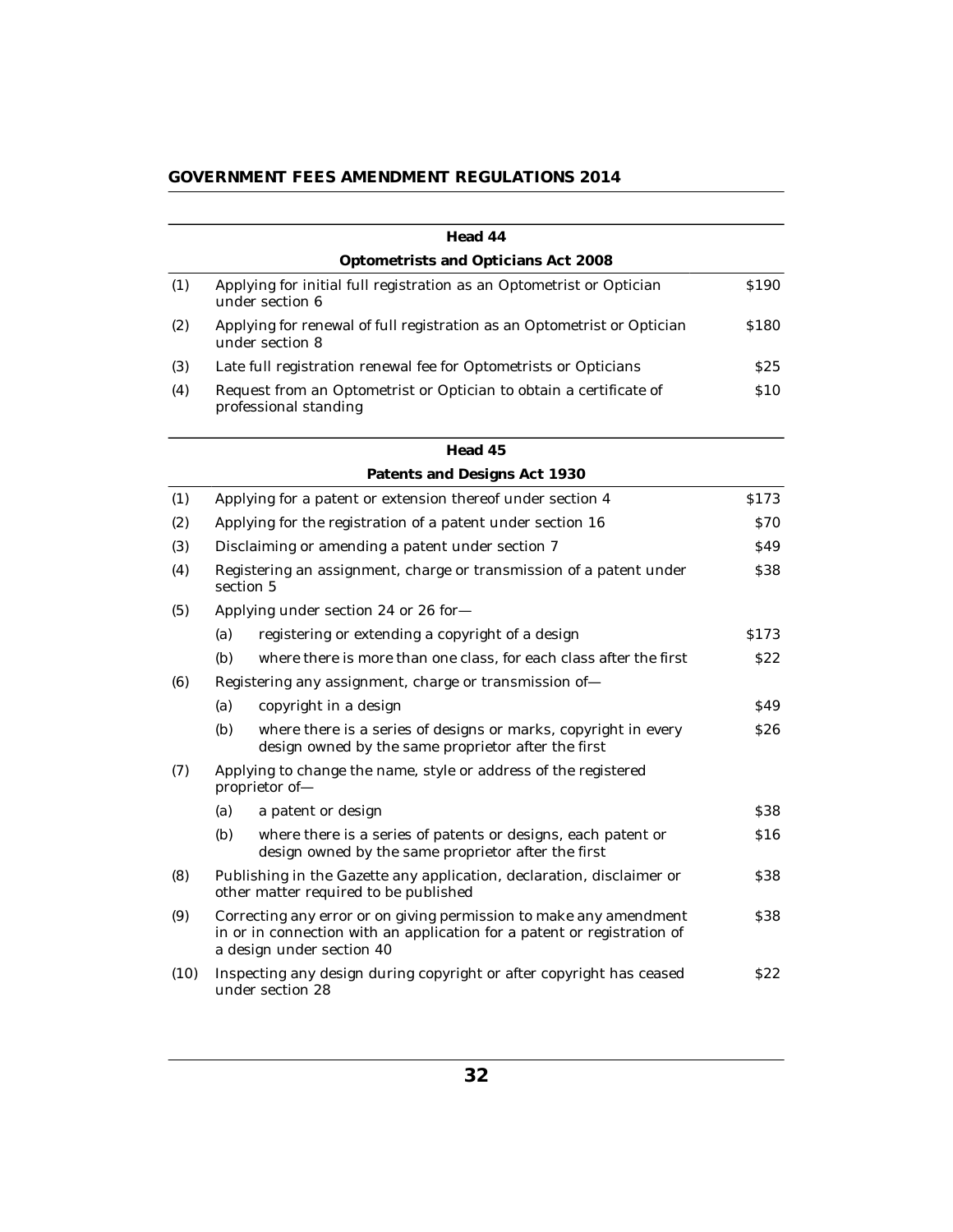| GOVERNMENT FEES AMENDMENT REGULATIONS 2014 |  |  |  |  |
|--------------------------------------------|--|--|--|--|
|--------------------------------------------|--|--|--|--|

|      |     | Head 45                                                                                                                                      |                  |
|------|-----|----------------------------------------------------------------------------------------------------------------------------------------------|------------------|
|      |     | Patents and Designs Act 1930                                                                                                                 |                  |
| (11) |     | Searching or inspecting any register kept under the Act under section<br>39 (fee is per search or inspection)                                | \$22             |
| (12) |     | Issuing by the Registrar of a certificate other than a certificate of the<br>correctness of a copy under section 41 (fee is per certificate) | <b>S38</b>       |
| (13) |     | Furnishing information as to whether registration of a design still<br>exists under section 29                                               | S <sub>22</sub>  |
| (14) |     | Furnishing a certified copy of an entry in a register or of any<br>specification in a patent under section 39 for $-$                        |                  |
|      | (a) | the first page or part thereof                                                                                                               | <b>S38</b>       |
|      | (b) | each additional page or part thereof                                                                                                         | S <sub>22</sub>  |
| (15) |     | Sealing, under section 15, a duplicate of a patent lost or destroyed                                                                         | \$38             |
| (16) |     | Applying to cancel a design                                                                                                                  | \$38             |
| (17) |     | Filing an application for opposition                                                                                                         | <b>S38</b>       |
| (18) |     | Filing an application under section 4(3) for a provisional patent                                                                            | <b>S81</b>       |
|      |     | Head 46                                                                                                                                      |                  |
|      |     | Pedlars Act 1894                                                                                                                             |                  |
| (1)  |     | Issuing a certificate to a pedlar plying his trade-                                                                                          |                  |
|      | (a) | without a vehicle propelled or drawn by mechanical or human<br>power or without a horse or other beast bearing or drawing<br>burden          | <b>S98</b>       |
|      | (b) | with a vehicle drawn or propelled by human power                                                                                             | S <sub>302</sub> |
|      | (c) | with a vehicle drawn or propelled by mechanical power or by a<br>horse or other beast bearing or drawing burden                              | \$779            |

|     | Head 47                                                                                           |                 |
|-----|---------------------------------------------------------------------------------------------------|-----------------|
|     | Pension Trust Funds Act 1966                                                                      |                 |
| (1) | Registering a pension trust fund under section 3                                                  | \$383           |
| (2) | Registering an amendment of rules under section 4                                                 | <b>S110</b>     |
| (3) | Issuing a tax assurance                                                                           | S65             |
| (4) | Issuing a certificate of registration, or certificate of registration of an<br>amendment of rules | S <sub>55</sub> |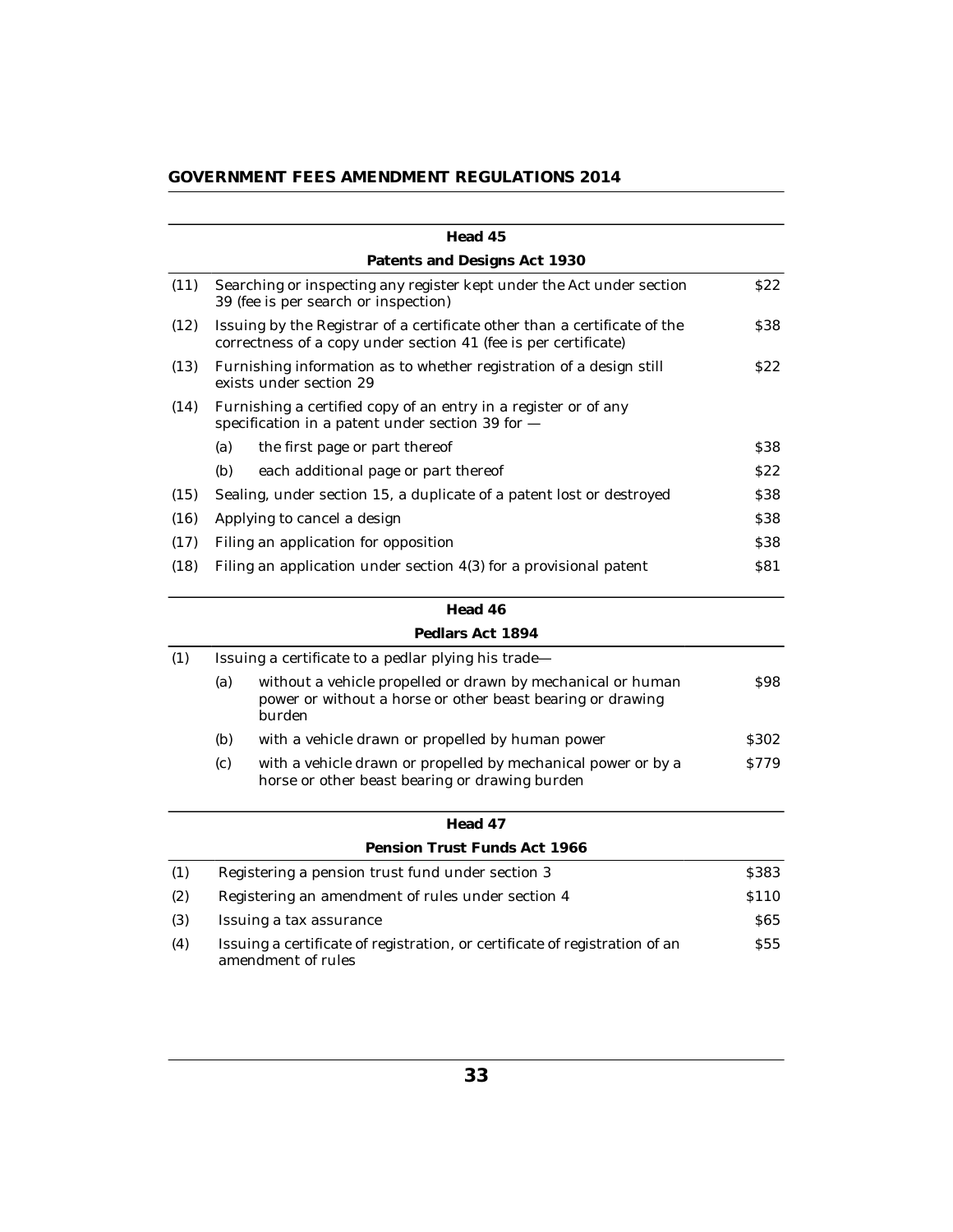|  |  | GOVERNMENT FEES AMENDMENT REGULATIONS 2014 |
|--|--|--------------------------------------------|
|--|--|--------------------------------------------|

|     | Head 48                                                                                                                                                              |                  |
|-----|----------------------------------------------------------------------------------------------------------------------------------------------------------------------|------------------|
|     | Pharmacy and Poisons Act 1979                                                                                                                                        |                  |
| (1) | Applying for initial full registration as a Pharmacist under section 7                                                                                               | \$90             |
| (2) | Applying for renewal of registration as a Pharmacist under section 7                                                                                                 | <b>S60</b>       |
| (3) | Issuing an authorization-                                                                                                                                            |                  |
|     | (a)<br>to a visiting pharmacist                                                                                                                                      | S31              |
|     | (b)<br>for a locum tenens pharmacist                                                                                                                                 | S31              |
| (4) | Late full registration renewal fee for Pharmacists                                                                                                                   | S <sub>25</sub>  |
| (5) | Request from a Pharmacist to obtain a certificate of professional<br>standing                                                                                        | <b>S10</b>       |
| (6) | Registering premises as a pharmacy under section 17                                                                                                                  | \$120            |
| (7) | Issuing a licence to sell poisons under section 34                                                                                                                   | S95              |
|     | Head 49                                                                                                                                                              |                  |
|     | Post Office Act 1900                                                                                                                                                 |                  |
| (1) | Issuing an annual licence under section 6A                                                                                                                           | \$2,087          |
|     | Head 50                                                                                                                                                              |                  |
|     | Private Investigators and Security Guards Act 1974                                                                                                                   |                  |
| (1) | Application fee for a licence to engage in the business of providing<br>private investigators or security guards under section $4(2)$                                | \$1,050          |
| (2) | Application fee for the renewal of a licence to engage in the business<br>of providing private investigators or security guards under section<br>4(2)                | \$1,050          |
| (3) | Application fee for a licence to act as a private investigator or security<br>guard under section 4(2)                                                               | <b>S200</b>      |
| (4) | Application fee for the renewal of a licence to act as a private<br>investigator or security guard under section 4(2)                                                | <b>S200</b>      |
|     | Head 51                                                                                                                                                              |                  |
|     | Professional Surveyors Registration Act 1997                                                                                                                         |                  |
| (1) | Applying for registration under section 8 or 12                                                                                                                      | S <sub>273</sub> |
| (2) | Certifying copies of original documents for purpose of application in<br>accordance with regulation 2 of the Professional Surveyors<br>Registration Regulations 2001 | <b>S65</b>       |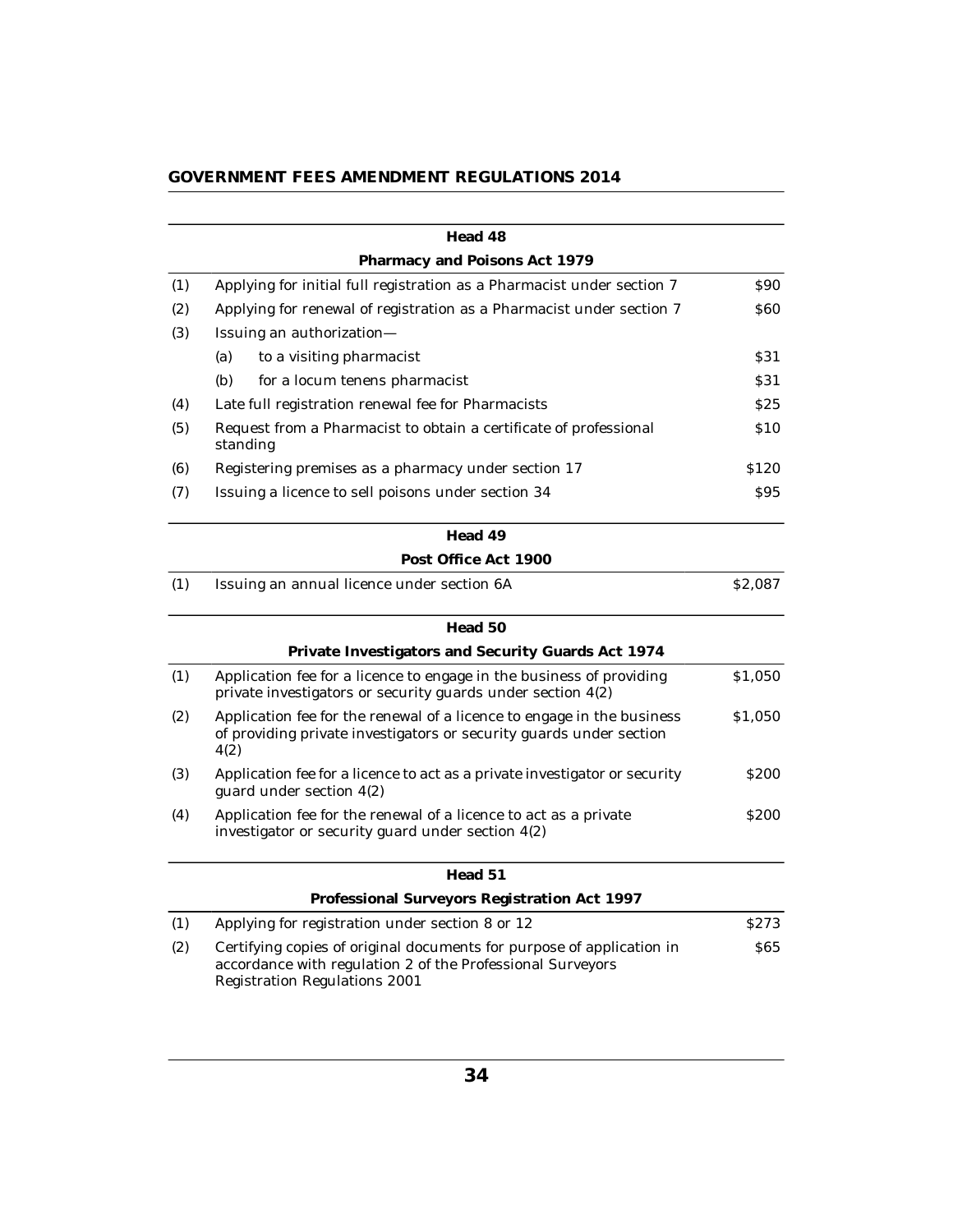|     |     |                                      | Head 52                                                                                                                                                                                         |             |
|-----|-----|--------------------------------------|-------------------------------------------------------------------------------------------------------------------------------------------------------------------------------------------------|-------------|
|     |     |                                      | Psychological Practitioners Act 1998                                                                                                                                                            |             |
| (1) |     | registration                         | Registering a psychologist under section 8 and issuing a certificate of                                                                                                                         | \$130       |
| (2) |     |                                      | Renewing a certificate of registration under section 11                                                                                                                                         | \$130       |
| (3) |     | Late fee pursuant to section $12(2)$ |                                                                                                                                                                                                 | \$43        |
|     |     |                                      | Head 53                                                                                                                                                                                         |             |
|     |     |                                      | Public Health Act 1949                                                                                                                                                                          |             |
| (1) |     |                                      | On application for a certificate of registration of a hospital under<br>regulation 5 of the Public Health (Hospitals) Regulations 2002                                                          | \$650       |
| (2) |     | On application for a certificate of- |                                                                                                                                                                                                 |             |
|     | (a) |                                      | initial registration of a clinical laboratory under regulations 5 of<br>the Public Health (Clinical Laboratories) Regulations 2002                                                              | <b>S200</b> |
|     | (b) |                                      | renewal of registration of a clinical laboratory                                                                                                                                                | \$150       |
| (3) |     |                                      | On application for a certificate of registration of-                                                                                                                                            |             |
|     | (a) |                                      | a diagnostic facility under regulation 8 of the Public Health<br>(Diagnostic Facility) (Mammography) Regulations 2002                                                                           | \$200       |
|     | (b) |                                      | Renewal of registration of a diagnostic facility                                                                                                                                                | \$150       |
| (4) |     |                                      | Issuing an annual licence under the Public Health (Milk and Dairy<br>Farm) Regulations 1952 to operate, manage or have charge of-                                                               |             |
|     | (a) |                                      | a pasteurising plant under regulation 11                                                                                                                                                        | \$540       |
|     | (b) |                                      | a dairy farm under regulation 3(3)                                                                                                                                                              | \$85        |
| (5) |     |                                      | Issuing an annual licence to keep pigs under regulation 1 of the Public<br>Health (Keeping of Pigs) Regulations 1958                                                                            | \$130       |
| (6) |     |                                      | Issuing an annual licence under regulation 4 of the Public Health<br>(Slaughter of Animals) Regulations 1945 to operate a slaughter house                                                       | \$130       |
| (7) |     | (Food) Regulations 1950 to operate-  | Issuing an annual licence under regulation 5(1) of the Public Health                                                                                                                            |             |
|     | (a) |                                      | an itinerant restaurant, i.e., any moveable stand or vehicle from<br>which food is delivered or sold and any kitchen in which food is<br>prepared for any such establishment, stand or vehicle- |             |
|     |     | (i)                                  | a stand that cannot be propelled or drawn                                                                                                                                                       | \$105       |
|     |     | (ii)                                 | a stand or vehicle propelled or drawn by human power                                                                                                                                            | \$300       |
|     |     |                                      |                                                                                                                                                                                                 |             |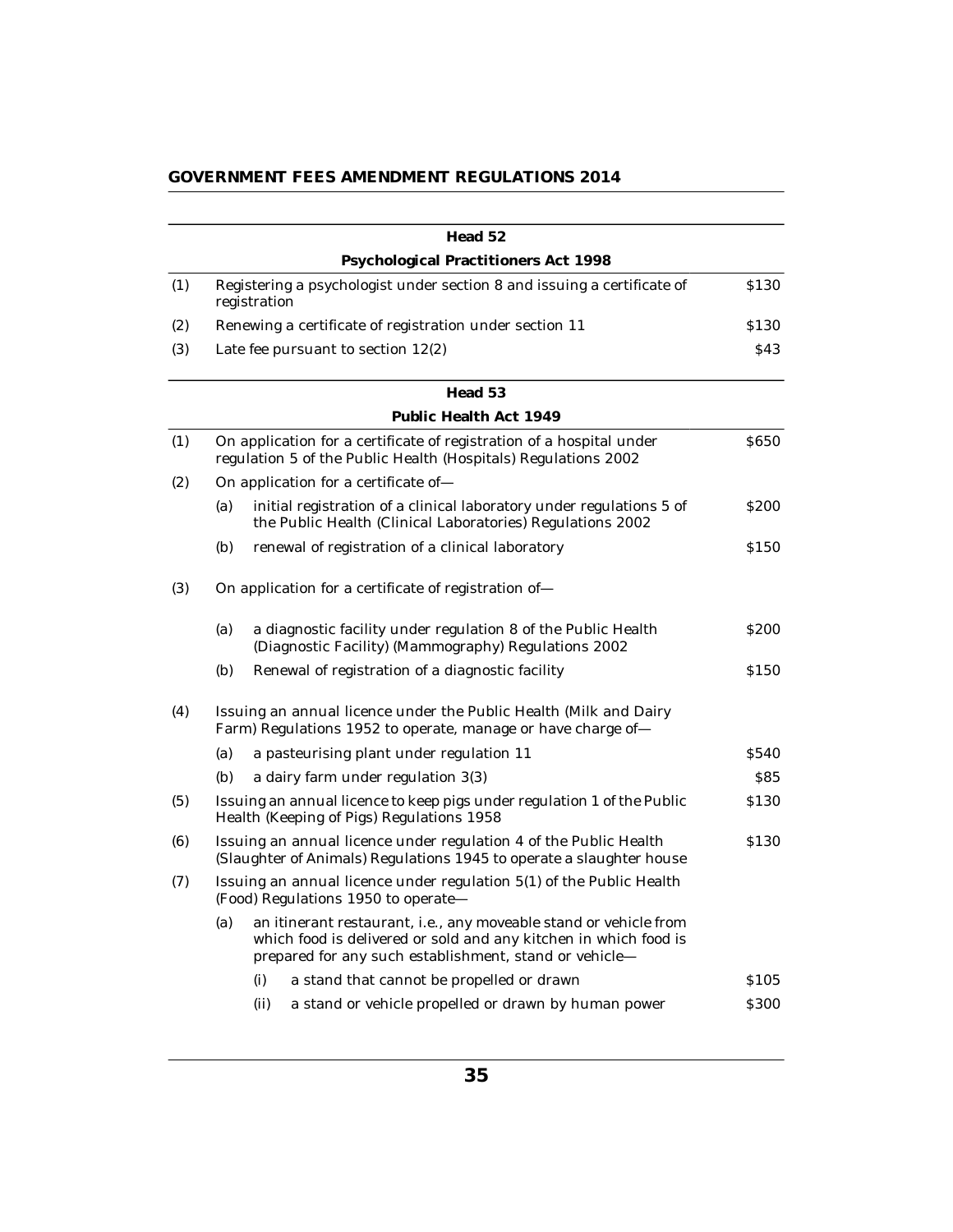|     |       | Head 53                                                                                                                                                                                                                    |         |
|-----|-------|----------------------------------------------------------------------------------------------------------------------------------------------------------------------------------------------------------------------------|---------|
|     |       | Public Health Act 1949                                                                                                                                                                                                     |         |
|     | (iii) | a stand or vehicle propelled or drawn by mechanical power<br>or by a horse or other beast                                                                                                                                  | \$300   |
| (b) |       | an itinerant restaurant which is a catering kitchen and its<br>delivery vehicles                                                                                                                                           | \$525   |
| (c) |       | an itinerant restaurant, which is used to peddle local produce<br>and fish (fee is Nil if a written exemption is granted by the<br>Minister)                                                                               | Nil     |
| (d) |       | a victualling manufactory or bakery-                                                                                                                                                                                       |         |
|     | (i)   | 1 to $1,999$ sq. ft.                                                                                                                                                                                                       | S790    |
|     | (ii)  | 2,000 to 5,999 sq. ft.                                                                                                                                                                                                     | \$1,575 |
|     | (iii) | 6,000 or more sq. ft.                                                                                                                                                                                                      | \$2,625 |
| (e) |       | a food store (fee is per sq. ft.)                                                                                                                                                                                          | \$2     |
| (f) |       | wholesale food warehouse                                                                                                                                                                                                   | \$525   |
| (g) |       | a restaurant or refreshment shop-                                                                                                                                                                                          |         |
|     | (i)   | 1 to 10 seats                                                                                                                                                                                                              | \$525   |
|     | (ii)  | 11 to 30 seats                                                                                                                                                                                                             | \$735   |
|     | (iii) | 31 to 60 seats                                                                                                                                                                                                             | \$840   |
|     | (iv)  | 61 to 100 seats                                                                                                                                                                                                            | \$945   |
|     | (v)   | $101$ to $150$ seats                                                                                                                                                                                                       | \$1,155 |
|     | (vi)  | 151 to 200 seats                                                                                                                                                                                                           | \$1,260 |
|     | (vii) | 201 to 400 seats                                                                                                                                                                                                           | \$1,365 |
|     |       | (viii) 401 or more seats                                                                                                                                                                                                   | \$1,575 |
|     |       | Establishments where there is no seating and food is sold for<br>consumption elsewhere will be assessed licence fees as per<br>paragraph (7)(e).                                                                           |         |
|     |       | Establishments where there is seating and food is sold for<br>consumption on or off the premises, but where there is no wait<br>service provided for patrons, will be assessed licence fees as per<br>paragraph (7)(g)(i). |         |
| (h) |       | a home victualling manufactory or bakery-                                                                                                                                                                                  |         |
|     | (i)   | 0-9 customers (fee is Nil if a written exemption is granted<br>by the Minister)                                                                                                                                            | Nil     |
|     | (ii)  | 10 or more customers                                                                                                                                                                                                       | \$105   |
|     |       |                                                                                                                                                                                                                            |         |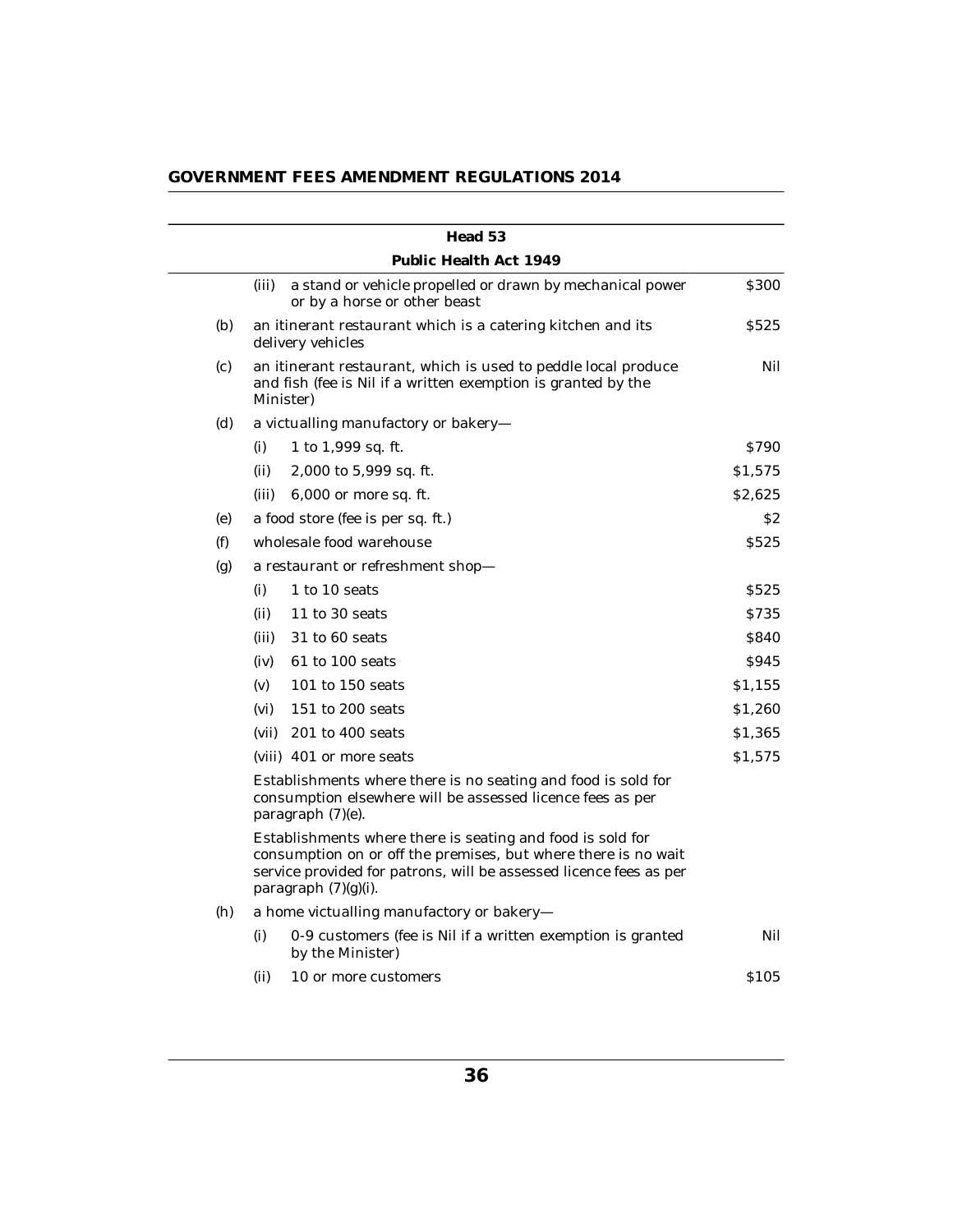| GOVERNMENT FEES AMENDMENT REGULATIONS 2014 |  |  |
|--------------------------------------------|--|--|
|                                            |  |  |

|      |           | Head 53                                                                                                                                                                                                                                     |                  |
|------|-----------|---------------------------------------------------------------------------------------------------------------------------------------------------------------------------------------------------------------------------------------------|------------------|
|      |           | Public Health Act 1949                                                                                                                                                                                                                      |                  |
| (8)  |           | Issuing a certificate under regulation 3 of the Public Health (Food)<br>Regulations 1950, that food landed in Bermuda is unfit for human<br>consumption                                                                                     | \$165            |
| (9)  |           | Issuing, under regulation 5 of the Public Health (Food) Regulations<br>1950, a temporary licence to operate a victualling establishment that<br>is a food stall-                                                                            |                  |
|      | (a)       | selling pre-packed or baked goods only at one event (non<br>potentially hazardous foods)                                                                                                                                                    | \$25             |
|      | (b)       | selling potentially hazardous foods at one event                                                                                                                                                                                            | S75              |
|      | (c)       | selling pre-packed or baked goods only at a seasonal event or<br>market (non potentially hazardous foods)                                                                                                                                   | \$165            |
|      | (d)       | selling potentially hazardous foods at a seasonal event or market                                                                                                                                                                           | \$270            |
|      | (e)       | fairs, markets, carnivals, special events, stands, promoter's fee                                                                                                                                                                           | \$110            |
| (10) |           | Issuing an annual licence under regulation 4 of the Public Health<br>(Hairdressing Establishments) Regulations 1955 to operate a hair<br>dressing or cosmetic treatment establishment (fee is per operating<br>employee)                    | S <sub>110</sub> |
| (11) |           | Issuing an annual permit under section 29 to use water drawn or<br>piped from any well or boring or from any stream, pond or lake for<br>drinking or for any process connected with the preparation or<br>manufacture of any food or drink— |                  |
|      | (a)       | for 5 apartments or fewer                                                                                                                                                                                                                   | \$110            |
|      | (b)       | in any other case                                                                                                                                                                                                                           | <b>S650</b>      |
| (12) | $drink -$ | Sampling or testing water used for drinking or for any process<br>connected with the preparation or manufacture of any food or                                                                                                              |                  |
|      | (a)       | bacterial parameters                                                                                                                                                                                                                        | <b>S30</b>       |
|      | (b)       | chloride, hardness, nitrate, pH                                                                                                                                                                                                             | \$30             |
|      | (c)       | iron                                                                                                                                                                                                                                        | \$15             |
| (13) |           | Issuing an annual licence under regulation 4 of the Public Health<br>(Body Piercing, Electrolysis and Tattooing) Regulations 2001 to<br>operate a piercing or tattooing establishment                                                       | \$110            |
| (14) |           | Issuing an annual licence under regulation 11 of the Public Health<br>(Body Piercing, Electrolysis and Tattooing) Regulations 2001 to<br>operate as an approved body piercer, a tattooist or an electrologist                               | \$110            |
| (15) |           | Issuing an annual certificate of registration of a rooming house under<br>section 146 for each room made available for occupation (fee is                                                                                                   | S <sub>5</sub>   |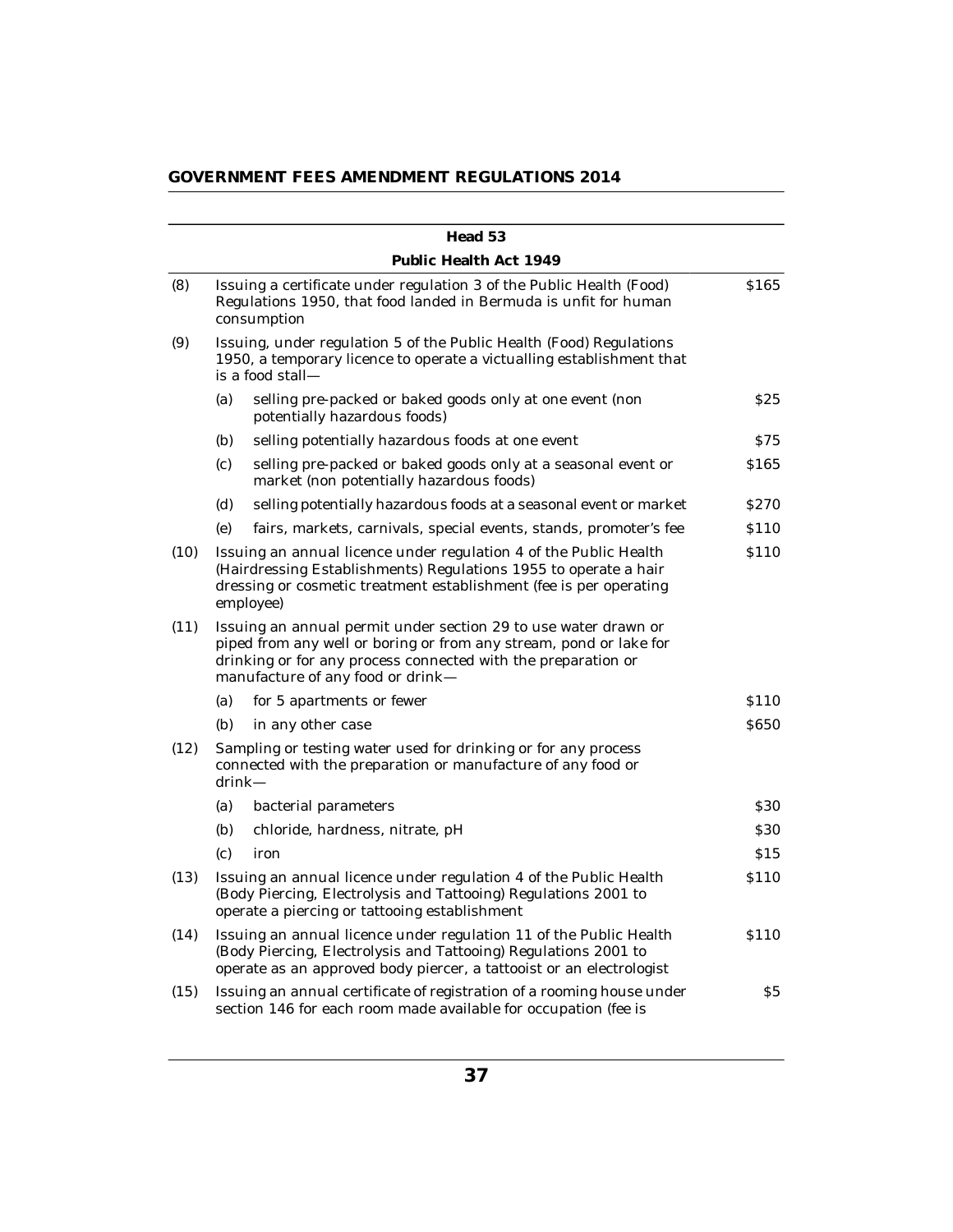|      | Public Health Act 1949                                                                                                                                                                         |                                          |
|------|------------------------------------------------------------------------------------------------------------------------------------------------------------------------------------------------|------------------------------------------|
|      |                                                                                                                                                                                                |                                          |
|      | multiplied by the number specified on the registration certificate as<br>the maximum number received as guests or lodgers in the rooming<br>house at any one time)                             |                                          |
| (16) | Re-inspection of establishment                                                                                                                                                                 | $50\%$ of<br>licence fee                 |
|      | Head 54                                                                                                                                                                                        |                                          |
|      | Public Treasury (Administration and Payments) Act 1969                                                                                                                                         |                                          |
| (1)  | Service fee for payments made by debit or credit card under section<br>19A                                                                                                                     | $1.45\%$ of<br>trans-<br>action<br>value |
|      | Head 55                                                                                                                                                                                        |                                          |
|      | Quarantine Act 1946                                                                                                                                                                            |                                          |
| (1)  | Issuing a Ship Sanitation Exemption Certificate or a Ship Sanitation<br>Control Certificate following inspection of a vessel under article 20 of<br>the International Health Regulations 2005- |                                          |
|      | (a)<br>vessels up to 3,000 tonnes (gross)                                                                                                                                                      | \$320                                    |
|      | (b)<br>vessels over 3,000 tonnes (gross)                                                                                                                                                       | <b>S635</b>                              |
|      | (c)<br>vessels with the capacity to carry between 50 and 1,000 persons                                                                                                                         | <b>S635</b>                              |
|      | (d)<br>vessels with the capacity to carry more than 1,000 persons                                                                                                                              | \$950                                    |
|      | Head 56                                                                                                                                                                                        |                                          |
|      | Radiation Act 1972                                                                                                                                                                             |                                          |
| (1)  | Issuing or renewing a licence to manufacture, sell, or possess any<br>radioactive substance or irradiating apparatus under section 2-                                                          |                                          |
|      | (a)<br>dental radiography x-ray units                                                                                                                                                          | \$175                                    |
|      | (b)<br>dental panoramic x-ray units                                                                                                                                                            | \$175                                    |
|      | (c)<br>cephalometric x-ray units                                                                                                                                                               | S175                                     |
|      | (d)<br>radiographic x-ray units                                                                                                                                                                | <b>S575</b>                              |
|      | (e)<br>CT x-ray units                                                                                                                                                                          | \$1,060                                  |
|      | (f)<br>mammography x-ray digital units                                                                                                                                                         | \$1,815                                  |
|      | radioisotopes<br>(g)                                                                                                                                                                           | \$175                                    |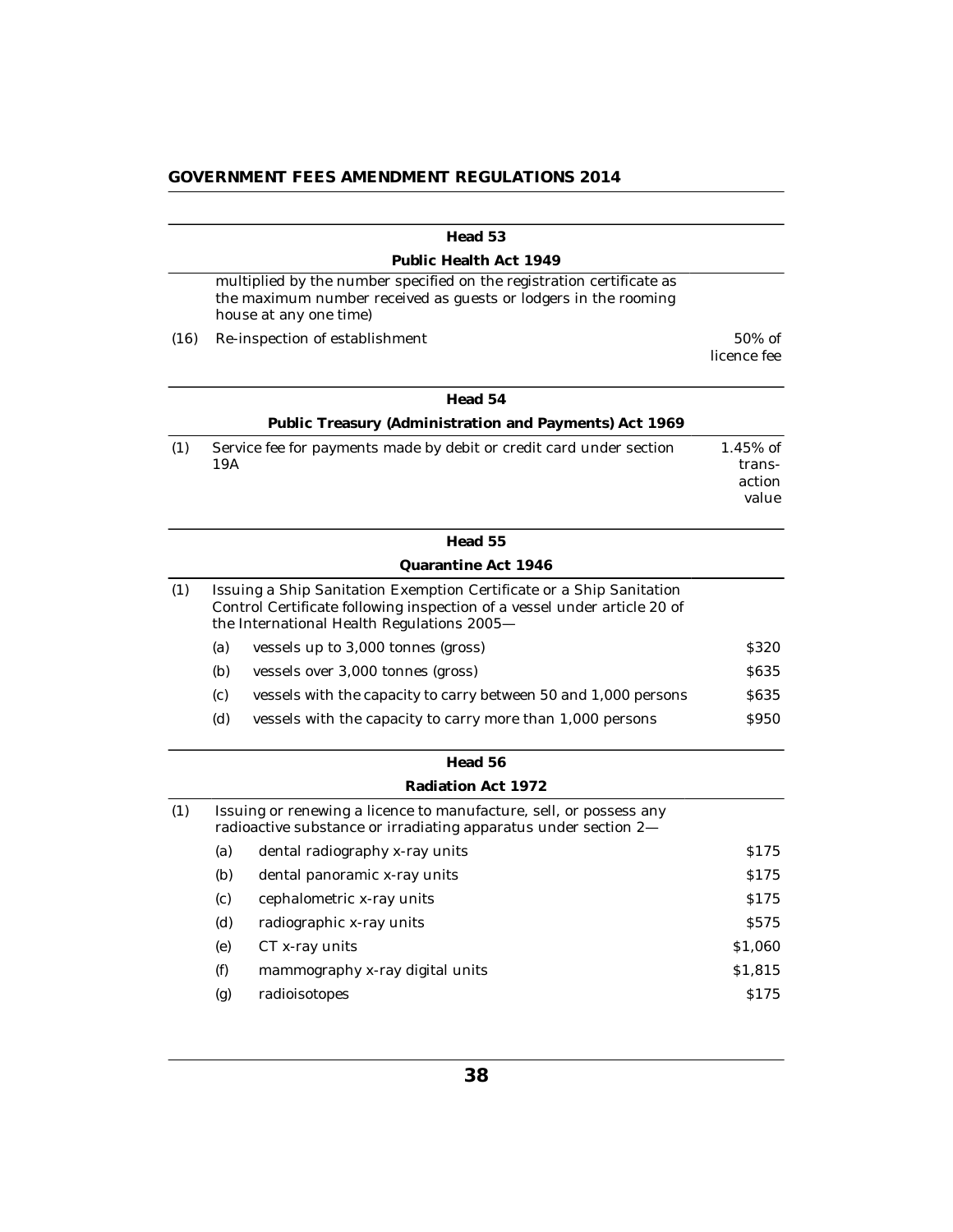|     |           | Head 56                                                                                                                                                                                                              |            |
|-----|-----------|----------------------------------------------------------------------------------------------------------------------------------------------------------------------------------------------------------------------|------------|
|     |           | Radiation Act 1972                                                                                                                                                                                                   |            |
|     | (h)       | veterinary x-ray units                                                                                                                                                                                               | S175       |
|     | (i)       | security and related x-ray units                                                                                                                                                                                     | S175       |
|     | (i)       | analytical x-ray/industrial units                                                                                                                                                                                    | \$175      |
|     | (k)       | any other units                                                                                                                                                                                                      | S175       |
|     |           | Head 57                                                                                                                                                                                                              |            |
|     |           | Real Estate Agents' Licensing Act 1976                                                                                                                                                                               |            |
| (1) |           | Issuing or renewing an annual agent's licence under section 3                                                                                                                                                        | \$608      |
| (2) |           | Issuing or renewing an annual salesman's licence under section 4                                                                                                                                                     | S99        |
|     |           | Head 58                                                                                                                                                                                                              |            |
|     |           | Registrar-General (Recording of Documents) Act 1955                                                                                                                                                                  |            |
| (1) | occupied) | Inspecting, examining, copying or making extracts from any document,<br>register or index and making any necessary search of any record book<br>in connection therewith under section 4 (per hour or part of an hour | S22        |
| (2) |           | Searching by a public officer for any document or of any register or<br>index (per hour or part of an hour occupied)                                                                                                 | <b>S55</b> |
| (3) | benefit   | Searching by a public officer or a member of the public for any<br>document or of any register or index, where in the opinion of the<br>Registrar General the information to be obtained will be for the public      | Nil        |
| (4) |           | Examining, certifying and sealing a copy of any document or entry in<br>a register or index-                                                                                                                         |            |
|     | (a)       | for the first page or part thereof                                                                                                                                                                                   | \$38       |
|     | (b)       | for each additional page or part thereof                                                                                                                                                                             | \$16       |
| (5) |           | Recording and registering a deed poll evidencing a change of name<br>under section 9-                                                                                                                                |            |
|     | (a)       | where the Registrar prepares a copy                                                                                                                                                                                  | \$108      |
|     | (b)       | where a copy is supplied                                                                                                                                                                                             | S76        |
| (6) |           | Recording and registering any document other than a deed poll-                                                                                                                                                       |            |
|     | (a)       | where the Registrar prepares a copy-                                                                                                                                                                                 |            |
|     |           | (i)<br>for the first page or part thereof                                                                                                                                                                            | \$108      |
|     |           | (ii)<br>for each additional page or part thereof                                                                                                                                                                     | \$22       |
|     |           |                                                                                                                                                                                                                      |            |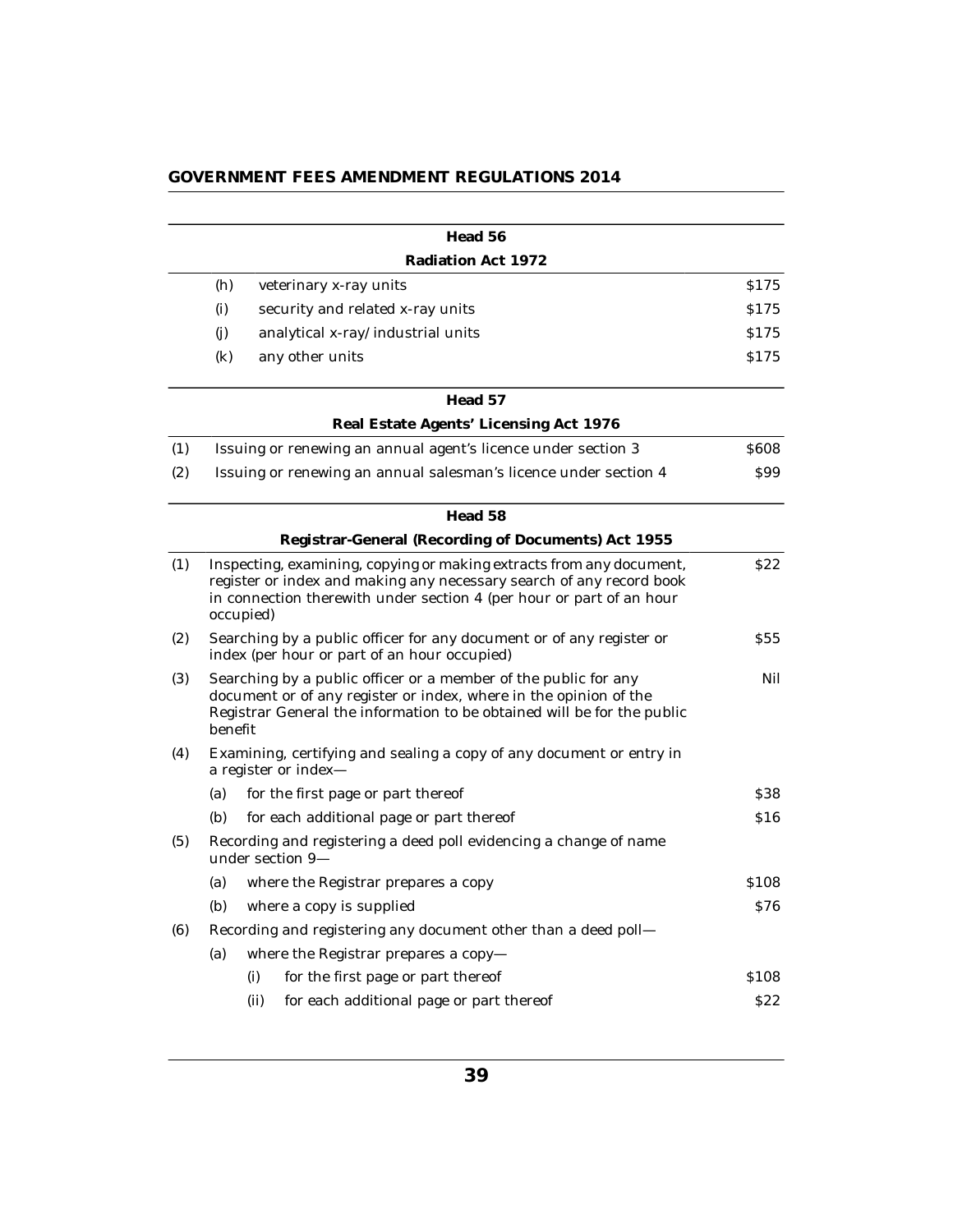|  |  | GOVERNMENT FEES AMENDMENT REGULATIONS 2014 |
|--|--|--------------------------------------------|
|--|--|--------------------------------------------|

|     |     | Head 58                                                                                                                                                                                                                                                                                                                                                                                                                                  |                 |
|-----|-----|------------------------------------------------------------------------------------------------------------------------------------------------------------------------------------------------------------------------------------------------------------------------------------------------------------------------------------------------------------------------------------------------------------------------------------------|-----------------|
|     |     | Registrar-General (Recording of Documents) Act 1955                                                                                                                                                                                                                                                                                                                                                                                      |                 |
|     | (b) | where a copy is supplied—                                                                                                                                                                                                                                                                                                                                                                                                                |                 |
|     |     | for the first page or part thereof<br>(i)                                                                                                                                                                                                                                                                                                                                                                                                | S76             |
|     |     | (ii)<br>for each additional page or part thereof                                                                                                                                                                                                                                                                                                                                                                                         | \$16            |
|     | (c) | where a duplicate copy is stamped, per page or part thereof                                                                                                                                                                                                                                                                                                                                                                              | S <sub>22</sub> |
| (7) |     | Preparing and furnishing a copy of any document or entry in a register<br>or index-                                                                                                                                                                                                                                                                                                                                                      |                 |
|     | (a) | for the first page or part thereof                                                                                                                                                                                                                                                                                                                                                                                                       | S <sub>27</sub> |
|     | (b) | for each additional page or part thereof                                                                                                                                                                                                                                                                                                                                                                                                 | \$16            |
|     | (c) | examining, certifying and sealing the same                                                                                                                                                                                                                                                                                                                                                                                               | \$37            |
| (8) |     | Where in respect of paragraphs $(5)(a)$ and $(6)(a)$ a document is involved,<br>being a document written in whole or in part in a foreign language, or<br>comprising a map or plan, or a mechanical or scientific diagram or<br>drawing, or a set of mathematical computations, or a photograph or<br>other pictorial representation, comprising other materials not printed<br>or typewritten, in addition to the actual cost incurred- |                 |
|     | (a) | for the first page or part thereof                                                                                                                                                                                                                                                                                                                                                                                                       | S42             |
|     | (b) | for each additional page or part thereof                                                                                                                                                                                                                                                                                                                                                                                                 | \$16            |
| (9) |     | Issuing an annual ticket under section 6                                                                                                                                                                                                                                                                                                                                                                                                 | <b>S326</b>     |
|     |     | Head 59                                                                                                                                                                                                                                                                                                                                                                                                                                  |                 |

|     | Registration (Births and Deaths) Act 1949                                                   |                 |
|-----|---------------------------------------------------------------------------------------------|-----------------|
| (1) | Copying an entry in any register under section 4                                            | S27             |
| (2) | Searching any register under section 4                                                      | S <sub>22</sub> |
| (3) | Correcting an entry in any register under section 15                                        | S <sub>22</sub> |
| (4) | Issuing a short certificate of birth                                                        | \$22            |
| (5) | Providing express service (within 2 days) on request in connection<br>with—                 |                 |
|     | paragraph (1) (fee is refundable if deadline not met)<br>(a)                                | \$22            |
|     | (b)<br>paragraph (4) (fee is refundable if deadline not met)                                | \$11            |
| (6) | Altering the name of a child under section 10                                               | S <sub>22</sub> |
| (7) | Re-registering a child's name under section 10A pursuant to his or her<br>parent's marriage | <b>S33</b>      |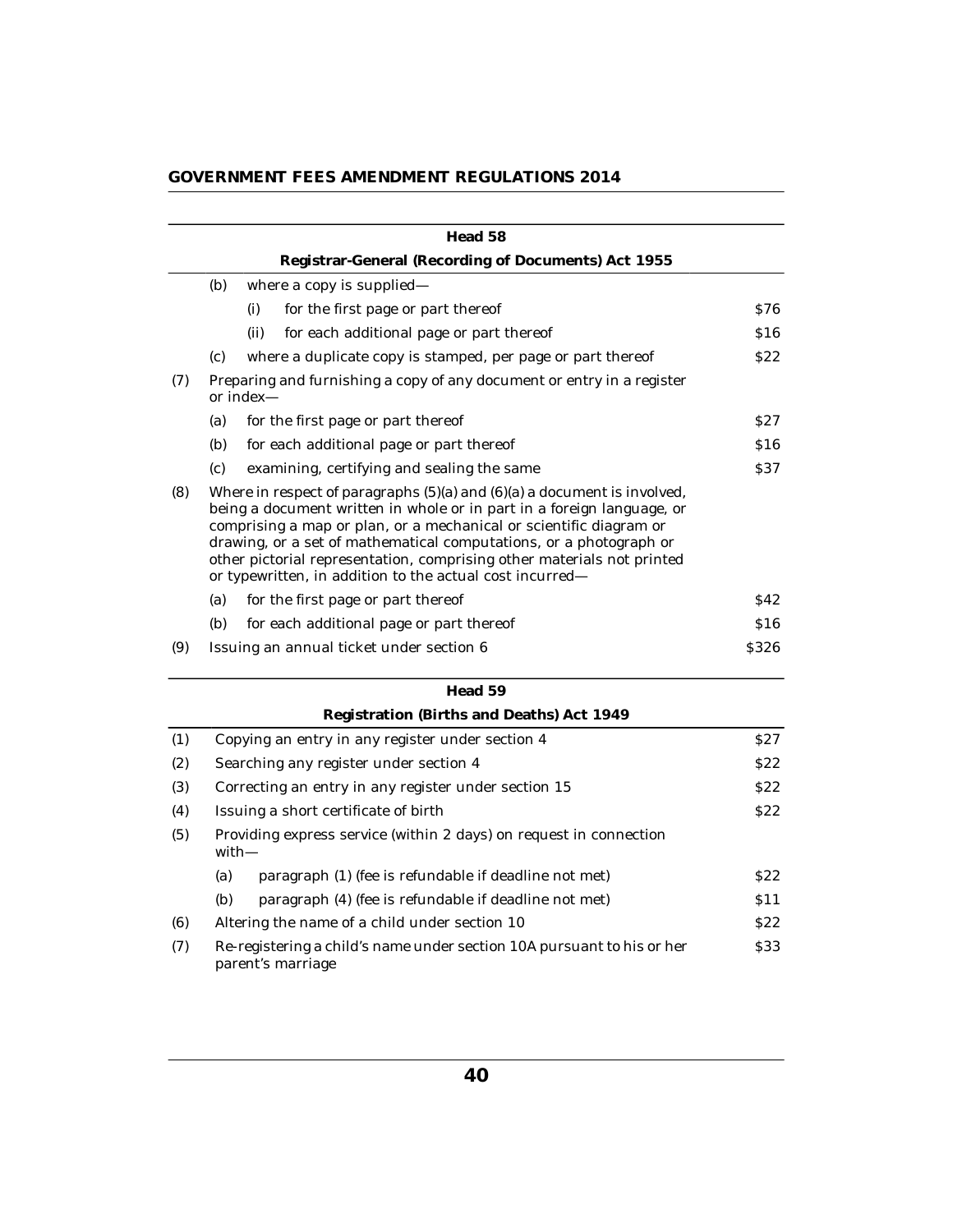|     |     | Head 60                                                                                                                                                                 |            |  |
|-----|-----|-------------------------------------------------------------------------------------------------------------------------------------------------------------------------|------------|--|
|     |     | Rent Increases (Domestic Premises) Control Act 1978                                                                                                                     |            |  |
| (1) |     | Reviewing fee under section 16(2)                                                                                                                                       | \$38       |  |
|     |     | Head 61                                                                                                                                                                 |            |  |
|     |     | Residential Care Homes and Nursing Homes Act 1999                                                                                                                       |            |  |
| (1) |     | On application for a certificate of registration of a residential care or<br>nursing home under section 13                                                              | <b>S80</b> |  |
|     |     | Head 62                                                                                                                                                                 |            |  |
|     |     | Revenue Act 1898                                                                                                                                                        |            |  |
| (1) |     | Granting an annual licence authorising the use of a building or place as<br>a warehouse for the storage of the following un-customed goods in bond<br>under section 50- |            |  |
|     | (a) | petroleum-                                                                                                                                                              |            |  |
|     |     | (i)<br>where the amount stored is 10,000 litres or less                                                                                                                 | \$3,130    |  |
|     |     | (ii)<br>where the amount stored exceeds 10,000 litres                                                                                                                   | \$36,070   |  |
|     | (b) | alcohol and tobacco, where the value of the bond is \$100,000 or<br>less                                                                                                | \$7,215    |  |
|     | (c) | alcohol and tobacco, where the value of the bond exceeds<br>\$100,000                                                                                                   | \$14,082   |  |
|     | (d) | all other goods-                                                                                                                                                        |            |  |
|     |     | (i)<br>where the value of the bond is \$100,000 or less                                                                                                                 | \$12,519   |  |
|     |     | where the value of the bond exceeds \$100,000<br>(ii)                                                                                                                   | \$26,292   |  |
| (2) |     | Appealing to the Tax Appeal Tribunal under section 122C                                                                                                                 | \$153      |  |
|     |     | Head 63                                                                                                                                                                 |            |  |
|     |     | Royal Prerogative                                                                                                                                                       |            |  |
| (1) |     | Issuing a standard size passport to a British Overseas Territories<br>Citizen (including persons over the age of 65 years)                                              | S122       |  |
| (2) |     | Issuing an additional passport of restricted validity to a British<br>\$122<br>Overseas Territories Citizen                                                             |            |  |
| (3) |     | Extending for the first time the validity of a passport for a child                                                                                                     | Nil        |  |
| (4) |     | Amending the name of the holder of a passport                                                                                                                           | \$37       |  |
| (5) |     | Adding a new photograph or amending descriptions or both                                                                                                                | \$37       |  |
| (6) |     | Applying for British naturalisation                                                                                                                                     | \$91       |  |
|     |     |                                                                                                                                                                         |            |  |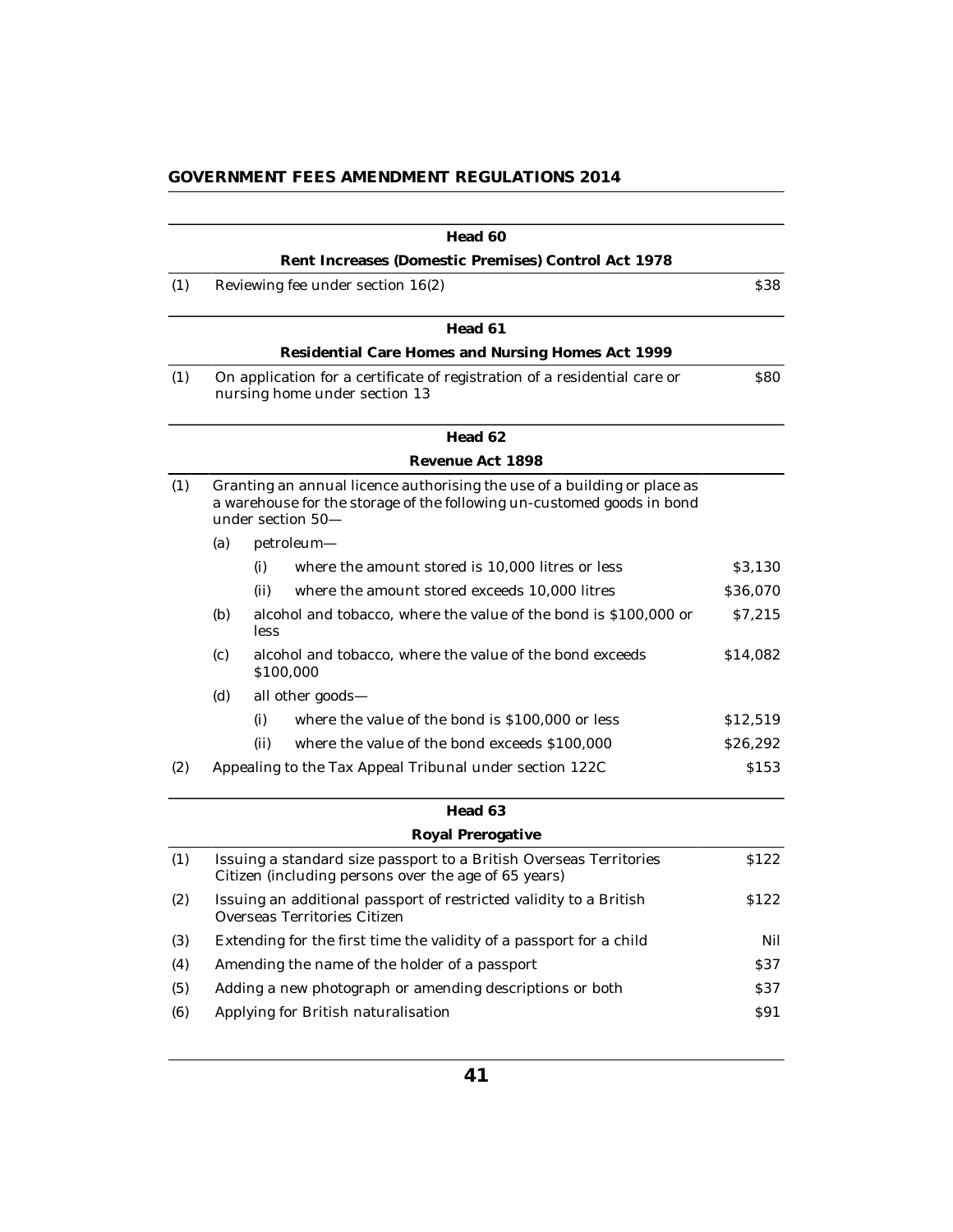|     |                                                                                                                    | Head 63                                                                                                                                                                                                                                                                                                                         |            |
|-----|--------------------------------------------------------------------------------------------------------------------|---------------------------------------------------------------------------------------------------------------------------------------------------------------------------------------------------------------------------------------------------------------------------------------------------------------------------------|------------|
|     |                                                                                                                    | Royal Prerogative                                                                                                                                                                                                                                                                                                               |            |
| (7) | Applying for registration as a British Overseas Territories Citizen<br>$where-$                                    |                                                                                                                                                                                                                                                                                                                                 |            |
|     | (a)                                                                                                                | the application is made in conjunction with an application for<br>Bermudian status;                                                                                                                                                                                                                                             | \$91       |
|     | (b)                                                                                                                | the applicant already has Bermudian status;                                                                                                                                                                                                                                                                                     | S91        |
|     | (c)                                                                                                                | the applicant is deemed under section 16 of the Bermuda<br>Immigration and Protection Act 1956 to have Bermudian status<br>and is potentially entitled to obtain Bermudian status under<br>section 20 of the Bermuda Immigration and Protection Act 1956;                                                                       | S91        |
|     | (d)                                                                                                                | the applicant will be deemed under section 16 of the Bermuda<br>Immigration and Protection Act 1956 to have Bermudian status<br>on registration as a British Overseas Territories citizen and will<br>be potentially entitled to obtain Bermudian status under section<br>20 of the Bermuda Immigration and Protection Act 1956 | S91        |
| (8) |                                                                                                                    | Providing express passport service (within 1 to 7 days) to a British<br>Overseas Territories Citizen (fee is refundable only if deadline of less<br>than 8 working days is not met)                                                                                                                                             | \$160      |
|     |                                                                                                                    | Head 64                                                                                                                                                                                                                                                                                                                         |            |
|     |                                                                                                                    | Stamp Duties Act 1976                                                                                                                                                                                                                                                                                                           |            |
| (1) |                                                                                                                    | Adjudicating under section 22 of the Act (fee is per adjudication)                                                                                                                                                                                                                                                              | \$194      |
| (2) | On application under section 47A(6)(c) for a certificate designating a<br>property as the primary family homestead |                                                                                                                                                                                                                                                                                                                                 | <b>S26</b> |
| (3) |                                                                                                                    | Re-issue a certificate                                                                                                                                                                                                                                                                                                          | <b>S53</b> |
|     |                                                                                                                    | Head 65                                                                                                                                                                                                                                                                                                                         |            |
|     |                                                                                                                    | Summary Offences Act 1926                                                                                                                                                                                                                                                                                                       |            |
| (1) |                                                                                                                    | Issuing a noise permit under section 7                                                                                                                                                                                                                                                                                          | \$263      |
|     |                                                                                                                    | Head 66                                                                                                                                                                                                                                                                                                                         |            |
|     |                                                                                                                    | Taxes Management Act 1976                                                                                                                                                                                                                                                                                                       |            |
| (1) |                                                                                                                    | Appealing to the Tax Appeal Tribunal under section 25                                                                                                                                                                                                                                                                           | \$135      |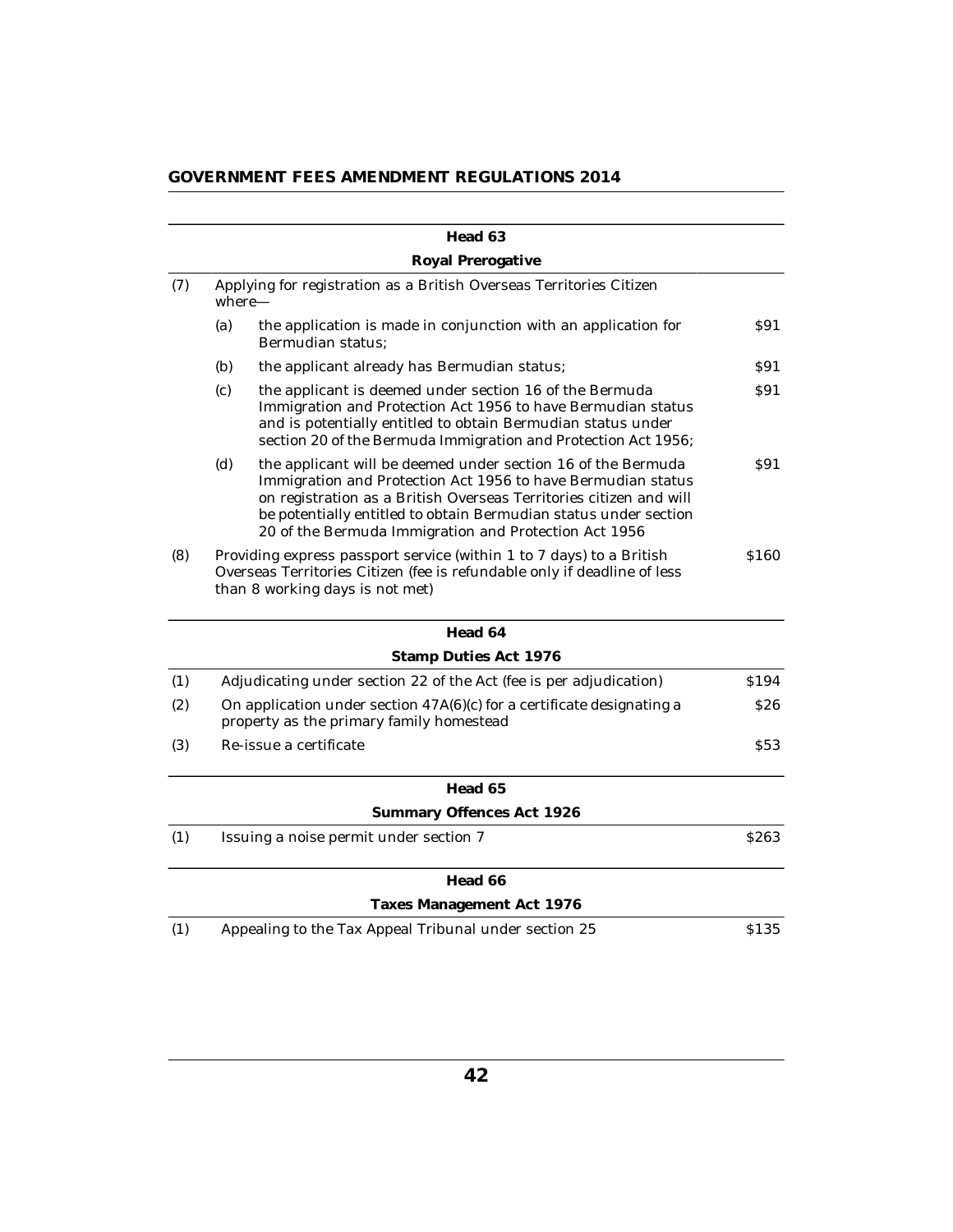|     |     |                                                                                                                                                                                                                                                                                                                                                                 | Head 67                                          |              |  |  |  |
|-----|-----|-----------------------------------------------------------------------------------------------------------------------------------------------------------------------------------------------------------------------------------------------------------------------------------------------------------------------------------------------------------------|--------------------------------------------------|--------------|--|--|--|
|     |     |                                                                                                                                                                                                                                                                                                                                                                 | Telecommunications Act 1986                      |              |  |  |  |
| (1) |     | Granting a licence under section 9-                                                                                                                                                                                                                                                                                                                             |                                                  |              |  |  |  |
|     | (a) |                                                                                                                                                                                                                                                                                                                                                                 | stock licence                                    | <b>\$230</b> |  |  |  |
|     | (b) |                                                                                                                                                                                                                                                                                                                                                                 | class 1 licence-                                 |              |  |  |  |
|     |     | (i)                                                                                                                                                                                                                                                                                                                                                             | initial licence                                  | \$19,230     |  |  |  |
|     |     | (ii)                                                                                                                                                                                                                                                                                                                                                            | renewal                                          | \$14,070     |  |  |  |
|     | (c) |                                                                                                                                                                                                                                                                                                                                                                 | class 2 licence-                                 |              |  |  |  |
|     |     | (i)                                                                                                                                                                                                                                                                                                                                                             | initial licence                                  | <b>\$50</b>  |  |  |  |
|     |     | (ii)                                                                                                                                                                                                                                                                                                                                                            | renewal                                          | \$100        |  |  |  |
|     | (d) |                                                                                                                                                                                                                                                                                                                                                                 | class 3 licence-                                 |              |  |  |  |
|     |     | (i)                                                                                                                                                                                                                                                                                                                                                             | initial licence                                  | \$90         |  |  |  |
|     |     | (ii)                                                                                                                                                                                                                                                                                                                                                            | renewal                                          | \$168        |  |  |  |
|     | (e) |                                                                                                                                                                                                                                                                                                                                                                 | class 4 licence-                                 |              |  |  |  |
|     |     | (i)                                                                                                                                                                                                                                                                                                                                                             | repeater station                                 | \$395        |  |  |  |
|     |     | (ii)                                                                                                                                                                                                                                                                                                                                                            | base station                                     | \$395        |  |  |  |
|     |     | (iii)                                                                                                                                                                                                                                                                                                                                                           | mobile station (other than a cellular telephone) | S85          |  |  |  |
|     |     | (iv)                                                                                                                                                                                                                                                                                                                                                            | cellular telephone (fee is per month)            | \$7.35       |  |  |  |
|     |     | Provided that, if on the date of the issue of the licence the total<br>number of mobile stations licensed to a single licensee exceeds<br>20 units, the fee shall be calculated by adding the fee for each<br>repeater station (if any) and each base station (if any) to the<br>licence fee for the mobile stations in accordance with the<br>following chart- |                                                  |              |  |  |  |
|     |     |                                                                                                                                                                                                                                                                                                                                                                 |                                                  |              |  |  |  |
|     |     | (A)                                                                                                                                                                                                                                                                                                                                                             | exceeds 20 units but does not exceed 30 units    | \$1,155      |  |  |  |
|     |     | (B)                                                                                                                                                                                                                                                                                                                                                             | exceeds 30 units but does not exceed 40 units    | \$1,740      |  |  |  |
|     |     | (C)                                                                                                                                                                                                                                                                                                                                                             | exceeds 40 units but does not exceed 50 units    | \$2,310      |  |  |  |
|     |     | (D)                                                                                                                                                                                                                                                                                                                                                             | exceeds 50 units but does not exceed 60 units    | \$2,890      |  |  |  |
|     |     | (E)                                                                                                                                                                                                                                                                                                                                                             | exceeds 60 units but does not exceed 80 units    | \$3,465      |  |  |  |
|     |     | (F)                                                                                                                                                                                                                                                                                                                                                             | exceeds 80 units but does not exceed 100 units   | \$4,620      |  |  |  |
|     |     | (G)                                                                                                                                                                                                                                                                                                                                                             | exceeds 100 units but does not exceed 125 units  | \$5,760      |  |  |  |
|     |     | (H)                                                                                                                                                                                                                                                                                                                                                             | exceeds 125 units but does not exceed 150 units  | \$7,205      |  |  |  |
|     |     | (I)                                                                                                                                                                                                                                                                                                                                                             | exceeds 150 units but does not exceed 200 units  | \$8,655      |  |  |  |
|     |     | $(\mathbf{J})$                                                                                                                                                                                                                                                                                                                                                  | exceeds 200 units                                | \$11,535     |  |  |  |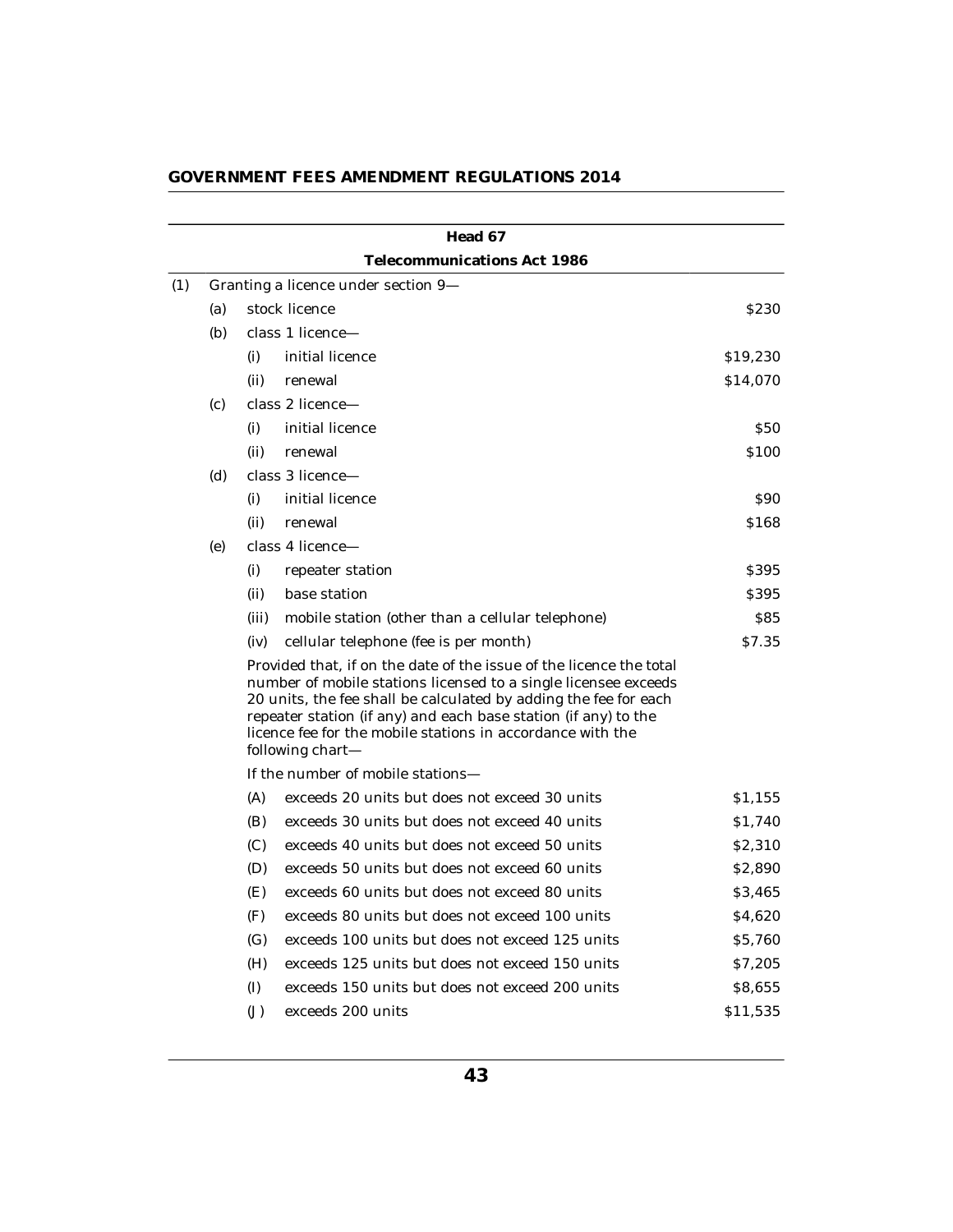|     |       | Head 67                                                                                                                                                                                                                                        |                                             |
|-----|-------|------------------------------------------------------------------------------------------------------------------------------------------------------------------------------------------------------------------------------------------------|---------------------------------------------|
|     |       | Telecommunications Act 1986                                                                                                                                                                                                                    |                                             |
| (f) |       | class 5 licence                                                                                                                                                                                                                                | \$230                                       |
| (g) |       | class 6 licence-                                                                                                                                                                                                                               |                                             |
|     | (i)   | initial licence                                                                                                                                                                                                                                | \$335                                       |
|     | (ii)  | renewal                                                                                                                                                                                                                                        | <b>S315</b>                                 |
| (h) |       | class 7 licence                                                                                                                                                                                                                                | <b>S230</b>                                 |
| (i) |       | class 8 licence                                                                                                                                                                                                                                | <b>S115</b>                                 |
| (j) |       | class 9 licence-                                                                                                                                                                                                                               |                                             |
|     | (i)   | GMDSS Class 1-                                                                                                                                                                                                                                 |                                             |
|     |       | initial                                                                                                                                                                                                                                        | \$560                                       |
|     |       | renewal                                                                                                                                                                                                                                        | <b>S455</b>                                 |
|     | (ii)  | GMDSS Class 2-                                                                                                                                                                                                                                 |                                             |
|     |       | initial                                                                                                                                                                                                                                        | \$505                                       |
|     |       | renewal                                                                                                                                                                                                                                        | \$340                                       |
|     | (iii) | <b>Restricted Station-</b>                                                                                                                                                                                                                     |                                             |
|     |       | initial                                                                                                                                                                                                                                        | S <sub>2</sub> 35                           |
|     |       | renewal                                                                                                                                                                                                                                        | \$170                                       |
|     | (iv)  | <b>Restricted VHF Station</b>                                                                                                                                                                                                                  | <b>S115</b>                                 |
| (k) |       | class $11$ licence $-$                                                                                                                                                                                                                         |                                             |
|     | (i)   | public aeronautical service station                                                                                                                                                                                                            | <b>S495</b>                                 |
|     | (ii)  | limited aeronautical service station                                                                                                                                                                                                           | <b>S230</b>                                 |
|     | (iii) | public coast station                                                                                                                                                                                                                           | <b>S490</b>                                 |
|     | (iv)  | limited coast station                                                                                                                                                                                                                          | <b>S230</b>                                 |
|     | (v)   | operational services station                                                                                                                                                                                                                   | S <sub>205</sub>                            |
|     | (vi)  | limited operational maritime services station                                                                                                                                                                                                  | \$110                                       |
| (1) |       | cable television service licence-                                                                                                                                                                                                              |                                             |
|     | (i)   | service limited to a specific area                                                                                                                                                                                                             | \$560                                       |
|     | (ii)  | service to serve all of Bermuda<br>(Fee to be paid by quarterly installments in arrears.<br>Payments shall be estimated in each quarter and shall be<br>subject to adjustment as necessary within 6 months of the<br>relevant financial year.) | 3% of the<br>licencee's<br>total<br>revenue |
|     |       | $\mathbf{u}$                                                                                                                                                                                                                                   |                                             |

(m) subscription radio service—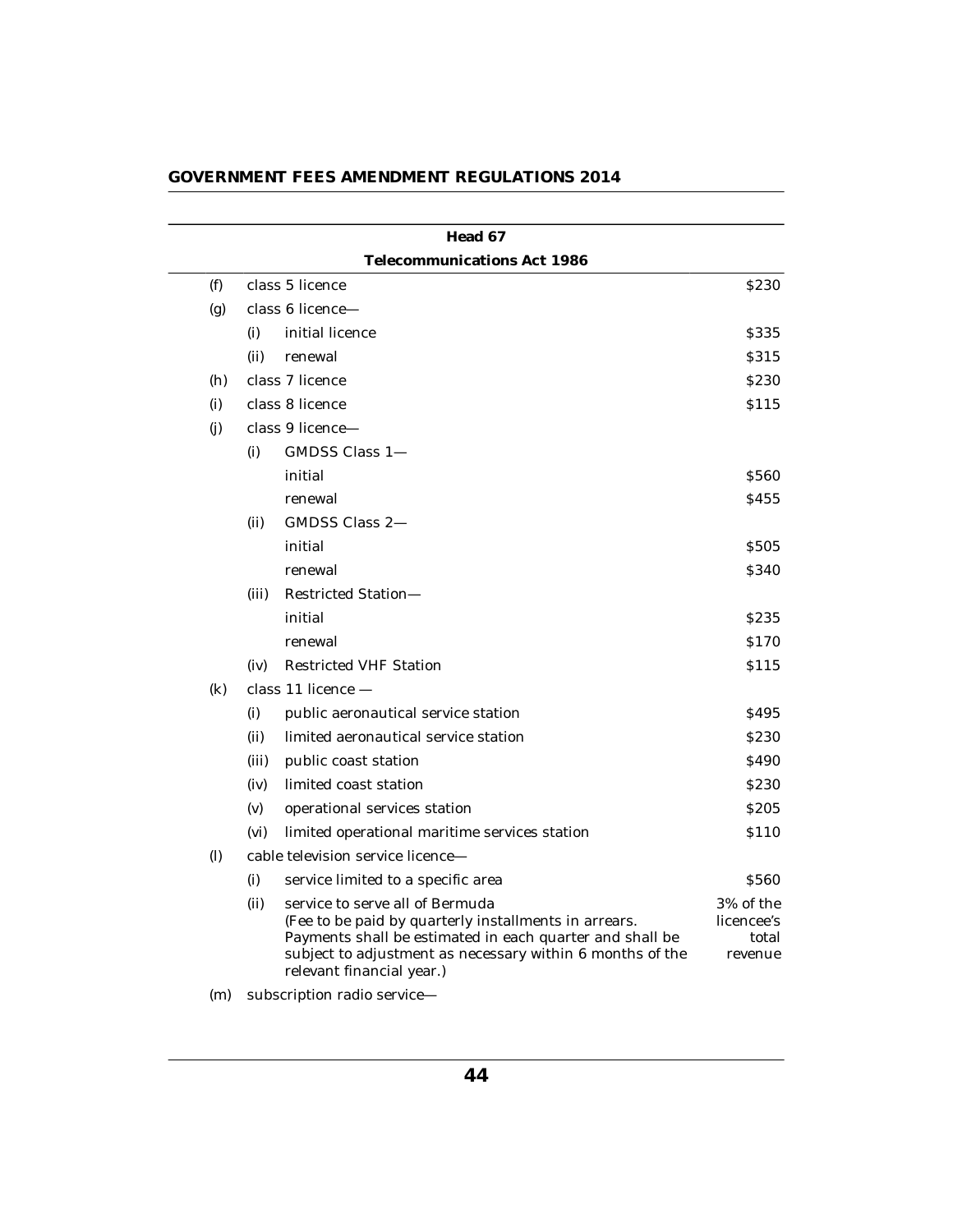| GOVERNMENT FEES AMENDMENT REGULATIONS 2014 |  |  |
|--------------------------------------------|--|--|
|--------------------------------------------|--|--|

|              |                                                                                                                                                                                                                                                                                                                                                                                              |       | Head 67                                                                                                                                                                                                                                                          |                                                                                         |
|--------------|----------------------------------------------------------------------------------------------------------------------------------------------------------------------------------------------------------------------------------------------------------------------------------------------------------------------------------------------------------------------------------------------|-------|------------------------------------------------------------------------------------------------------------------------------------------------------------------------------------------------------------------------------------------------------------------|-----------------------------------------------------------------------------------------|
|              |                                                                                                                                                                                                                                                                                                                                                                                              |       | Telecommunications Act 1986                                                                                                                                                                                                                                      |                                                                                         |
|              |                                                                                                                                                                                                                                                                                                                                                                                              | (i)   | service limited to a specific area                                                                                                                                                                                                                               | \$560                                                                                   |
|              |                                                                                                                                                                                                                                                                                                                                                                                              | (ii)  | service to all of Bermuda<br>(Fee to be paid by quarterly installments in arrears.<br>Payments shall be estimated in each quarter and shall be<br>subject to adjustment as necessary within 6 months of the<br>relevant financial year.)                         | 3% of the<br>licencee's<br>total<br>revenue                                             |
|              | (n)                                                                                                                                                                                                                                                                                                                                                                                          |       | Bermuda Telephone Company Limited General License<br>(Fee to be paid by quarterly installments in arrears. Payments<br>shall be estimated in each quarter and shall be subject to<br>adjustment as necessary within 6 months of the relevant<br>financial year.) | 3% of the<br>company's<br>public<br>telecomm-<br>unications<br>service total<br>revenue |
| (2)          |                                                                                                                                                                                                                                                                                                                                                                                              |       | Certification under section 9 in relation to telecommunication<br>apparatus standards listed in section 28B                                                                                                                                                      | \$160                                                                                   |
| (3)          | Establishment of a satellite network, standard proposal fee<br>(Fee is due at the time of filing the proposal plus the reimbursement of<br>extraordinary costs incurred by the Minister responsible for<br>telecommunications in submitting and administering the proposal<br>through the international regulatory process. Payments are due within<br>30 days of the issuance of invoices.) |       |                                                                                                                                                                                                                                                                  | \$10,815                                                                                |
| (4)          |                                                                                                                                                                                                                                                                                                                                                                                              |       | Inspecting a construction or installation under regulation 30(3) of the<br>Class One Radio (Broadcasting Service and Subscription Radio Service<br>in the Broadcasting Frequency Bands) Regulations 1987                                                         | \$490                                                                                   |
| (5)          |                                                                                                                                                                                                                                                                                                                                                                                              |       | Examining an applicant for a certificate under regulation 18(2) of the<br>Class Three Radio (Amateur Service) Regulations 1987                                                                                                                                   | 865                                                                                     |
| (6)          |                                                                                                                                                                                                                                                                                                                                                                                              |       | Inspecting a station under the Class Four Radio (Two-Way<br>Radiotelephone Services) Regulations 1987-                                                                                                                                                           |                                                                                         |
|              | (a)                                                                                                                                                                                                                                                                                                                                                                                          |       | under regulation 22(2)                                                                                                                                                                                                                                           | \$105                                                                                   |
|              | (b)                                                                                                                                                                                                                                                                                                                                                                                          |       | under regulation 23(2)                                                                                                                                                                                                                                           | <b>S250</b>                                                                             |
| (7)          |                                                                                                                                                                                                                                                                                                                                                                                              |       | Inspecting a station under regulation 22(2) of the Class Eight Radio<br>(Personal Radio Service) Regulations 1988                                                                                                                                                | \$105                                                                                   |
| (8)<br>1988- |                                                                                                                                                                                                                                                                                                                                                                                              |       | Under the Class Nine Radio (Maritime Mobile Service) Regulations                                                                                                                                                                                                 |                                                                                         |
|              | (a)                                                                                                                                                                                                                                                                                                                                                                                          |       | examining an applicant for a certificate under regulation 17(3)-                                                                                                                                                                                                 |                                                                                         |
|              |                                                                                                                                                                                                                                                                                                                                                                                              | (i)   | radio-telephone general                                                                                                                                                                                                                                          | \$105                                                                                   |
|              |                                                                                                                                                                                                                                                                                                                                                                                              | (ii)  | radio-telephone restricted                                                                                                                                                                                                                                       | \$105                                                                                   |
|              |                                                                                                                                                                                                                                                                                                                                                                                              | (iii) | radiocommunications general                                                                                                                                                                                                                                      | <b>\$205</b>                                                                            |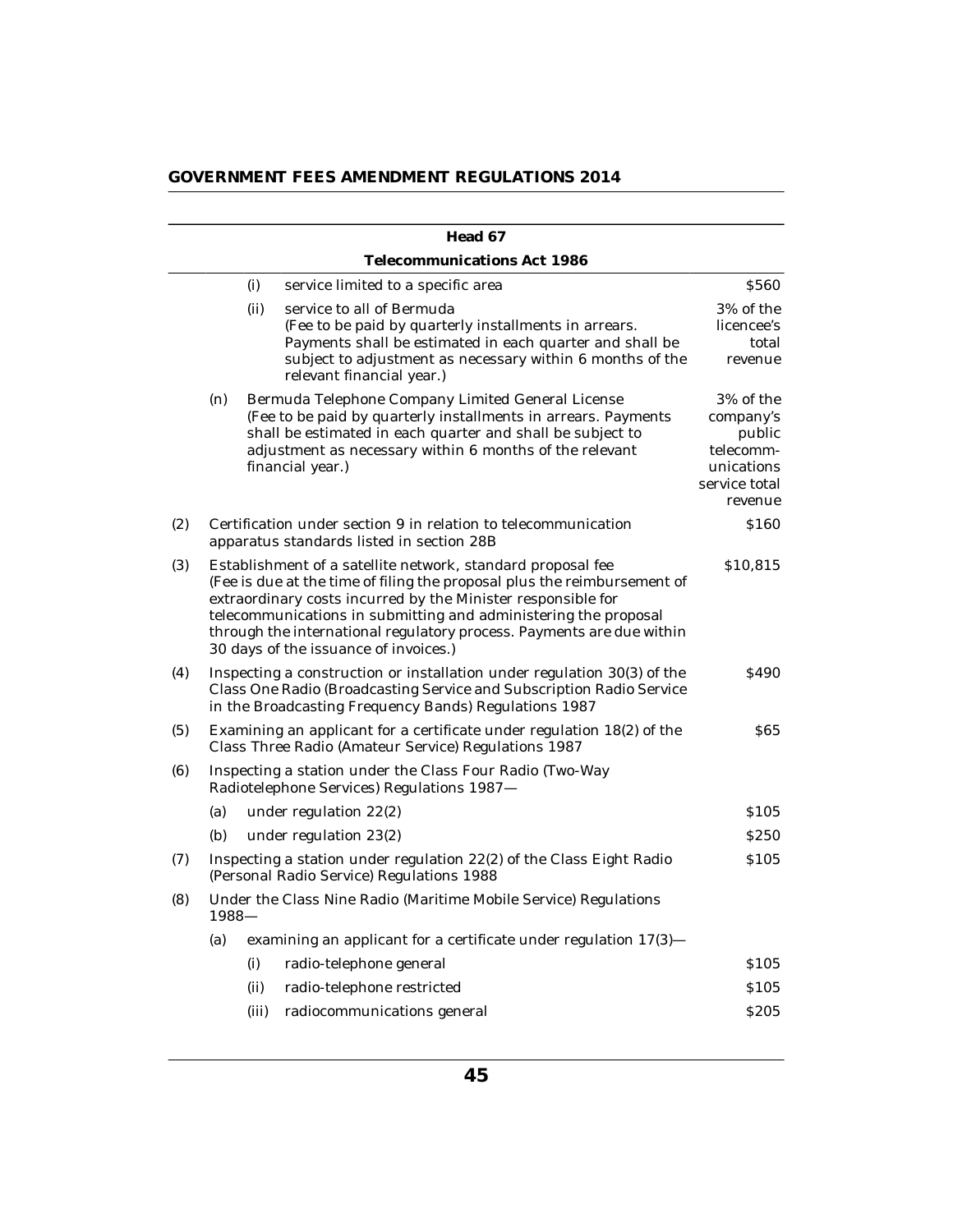| GOVERNMENT FEES AMENDMENT REGULATIONS 2014 |  |  |  |
|--------------------------------------------|--|--|--|
|--------------------------------------------|--|--|--|

|     |      | Head 67                                                                                                                                                  |                  |
|-----|------|----------------------------------------------------------------------------------------------------------------------------------------------------------|------------------|
|     |      | Telecommunications Act 1986                                                                                                                              |                  |
|     | (b)  | granting a certificate under regulation 17(6)                                                                                                            | <b>S60</b>       |
|     | (c)  | issuing a replacement certificate under regulation 18(1)                                                                                                 | <b>S60</b>       |
|     | (d)  | inspecting a ship station under regulation $6(2)$                                                                                                        | <b>S405</b>      |
|     | (e)  | inspecting a ship station under regulation 29(2)                                                                                                         | <b>S200</b>      |
| (9) |      | Examining an applicant for a certificate under regulation 13 of the<br>Class Eleven Radio (Aeronautical and Maritime Land Services)<br>Regulations 1987- |                  |
|     | (a)  | radio-telephone general                                                                                                                                  | \$100            |
|     | (b)  | radio-telephone restricted                                                                                                                               | \$100            |
|     | (c)  | radiocommunications general                                                                                                                              | \$205            |
|     |      | Head 68                                                                                                                                                  |                  |
|     |      | Timesharing (Licensing and Control) Act 1981                                                                                                             |                  |
| (1) | 1982 | Granting or transferring a developing owner's licence under<br>regulation 56 of the Timesharing (Licensing and Control) Regulations                      | \$12,867         |
| (2) |      | Granting or transferring a marketing agent's licence under regulation<br>57 of the Timesharing (Licensing and Control) Regulations 1982                  | \$8,585          |
| (3) |      | Managing agent's licence under regulation 58 of the Timesharing<br>(Licensing and Control) Regulations 1982-                                             |                  |
|     | (a)  | on grant or transfer of licence                                                                                                                          | 887              |
|     | (b)  | on each bed permitted by the Minister in a timesharing unit<br>(fee is per year or part thereof)                                                         | \$5              |
| (4) | 1982 | Registering the right of a purchaser of a timesharing unit under<br>regulation 65 of the Timesharing (Licensing & Control) Regulations                   | S81              |
| (5) |      | Inspecting the Register of timesharing intervals under section 18(3)                                                                                     | S22              |
|     |      | Head 69                                                                                                                                                  |                  |
|     |      | Veterinary Practitioners Act 2008                                                                                                                        |                  |
| (1) |      | Registering a veterinary practitioner-                                                                                                                   |                  |
|     | (a)  | on application for registration under section 6                                                                                                          | S <sub>110</sub> |
|     | (b)  | on provisional registration under section 7                                                                                                              | <b>S55</b>       |
|     | (c)  | on renewal of registration under section 8                                                                                                               | \$30             |